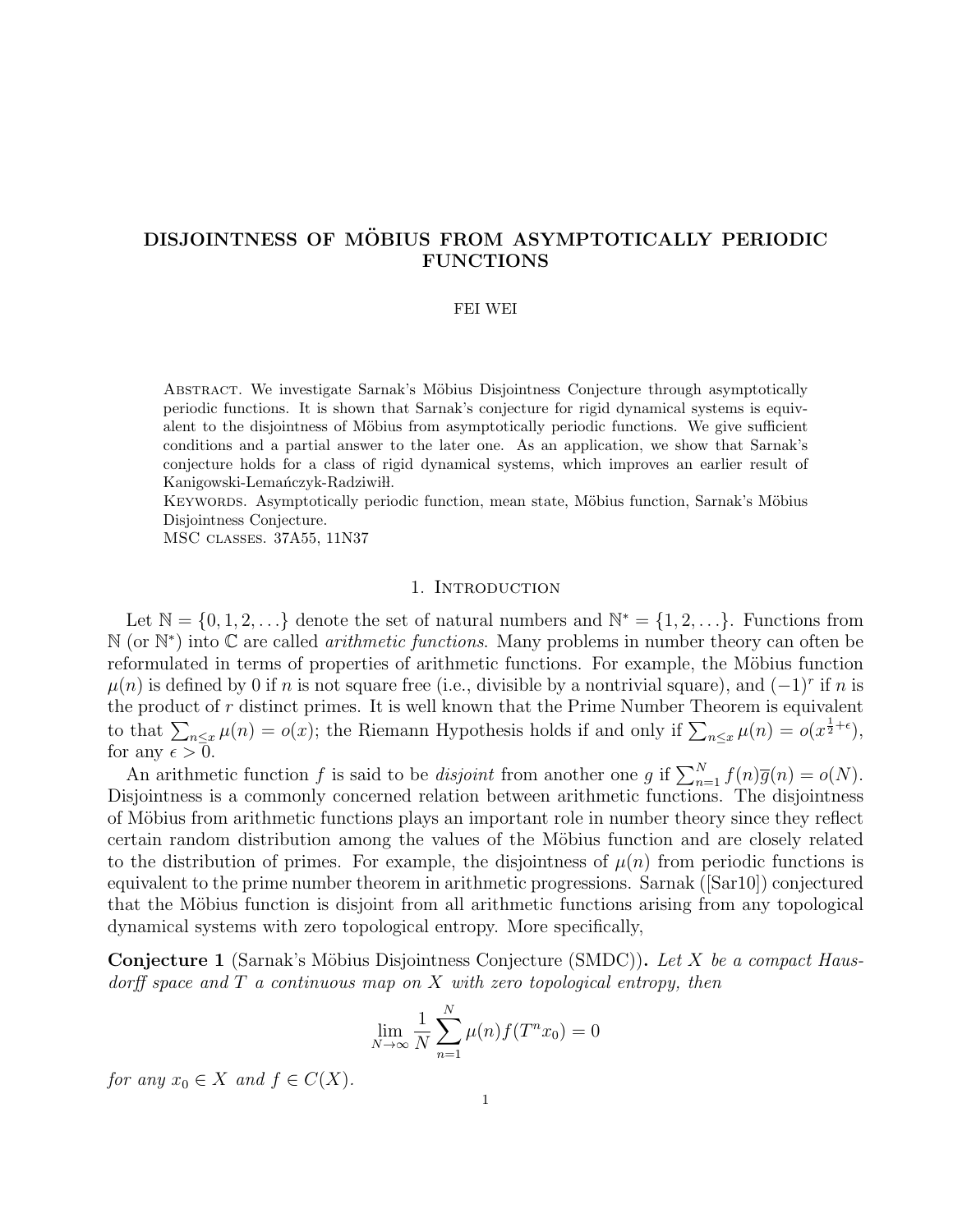In recent years, a lot of progress have been made on Conjecture 1. See [\[Bou13,](#page-44-0) [BSZ13,](#page-45-0) [FJ17,](#page-45-1) [FH18,](#page-45-2) [GT12,](#page-45-3) [HWY17,](#page-45-4) [KLR19,](#page-45-5) [LS15,](#page-46-1) [LOZ18,](#page-46-2) [Pec18,](#page-46-3) [Vee17,](#page-46-4) [Wan17,](#page-46-5) [Wei21,](#page-46-6) [Xu19\]](#page-46-7), to list a few. In the following, we shall discuss only the results that are more related to this paper. Sarnak proved that SMDC is implied by Chowla's conjecture which is stated as follows [\[Cho65\]](#page-45-6).

**Conjecture 2** (Chowla's conjecture). Let  $a_0, a_1, a_2, \ldots, a_m$  be distinct natural numbers, and  $i_s \in \{1,2\}$  for  $s = 0, 1, 2, \ldots, m$ , not all  $i_s$  are even numbers. Then

$$
\lim_{N \to \infty} \frac{1}{N} \sum_{n=1}^{N} \mu^{i_0} (n+a_0) \mu^{i_1} (n+a_1) \cdots \mu^{i_m} (n+a_m) = 0.
$$

Chowla's conjecture is a longstanding open problem in number theory. It is open even in one of its simplest forms:  $\sum_{n=1}^{N} \mu(n)\mu(n+2) = o(N)$ . This estimate should be closely related to the twin prime conjecture.

1.1. Asymptotically periodic functions. In order to use tools from operator algebra to study Sarnak's conjecture, Ge introduced the following notion of asymptotically periodic func-tion in the survey paper [\[GE16\]](#page-45-7) and proved that the Möbius function is disjoint from certain asymptotically periodic functions.

<span id="page-1-2"></span>**Definition [1](#page-1-0).1.** A function  $f \in l^{\infty}(\mathbb{N})$  is called **asymptotically periodic**<sup>1</sup> if for any mean state E, there is a sequence  $\{n_j\}_{j=1}^{\infty}$  of positive integers such that  $f - A^{n_j}f$  has limit zero in  $\mathcal{H}_E$ .

In the above definition, the action A on  $l^{\infty}(\mathbb{N})$ , the algebra of all bounded arithmetic functions endowed with the pointwise addition and multiplication, is defined as

<span id="page-1-1"></span>
$$
Af(n) = f(n+1),\tag{1}
$$

for all  $f \in l^{\infty}(\mathbb{N})$  and  $n \in \mathbb{N}$ . The mean states E on  $l^{\infty}(\mathbb{N})$  are given by certain limits of 1  $\frac{1}{N}\sum_{n=0}^{N-1}f(n)$  along "ultrafilters" and  $\mathcal{H}_E$  is the Hilbert space obtained by the GNS construction on  $\overline{l^{\infty}(\mathbb{N})}$  with respect to E. We refer readers to Section [4](#page-10-0) for more details.

In this paper, we further study the Möbius disjointness of asymptotically periodic functions and give some applications of these results to Sarnak's conjecture. We first introduce the following subclass of asymptotically periodic functions.

<span id="page-1-3"></span>**Definition 1.2.** A function  $f \in l^{\infty}(\mathbb{N})$  is called **strongly asymptotically periodic** if for any mean state E, there is a sequence  $\{n_j\}_{j=1}^{\infty}$  of positive integers such that when j goes to infinity,  $f - A^{ln_j}f$  converges to zero in  $\mathcal{H}_E$  uniformly with respect to all  $l \in \mathbb{N}$ .

Here are some examples. The function  $e^{2\pi i\sqrt{n}}$  is a strongly asymptotically periodic function. For any strictly increasing sequence  $\{N_j\}_{j=0}^{\infty}$   $(N_0 = 0)$  and any bounded sequence  $\{a_j\}_{j=0}^{\infty}$  of complex numbers, define  $f(n) = a_j$  when  $N_j \leq n \lt N_{j+1}$ . Then f is strongly asymptotically periodic. If  $\theta$  is an irrational number, then  $e^{2\pi i n\theta}$  is an asymptotically periodic function but not in the strong sense. The function  $e^{2\pi i n^2 \theta}$  with  $\theta$  irrational is disjoint from all asymptotically periodic

2

<span id="page-1-0"></span><sup>&</sup>lt;sup>1</sup>This definition is a little weaker than [\[GE16,](#page-45-7) Definition 5.7], in which the sequence  $\{n_j\}_{j=1}^{\infty}$  is independent of E.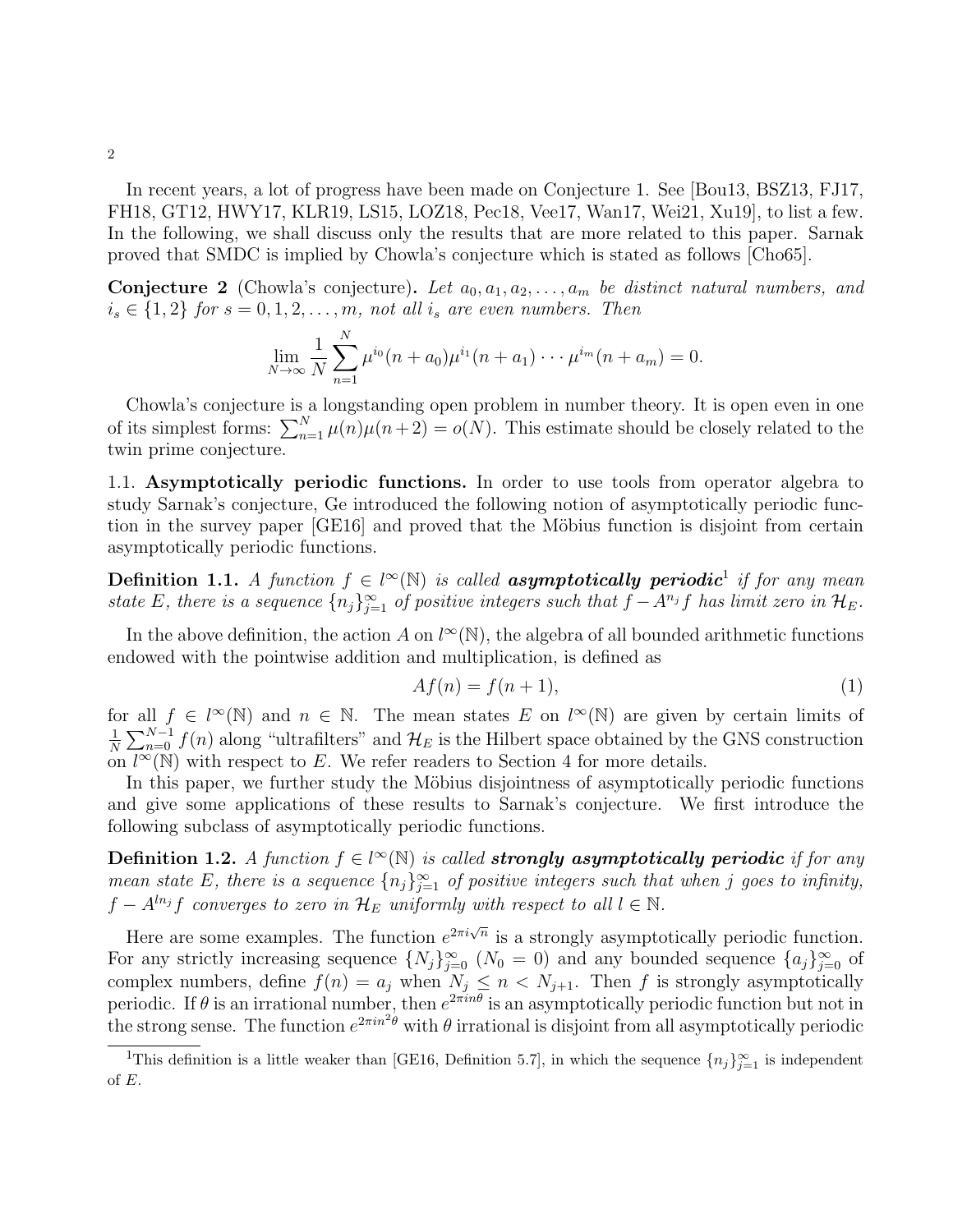functions. These results and more examples of strongly asymptotically periodic functions are shown in Section [4.](#page-10-0)

In [\[Ebe48\]](#page-45-8), Eberlein introduced the notion of weakly almost periodic (WAP) functions. These functions have been studied in dynamical systems (see e.g., [\[GM06,](#page-45-9) [Vee73\]](#page-46-8)). Moreover, all these functions can be realized in topological dynamical systems with zero topological entropy (see [\[Vee17,](#page-46-4) Theorem 9.1]). We shall show that WAP functions belong to the class of asymptotically periodic functions satisfying conditions [\(4\)](#page-3-0) and [\(5\)](#page-3-1) below, see Proposition [5.5.](#page-20-0)

Interestingly, there are strongly asymptotically periodic functions that cannot be realized in any topological dynamical system with zero topological entropy. In the following we give an example to illustrate it.

<span id="page-2-4"></span>**Proposition 1.3.** Suppose  $s \geq 1$  and  $m_1, \ldots, m_s \in \mathbb{N}$  with at least one  $m_i \geq 1$ . Let  $f =$  $A^{m_1}(\mu^2) \cdots A^{m_s}(\mu^2)$ . Then  $f(n)$  is a strongly asymptotically periodic functions. Moreover,  $f(n)$ cannot be realized in any topological dynamical system with zero topological entropy, i.e., there does not exist a topological dynamical system  $(X, T)$  such that the topological entropy of T is zero and  $f(n) = F(T^n x_0)$  for some  $F \in C(X)$  and  $x_0 \in X$ .

1.2. The Möbius disjointness of asymptotically periodic functions. We are interested in the following problem.

### <span id="page-2-1"></span>**Problem 1.** Is  $\mu$  disjoint from all asymptotically periodic functions?

We now explain a motivation for us to investigate the above problem. The positive answer to Chowla's conjecture implies that the set  $\{A^n\mu : n \geq 0\}$  is an orthogonal set (with respect to a given mean state) of vectors of the same norm. Denote the norm of  $\mu$  as c. By Bessel's inequality, we have

<span id="page-2-0"></span>
$$
\langle f, f \rangle \ge \frac{1}{c^2} \sum_{n \in \mathbb{N}} |\langle A^n \mu, f \rangle|^2 \tag{2}
$$

for any  $f \in l^{\infty}(\mathbb{N})$ . Assume that f is an asymptotically periodic function, then there is a sequence  ${n_j}_{j=1}^{\infty}$  of distinct positive integers such that  $\lim_{j\to\infty} |\langle A^{n_j}\mu, f - A^{n_j}f \rangle| = 0$ . This implies that  $\lim_{j\to\infty} |\langle A^{n_j}\mu, f \rangle| = |\langle \mu, f \rangle|$ , then  $\langle \mu, f \rangle = 0$  by the inequality [\(2\)](#page-2-0).

The process of exploring Problem [1](#page-2-1) motivates us to study the average value of the Möbius function in short arithmetic progressions. Precisely, we should estimate the second moment of this average:  $\sum_{n=1}^{N} |\sum_{l=1}^{h} \mu(n+kl)|^2$ . About this, we show the following result.

<span id="page-2-3"></span>**Theorem 1.4.** Let k be a positive integer. Then for any  $h \geq 3$ ,

<span id="page-2-2"></span>
$$
\limsup_{N \to \infty} \frac{1}{N} \sum_{n=1}^{N} \left| \sum_{l=1}^{h} \mu(n+kl) \right|^2 \ll \frac{k}{\varphi(k)} \frac{\log \log h}{\log h} h^2.
$$
 (3)

Throughout this paper,  $f \ll g$  means that there is an absolute constant c, such that  $|f| \le c|g|$ ;  $f = q + O(h)$  means  $f - q \ll h$ . We use  $\varphi(k)$  to denote the Euler totient function.

We are more concerned about whether the left hand side of formula [\(3\)](#page-2-2) is still  $o(h^2)$  when k is far large than h. The estimate presented in formula [\(3\)](#page-2-2) implies that this holds for k as large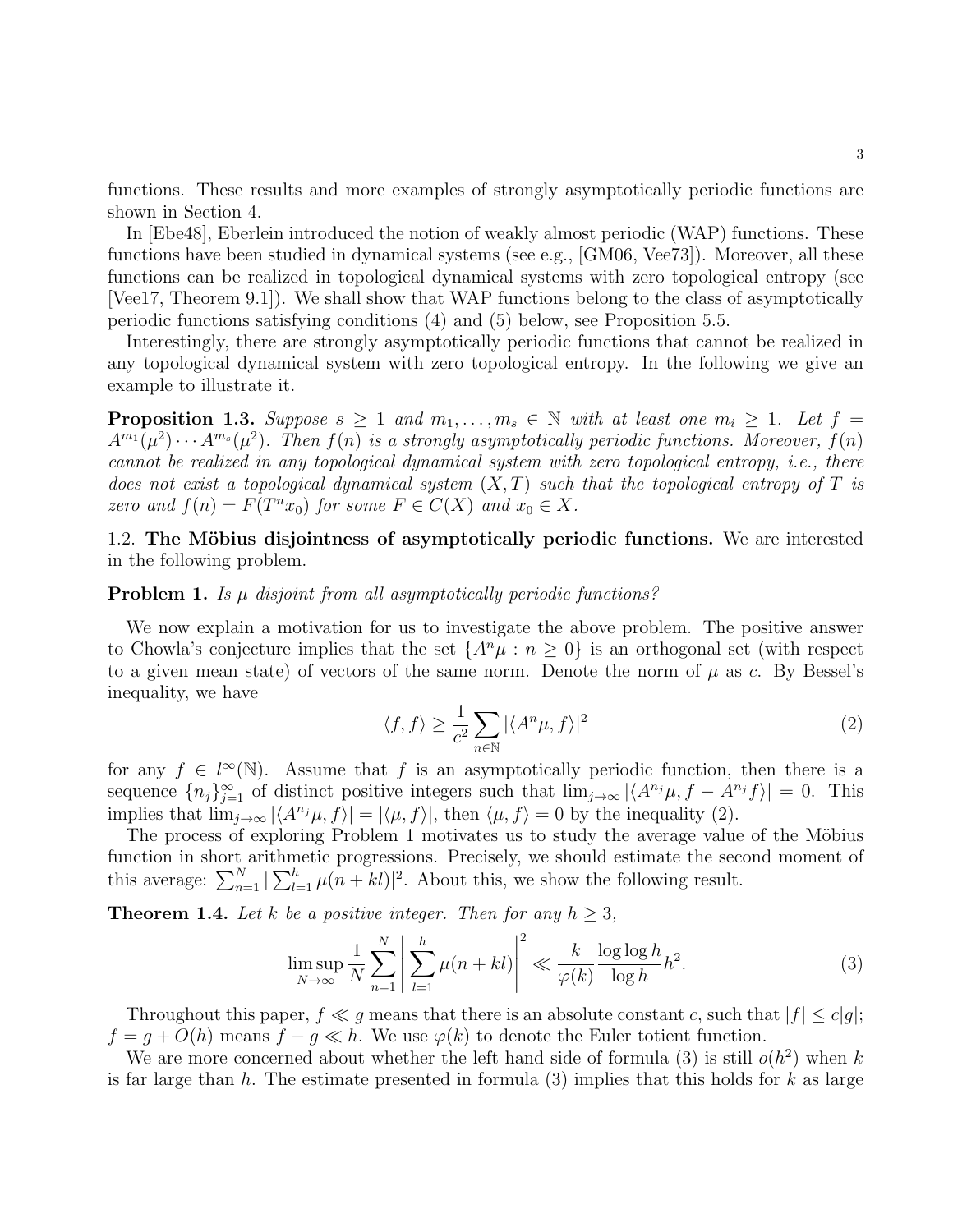as  $\exp(h^{o(1)})$  since  $k/\varphi(k) \ll \log \log k$ . We expect that the right hand side of formula [\(3\)](#page-2-2) is  $o(h^2)$  independent of  $k \geq 1$ . This is likely to be true because the positive answer to Chowla's conjecture implies that the left hand side of formula [\(3\)](#page-2-2) should be  $\frac{6}{\pi^2}h$ .

In Theorem [1.4,](#page-2-3) we can replace  $\mu$  by non-pretentious 1-bounded multiplicative functions such as the Liouville functions and  $\mu(n)\chi(n)$ , where  $\chi$  is a Dirichlet character, see Lemma [6.1.](#page-22-0) Moreover, we recently extended Theorem [1.4](#page-2-3) to the case that  $\mu(n)$  is replaced by  $\mu(n)e(P(n))$ for any  $P(x) \in \mathbb{R}[x]$  ([\[Wei21\]](#page-46-6)), and this is possible to be generalized to  $\mu(n)$  twisted by any nilsequence.

Using Theorem [1.4,](#page-2-3) we give a partial answer to Problem [1,](#page-2-1) which states that  $\mu(n)$  is disjoint from a class of asymptotically periodic functions. Precisely,

<span id="page-3-2"></span>**Theorem 1.5.** Let  $f \in l^{\infty}(\mathbb{N})$  satisfying that for any mean state E, there are sequences  $\{h_j\}_{j=1}^{\infty}$ and  ${n_j}_{j=1}^{\infty}$  of positive integers with

<span id="page-3-0"></span>
$$
\lim_{j \to \infty} \frac{\log \log h_j}{\log h_j} \frac{n_j}{\varphi(n_j)} = 0 \tag{4}
$$

such that

<span id="page-3-1"></span>
$$
\lim_{j \to \infty} \frac{1}{h_j} \sum_{l=1}^{h_j} E(|f - A^{ln_j} f|^2) = 0.
$$
\n(5)

Then we have

$$
\lim_{N \to \infty} \frac{1}{N} \sum_{n=1}^{N} \mu(n) f(n) = 0.
$$

By the definition of strongly asymptotically periodicity, it is not hard to check the following result as an application of Theorem [1.5.](#page-3-2)

Corollary 1.6. Problem [1](#page-2-1) holds for all strongly asymptotically periodic functions.

For solving Problem [1](#page-2-1) completely, we provide a sufficient condition as follows.

<span id="page-3-3"></span>Proposition 1.7. Assume that

<span id="page-3-4"></span>
$$
\limsup_{N \to \infty} \frac{1}{N} \sum_{n=1}^{N} \left| \sum_{l=1}^{h} \mu(n+kl) \right|^2 = o(h^2),\tag{6}
$$

where the little "o" term is independent of  $k > 1$  $k > 1$ . Then Problem 1 holds.

It is unknown if the converse of the above proposition is true. It is proved in Proposition [4.9](#page-14-0) that the disjointness of Möbius from all strongly asymptotically periodic functions is equivalent to that for any given  $k$ ,

$$
\limsup_{N \to \infty} \frac{1}{N} \sum_{n=1}^{N} \left| \sum_{l=1}^{h} \mu(n+kl) \right|^{2} = o(h^{2}).
$$

Although many asymptotically periodic functions cannot be realized in topological dynamical systems with zero topological entropy, they can be approximated measure-theoretically by realizable functions (see Theorem [7.2\)](#page-26-0). This leads to the following result.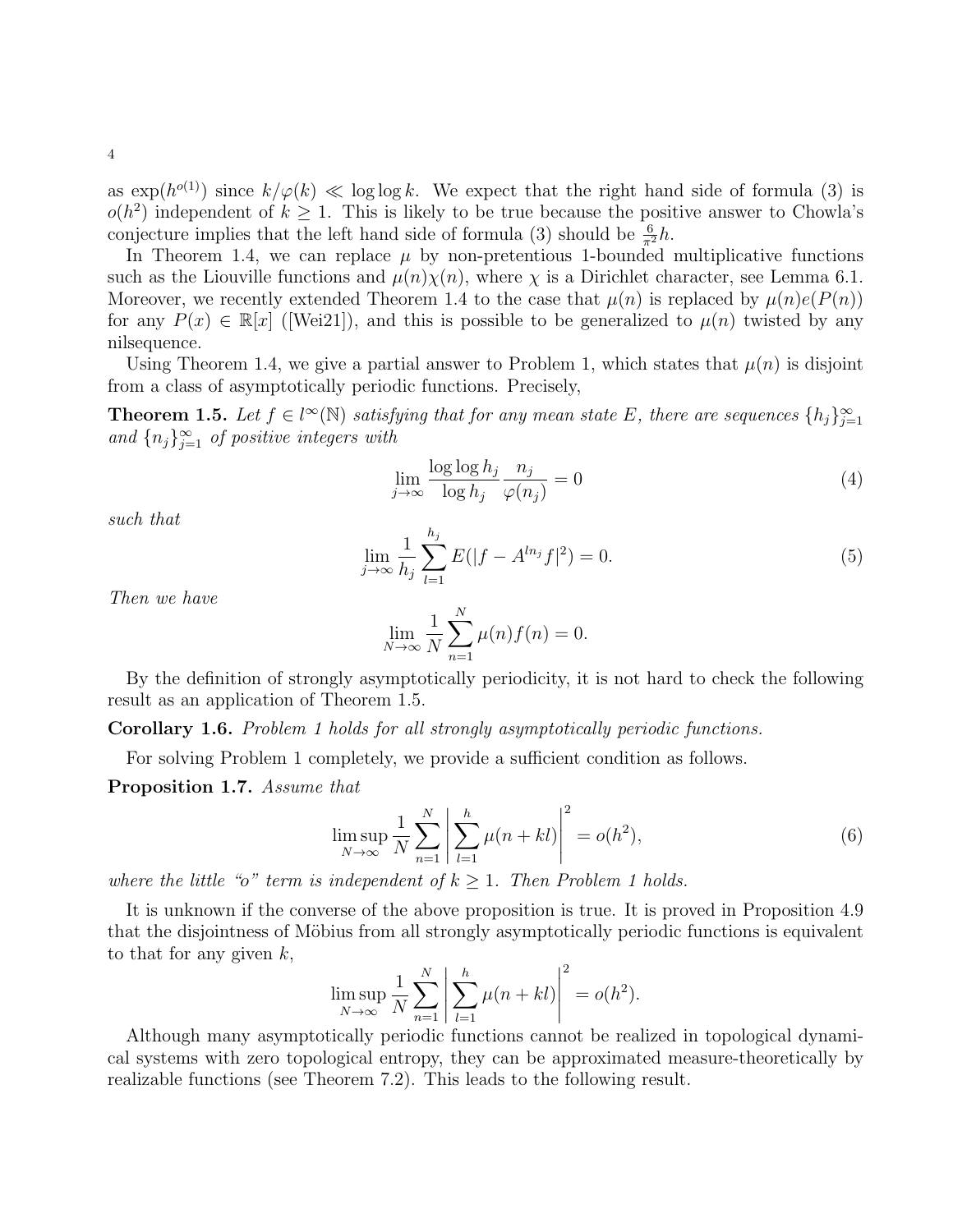<span id="page-4-2"></span>**Theorem [1](#page-2-1).8.** Assume that Sarnak's Möbius Disjointness Conjecture is true, then Problem 1 holds.

1.3. Applications to Sarnak's conjecture for rigid dynamical systems. Before introducing more results, we first recall the definition of rigid dynamical system. Let  $(X, \mathcal{B}, \nu, T)$  be a measure-preserving dynamical system, i.e.,  $X$  is a compact metric space,  $T$  a continuous map on X, B the Borel  $\sigma$ -algebra of subsets of X and  $\nu$  a T-invariant Borel probability measure. Such a dynamical system is called *rigid* if there is a sequence  $\{n_j\}_{j=1}^{\infty}$  of positive integers such that for any  $f \in L^2(X, \nu)$ ,

$$
\lim_{j \to \infty} ||f \circ T^{n_j} - f||_{L^2(\nu)}^2 = 0.
$$

Rigid dynamical systems contain dynamical systems with discrete spectrum and a large class of Anzai skew products [\[LC94\]](#page-45-10). In the following for simplicity, we use  $(X, \nu, T)$  to denote a measure-preserving dynamical system.

From the viewpoint of dynamical systems, asymptotically periodic functions correspond to rigid measure-preserving dynamical systems (see Theorem [5.3\)](#page-18-0). The major tool we use to build this connection between arithmetics and dynamics is anqie (of natural numbers), which was introduced by Ge in [\[GE16\]](#page-45-7). We refer readers to Section [3](#page-8-0) for knowledge on anqie. Based on this connection, corresponding to Problem [1,](#page-2-1) it is natural to consider the following problem.

<span id="page-4-0"></span>**Problem 2** (Sarnak's conjecture for rigid dynamical systems). Let  $X$  be a compact metric space and T a continuous map on X. Suppose that  $x_0 \in X$  satisfies the following condition: for any  $\nu$  in the weak<sup>\*</sup> closure of  $\{\frac{1}{N}\}$  $\frac{1}{N}\sum_{n=0}^{N-1} \delta_{T^n x_0} : N = 1, 2, \ldots$  in the space of Borel probability measures on X, there is a dense set  $\mathcal{F} \subseteq C(X)$ , such that for each  $g(x) \in \mathcal{F}$  we can find a sequence  ${n_j}_{j=1}^{\infty}$  (may depend on  $\nu$ , g) of positive integers satisfying

$$
\lim_{j \to \infty} \|g \circ T^{n_j} - g\|_{L^2(\nu)}^2 = 0. \tag{7}
$$

Is it true that for any  $f \in C(X)$ ,

$$
\lim_{N \to \infty} \frac{1}{N} \sum_{n=1}^{N} \mu(n) f(T^n x_0) = 0?
$$

<span id="page-4-3"></span>Proposition [1](#page-2-1).9. Problem 1 holds if and only if Problem [2](#page-4-0) holds.

When  $\nu$  satisfies the condition in Problem [2,](#page-4-0)  $(X, T, \nu)$  is rigid and then has zero measure-theoretic entropy (see e.g., [\[Pet83,](#page-46-9) Example 5.3.3]), while  $(X, T)$  may not have zero topological entropy, see the paragraphs below Proposition [7.1](#page-25-0) for an example. Recently, in [\[KLR19\]](#page-45-5), Kanigowski, Lemanczyk and Radziwiłl gave a partial answer to Problem [2.](#page-4-0)

<span id="page-4-1"></span>**Theorem 1.10.** [\[KLR19,](#page-45-5) Theorem 2.1] With the same assumptions as Problem [2,](#page-4-0) if T is a homeomorphism and for each  $g(x) \in \mathcal{F}$  we can find a sequence  $\{n_j\}_{j=1}^{\infty}$  (may depend on  $\nu$ , g) of positive integers satisfying either

(BPV rigidity): there is a constant  $c > 0$  such that  $\sum_{p|n_j}$ 1  $\frac{1}{p} < c$  for any  $j = 1, 2, \ldots,$  and

$$
\lim_{j \to \infty} \|g \circ T^{n_j} - g\|_{L^2(\nu)}^2 = 0.
$$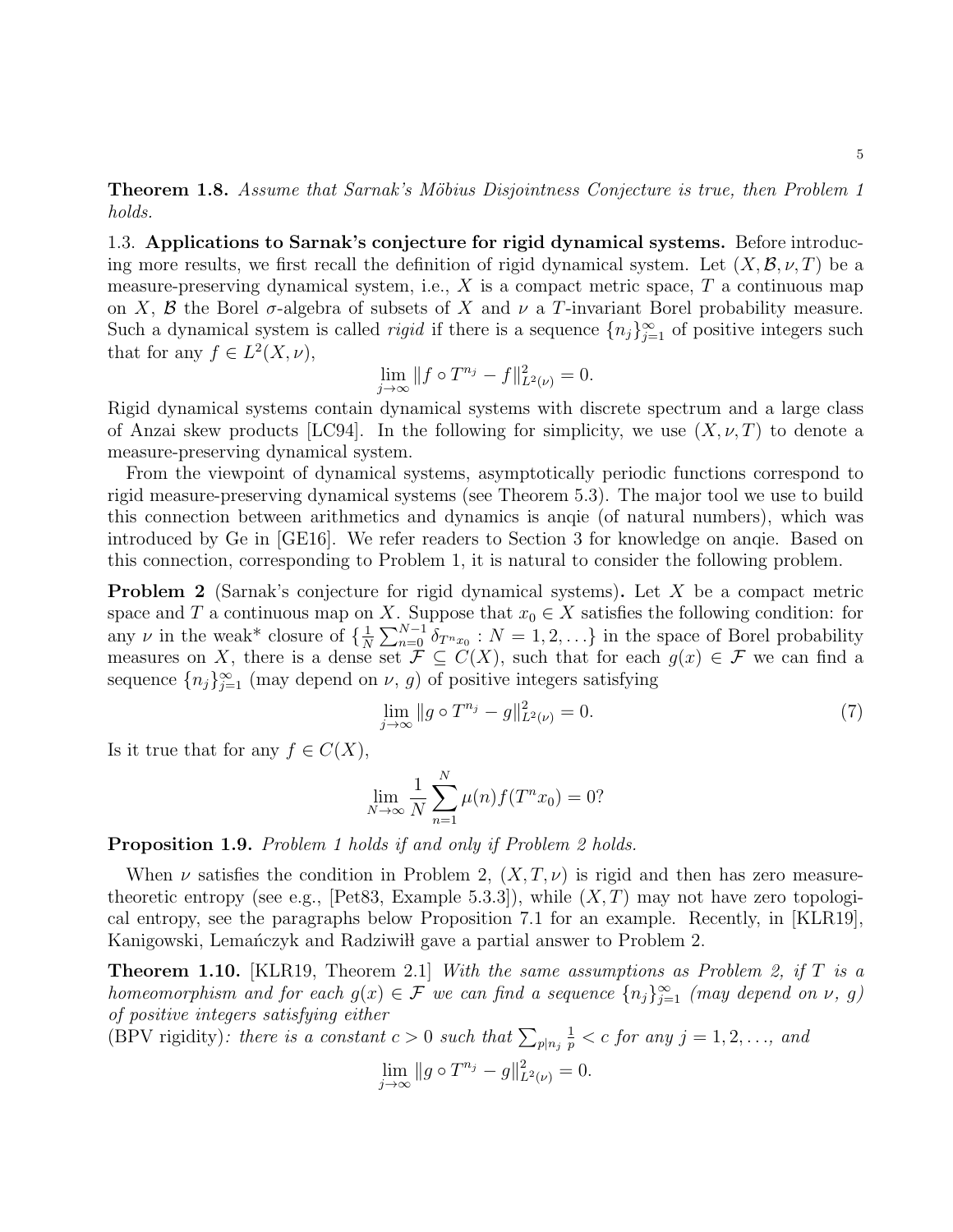(PR rigidity): for some  $\delta > 0$ , the following holds:

$$
\lim_{j \to \infty} \sum_{l=-n_j^{\delta}}^{n_j^{\delta}} \|g \circ T^{l n_j} - g\|_{L^2(\nu)}^2 = 0.
$$

Then for any  $f \in C(X)$ ,

$$
\lim_{N \to \infty} \frac{1}{N} \sum_{n=1}^{N} \mu(n) f(T^n x_0) = 0.
$$

Employing the estimate we obtained in Theorem [1.4,](#page-2-3) we improve the above theorem to the following.

<span id="page-5-2"></span>**Theorem 1.11.** With the same assumptions as Problem [2,](#page-4-0) if  $T$  is a continuous map and for each  $g(x) \in \mathcal{F}$ , there are sequences  $\{h_j\}_{j=1}^{\infty}$  and  $\{n_j\}_{j=1}^{\infty}$  of positive integers with

<span id="page-5-0"></span>
$$
\lim_{j \to \infty} \frac{\log \log h_j}{\log h_j} \frac{n_j}{\varphi(n_j)} = 0
$$
\n(8)

satisfying

<span id="page-5-1"></span>
$$
\lim_{j \to \infty} \frac{1}{h_j} \sum_{l=1}^{h_j} \|g \circ T^{ln_j} - g\|_{L^2(\nu)}^2 = 0.
$$
\n(9)

Then for any  $f \in C(X)$ ,

$$
\lim_{N \to \infty} \frac{1}{N} \sum_{n=1}^{N} \mu(n) f(T^n x_0) = 0.
$$

Moreover, the above disjointness also holds over short intervals in average, that is

$$
\lim_{h \to \infty} \lim_{N \to \infty} \frac{1}{Nh} \sum_{n=1}^{N} \left| \sum_{l=1}^{h} \mu(n+l) f(T^{n+l} x_0) \right| = 0.
$$

In comparison with Theorem [1.10,](#page-4-1) we relax  $T$  to a continuous map. Also both BPV rigidity and PR rigidity are included in the scenario described by conditions [\(8\)](#page-5-0), [\(9\)](#page-5-1). See Remark [8.1](#page-29-0) for details. There are examples that satisfy conditions [\(8\)](#page-5-0), [\(9\)](#page-5-1), but not BPV rigidity and PR rigidity (see Remark [8.3\)](#page-30-0). Indeed, we show that conditions  $(8)$ ,  $(9)$  hold for any  $(X, \nu, T)$  with discrete spectrum in Proposition [5.4,](#page-19-0) while the set of these dynamical systems are not strictly contained in the set of rigid dynamical systems satisfying BPV rigidity or PR rigidity (see Remark [8.4\)](#page-31-0).

Related to the above result, we recently proved that Sarnak's conjecture holds for product flows between rigid dynamical systems satisfying conditions in Theorem [1.11](#page-5-2) and affine linear flows on compact abelian groups of zero topological entropy [\[Wei21\]](#page-46-6).

Our paper is organized as follows. In Section [2,](#page-6-0) we list some frequently used notation, and prove some preliminary results. In Section [3,](#page-8-0) we study properties of anqies and describe the

or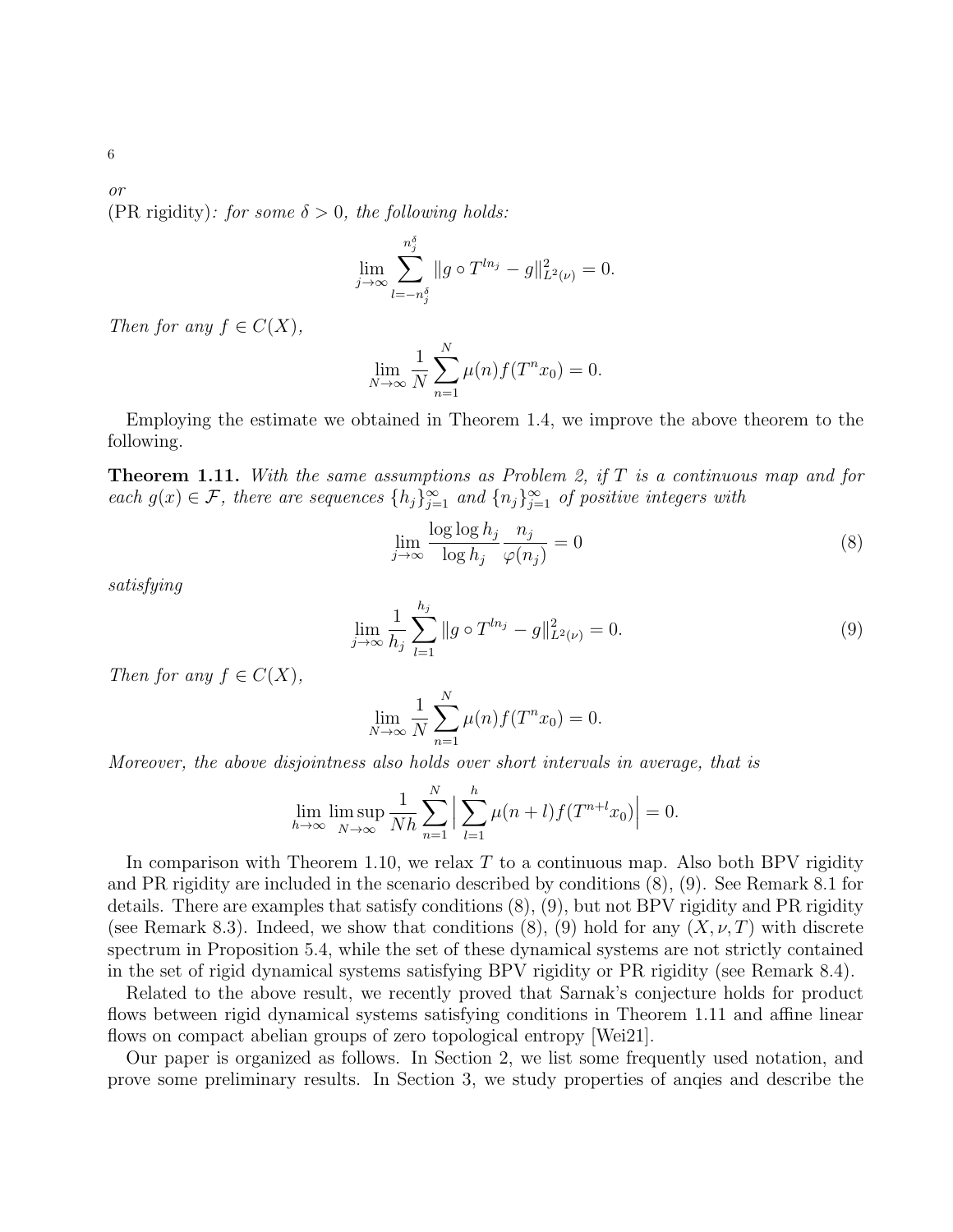topological characterizations of anqies in terms of the generating arithmetic functions. We perform the GNS constructions on anqies, and show some examples of asymptotically and strongly asymptotically periodic functions in Section [4,](#page-10-0) where Proposition [1.3](#page-2-4) is proved. In Section [5,](#page-17-0) we study the connections between arithmetic functions and measure-preserving dynamical systems. In Section [6,](#page-21-0) we show the estimate about the self-correlations of the Möbius stated in Theorem [1.4.](#page-2-3) In Section [7,](#page-24-0) we prove Theorems [1.5,](#page-3-2) [1.8,](#page-4-2) and Proposition [1.7.](#page-3-3) As applications, we prove Proposition [1.9](#page-4-3) and Theorem [1.11](#page-5-2) in Section [8.](#page-27-0)

This work arose as part of my Ph.D. thesis at the Chinese Academy of Sciences [\[Wei16\]](#page-46-10) under the supervision of Professor Liming Ge. We refer to [\[Con90,](#page-45-11) [KR83\]](#page-45-12) for basics and preliminary results in operator algebra, to [\[Gla02,](#page-45-13) [IK04\]](#page-45-14) for that on topological dynamics and number theory.

Acknowledgements. I am indebted to my advisor Liming Ge for encouraging me in this research. I am very grateful to Peter Sarnak for insightful comments on the manuscript. I heartily thank Jinxin Xue for providing helpful comments and suggestions on the manuscript. I would like to thank Arthur Jaffe for his support, and Boqing Xue and Wei Yuan for valuable discussions. This research was supported in part by the University of New Hampshire, by the AMSS of the Chinese Academy of Sciences, and by Grant TRT 0159 from the Templeton Religion Trust, and by the fellowship of China Postdoctoral Science Foundation 2020M670273.

#### 2. Preliminaries

<span id="page-6-0"></span>In this section, we prove some preliminary results. First, we list some notation that will be used.

Let H be a Hilbert space. Denote by  $\mathcal{B}(\mathcal{H})$  the algebra consists of all bounded linear operators on H. By Riesz representation theorem, for any  $T \in \mathcal{B}(\mathcal{H})$ , there is a unique bounded linear operator T<sup>\*</sup> satisfying  $\langle Tx, y \rangle = \langle x, T^*y \rangle$  for any  $x, y \in \mathcal{H}$ . Such a T<sup>\*</sup> is called the *adjoint of* T. We call a norm-closed \*-subalgebra of  $\mathcal{B}(\mathcal{H})$  a  $C^*$ -algebra. In this paper, we always assume that all C\*-algebras are unital.

Suppose that A is a C<sup>\*</sup>-algebra. We use  $A^{\sharp}$  to denote the set of all bounded linear functionals on A. Denote by  $(A^{\sharp})_1$  the unit ball in  $A^{\sharp}$ , i.e.,  $(A^{\sharp})_1 = \{ \rho \in A^{\sharp} : ||\rho|| \leq 1 \}$ . In general, the space  $A^{\sharp}$  can be equipped with many topological structures. Among them, the norm topology and weak\* topology are used most frequently. For  $\rho \in \mathcal{A}^{\sharp}$ , its norm is given by  $\|\rho\| = \sup_{x \in \mathcal{A}, \|x\| \le 1} |\rho(x)|$ . When  $x \in \mathcal{A}$ , the equation  $\sigma_x(\rho) = |\rho(x)|$  defines a semi-norm on  $\mathcal{A}^{\sharp}$ . The family  $\{\sigma_x : x \in \mathcal{A}\}\$  of semi-norms determines the weak\* topology on  $\mathcal{A}^{\sharp}$ . Note that each  $\rho_0 \in \mathcal{A}^\sharp$  has a base of neighborhoods consisting of sets of the form  $\{\rho \in \mathcal{A}^\sharp : |\rho(x_j) - \rho_0(x_j)| < \epsilon\}$  $(j = 1, \ldots, m)$ , where  $\epsilon > 0$  and  $x_1, \ldots, x_m \in \mathcal{A}$ .

A non-zero linear functional  $\rho$  on an abelian C<sup>\*</sup>-algebra A is called a multiplicative state if for any  $A, B \in \mathcal{A}, \rho(AB) = \rho(A)\rho(B)$ .

Suppose now that  $A$  is an abelian  $C^*$ -algebra and X is its maximal ideal space. We define the map  $\gamma : A \to C(X)$  by

<span id="page-6-1"></span>
$$
\gamma(f)(\rho) = \rho(f), \quad f \in \mathcal{A}, \ \rho \in X. \tag{10}
$$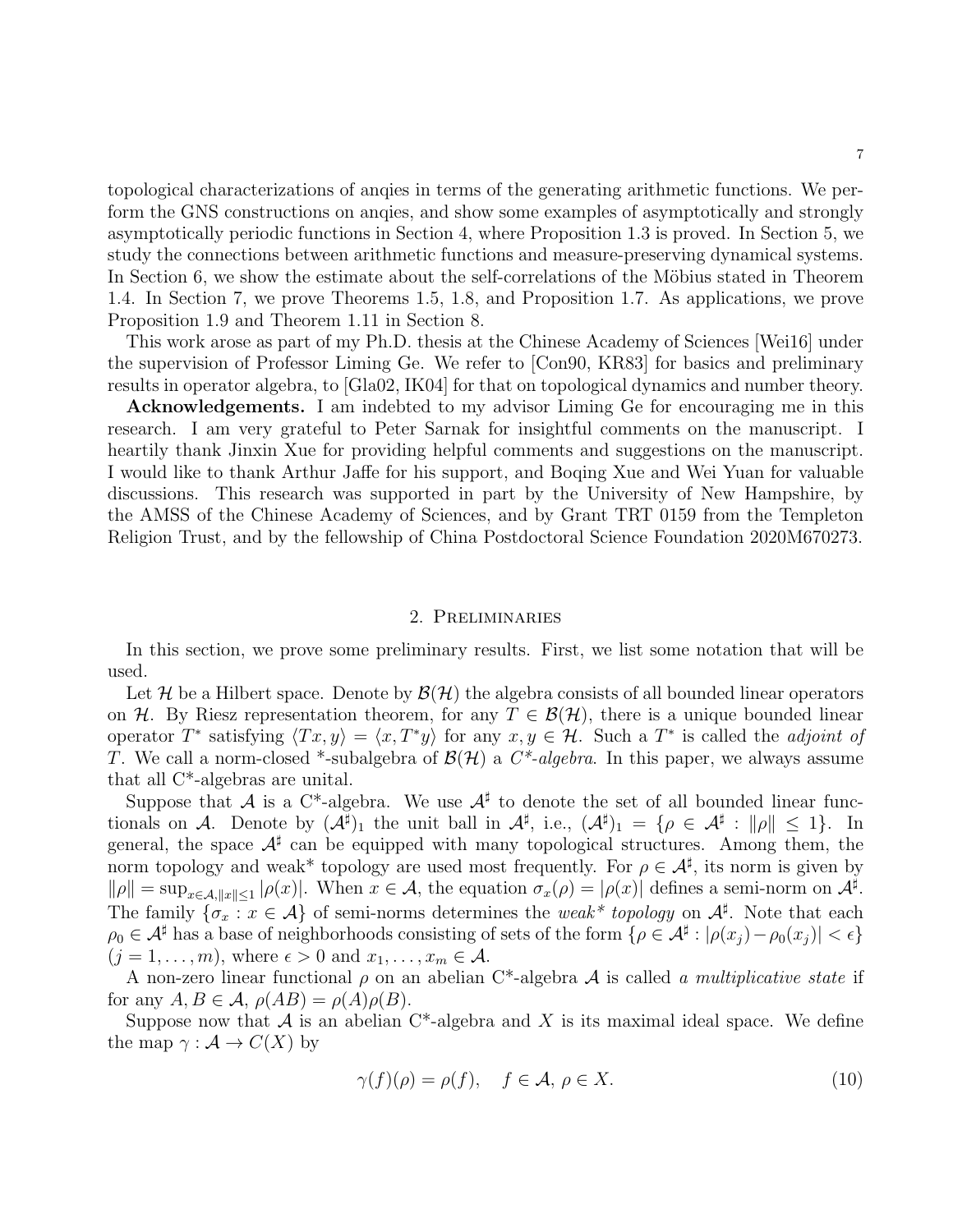Here we use the fact that X is also the space of all multiplicative states of A. The map  $\gamma$  is known as the *Gelfand transform* from A onto  $C(X)$ , which is a \*-isomorphism (see, e.g., [\[Con90,](#page-45-11) Theorem 2.1]).

It is known that the above Hausdorff space X is weak\* compact. Next we show that  $A$  is countably generated as an abelian  $C^*$ -algebra if and only if X is metrizable and the topology induced by the metric coincides with the weak\* topology. The sufficient part directly follows from [\[KR83,](#page-45-12) Remark 3.4.15]. The necessary part is shown in the following proposition.

<span id="page-7-2"></span>**Proposition 2.1.** Let A be an abelian  $C^*$ -algebra. If A is countably generated, then  $(A^{\sharp})_1$  is metrizable and the toplology induced by the metric is equivalent to the weak\* topology on  $(\mathcal{A}^{\sharp})_1$ . In particular, the maximal ideal space of  $A$  is a compact metrizable space.

*Proof.* Since A is countably generated, there is a countable dense subset in A. Let  $\{g_1, g_2, \ldots\}$ be a dense subset of  $(\mathcal{A})_1$ , the unit ball in  $\mathcal{A}$ . For any  $\rho_1, \rho_2 \in (\mathcal{A}^{\sharp})_1$ , we define  $d(\rho_1, \rho_2)$  $\sum_{i=1}^{\infty}$  $|(\rho_1-\rho_2)(g_i)|$  $\frac{\rho_2(g_i)}{2^i}$ . It is not hard to check that d is a metric on  $(\mathcal{A}^{\sharp})_1$ . Moreover, for any net  $\{\rho_{\alpha}\}$ of elements of  $(\mathcal{A}^{\sharp})_1$ , the net  $\{d(\rho_{\alpha},\rho)\}\)$  converges to 0 is equivalent to the condition that, for any  $i \geq 1$ , the net  $\{\rho_{\alpha}(g_i)\}\)$  converges to  $\rho(g_i)$ .

Next, we show that the weak\* topology is equivalent to the topology induced by the metric  $d$ on  $(\mathcal{A}^{\sharp})_1$ . Suppose that the net  $\{\rho_{\alpha}\}\$  of elements in  $(\mathcal{A}^{\sharp})_1$ , weak\* converges to  $\rho$ . Then, for any  $i \geq 1$ , the net  $\{\rho_{\alpha}(g_i)\}$  converges to  $\rho(g_i)$ . Thus the net  $\{d(\rho_{\alpha}, \rho)\}$  converges to 0. Conversely, if the net  $\{d(\rho_{\alpha}, \rho)\}\)$  converges to 0, where  $\rho_{\alpha} \in (A^{\sharp})_1$ , then  $\{\rho_{\alpha}(g_i)\}\)$  converges to  $\rho(g_i)$  for any  $i \geq 1$ . Note that, for any  $\alpha$ ,  $\|\rho_{\alpha}\| \leq 1$ . Then for any  $g \in \mathcal{A}$ , the net  $\{\rho_{\alpha}(g)\}$  converges to  $\rho(g)$ . So the net  $\{\rho_{\alpha}\}\$ is weak\* convergent to  $\rho$  in  $(\mathcal{A}^{\sharp})_1$ .

By Alaoglu-Bourbaki theorem  $(\mathcal{A}^{\sharp})_1$  is weak\* compact. Let X be the maximal ideal space of A. Then, relative to the weak\* topology, X is a closed subset of  $(\mathcal{A}^{\sharp})_1$ . From the above analysis, we see that the weak\* topology on  $(\mathcal{A}^{\sharp})_1$  coincides with the topology induced by the metric d on it. Thus X is a compact metrizable space.

<span id="page-7-1"></span>**Proposition 2.2.** Suppose that A is a  $C^*$ -subalgebra of  $l^{\infty}(\mathbb{N})$  and X the maximal ideal space of A. Let  $\iota : \mathbb{N} \to X$  be the map given by

<span id="page-7-0"></span>
$$
\iota(n): f \mapsto f(n),\tag{11}
$$

for any  $f \in \mathcal{A}$ . Then the weak\* closure of  $\iota(\mathbb{N})$  is X (write  $\overline{\iota(\mathbb{N})} = X$ ).

*Proof.* Assume on the contrary that  $\overline{\iota(N)} \neq X$ . Choose  $y \in X \setminus \overline{\iota(N)}$ . By Urysohn's lemma, there is a  $G \in C(X)$  such that  $G(y) = 1$  and  $G(x) = 0$  for any  $x \in \overline{\iota(\mathbb{N})}$ . By equation [\(10\)](#page-6-1), for any  $n \in \mathbb{N}, 0 = G(\iota(n)) = \iota(n)(\gamma^{-1}G) = (\gamma^{-1}G)(n)$ . Then  $\gamma^{-1}(G) = 0$  and  $G = 0$  correspondingly. This contradicts  $G(y) = 1$ . Hence  $\overline{\iota(N)} = X$ .

If *i* is injective, then we can view N as a subset of X. For  $A = l^{\infty}(\mathbb{N})$ , *i* is injective. We shall use  $\beta \mathbb{N}$  to denote the maximal ideal space of  $l^{\infty}(\mathbb{N})$ , which is also known as the Stone-Čech compactification of N [\[Cec37\]](#page-45-15). Since  $l^{\infty}(\mathbb{N})$  is not a separable C<sup>\*</sup>-algebra, it is not countably generated as a  $C^*$ -algebra. Correspondingly, the maximal ideal space  $\beta N$  is not metrizable.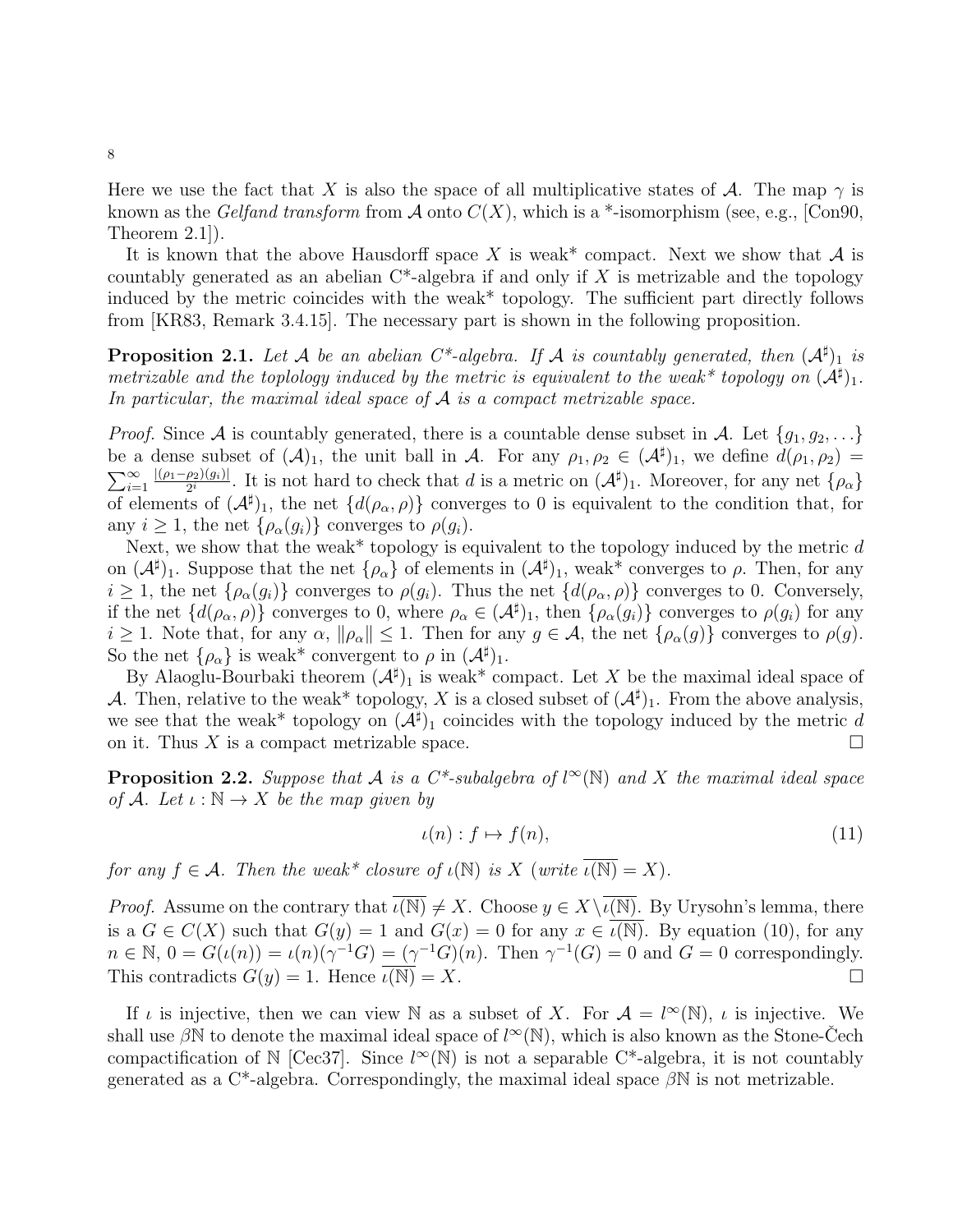#### 3. Anqie of N

<span id="page-8-0"></span>In this section, we briefly introduce the concept of anqie and list some results that will be used later. For more about anqie, we refer to [\[GE16\]](#page-45-7) and [\[Wei18\]](#page-46-11).

**Definition 3.1.** Let X be a compact Hausdorff space and  $\iota$  a map from N to X with dense range. We call X **an anqie** (of N) if  $\iota(n) \mapsto \iota(n + 1)$  is a well-defined map on  $\iota(\mathbb{N})$  and it can be extended to a continuous map from X into itself. If we denote this extended map by  $\sigma_A$ , we also call  $(X, \sigma_A)$  an angie (of N).

We now explain a little about the above notion. For a general map  $\iota : \mathbb{N} \to X$ ,  $\iota(n) \mapsto \iota(n+1)$ may not be well-defined, such as  $\iota : \mathbb{N} \to S^1$  (the unit circle) defined as  $\iota(n) = e^{2\pi i \sqrt{n}}$ . Even though  $\iota(n) \mapsto \iota(n + 1)$  is well defined, it may not induce a continuous map on X, such as  $\iota : \mathbb{N} \to S^1$  defined as  $\iota(n) = e^{2\pi i n^2 \theta}$  with  $\theta$  irrational. So an angie of N preserves the addition structure of natural numbers when  $\mathbb N$  is mapped to X. Here is a simple example of angie.

**Example 3.2.** Let  $\theta$  be an irrational number with  $0 < \theta < 1$ . Define  $\iota : n \mapsto e^{2\pi i n \theta}$ , a map from N into  $S^1$ . It is easy to see that *ι* has a dense range in  $S^1$  and  $e^{2\pi i n\theta} \mapsto e^{2\pi i (n+1)\theta} = e^{2\pi i \theta} e^{2\pi i n\theta}$ induces a continuous map  $z \mapsto e^{2\pi i \theta} z$ , denoted by  $\sigma_A$  on  $S^1$ . Thus  $(S^1, \sigma_A)$  is an anqie of N.

Next we consider how to construct anqies of N. One way to obtain anqies of N is to construct point transitive topological dynamical systems. Recall that a topological dynamical system (or, equivalently an N-dynamics) is a pair  $(X, T)$ , where X is a compact Hausdorff space and T a continuous map on X. Suppose that  $(X, T, x_0)$  is a point transitive topological dynamical system, i.e., the set  $\{T^n x_0 : n \in \mathbb{N}\}\$ is dense in X. Then  $\iota : n \mapsto T^n x_0$  is a map from N to X with dense range. It is easy to see that  $\iota(n) \mapsto \iota(n + 1)$  can be extended to the continuous map T on X. Then  $(X, T)$  is an angie of N. Summarize the above analysis, we conclude that an N-dynamics  $(X, T)$  is an angle of N if it is point transitive. In this construction, the structure of anqie depends on the choice of the transitive point.

Another method to construct anqies is through C\*-algebras.

<span id="page-8-1"></span>**Proposition 3.3.** Suppose that A is a C<sup>\*</sup>-subalgebra of  $l^{\infty}(\mathbb{N})$  and X the maximal ideal space of A. Then X is an angie of N with the map  $\iota$  given by equation [\(11\)](#page-7-0) if and only if A is closed under the action A defined in [\(1\)](#page-1-1), i.e.,  $Af \in \mathcal{A}$  for any  $f \in \mathcal{A}$ .

*Proof.* Suppose that X is an angie of N. Then the map  $\iota(n) \mapsto \iota(n+1)$  is extended to a continuous map on X, denoted by  $\sigma_A$ . Given  $f \in \mathcal{A}$ , assume that  $F = \gamma(f) \in C(X)$  (see equation [\(10\)](#page-6-1)). Note that  $F \circ \sigma_A \in C(X)$ . Let  $g = \gamma^{-1}(F \circ \sigma_A)$  in A. Then  $g(n) = F \circ \sigma_A(\iota(n)) = F(\iota(n+1)) =$  $f(n+1) = Af(n)$ . Thus  $q = Af$  in A. This shows that A is A-invariant.

On the other hand, suppose that A is closed under A. Let  $\sigma_A$  be the map from X to itself given by  $\sigma_A \rho(f) = \rho(Af)$  for any  $\rho \in X$  and  $f \in \mathcal{A}$ . It is easy to see that  $\sigma_A(\iota(n)) = \iota(n+1)$ . Now we show that  $\sigma_A$  is a continuous map on X. If  $\{\rho_\alpha\}$  is a weak\* convergent net of elements of X, with limit  $\rho$ , then for any  $f \in \mathcal{A}$ ,  $\rho_{\alpha}(Af) = (\sigma_A \rho_{\alpha})(f)$  converges to  $\rho(Af) = (\sigma_A \rho)(f)$ . Thus the net  $\{\sigma_A \rho_\alpha\}$  weak\* converges to  $\sigma_A \rho$  in X. Hence  $\sigma_A$  is the continuous map on X extended by  $\iota(n) \mapsto \iota(n + 1)$  and X is an angie of N.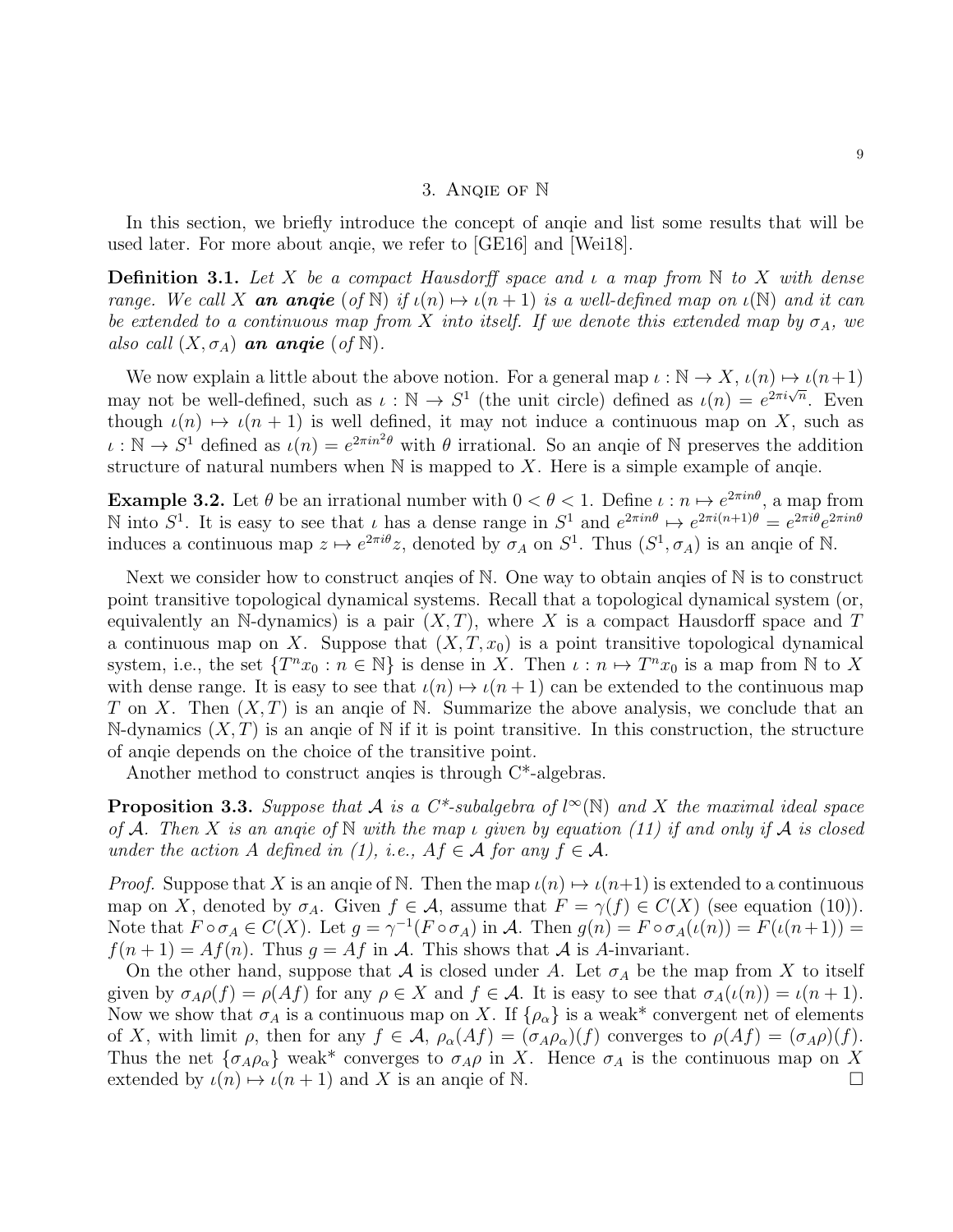From the above proposition, we can obtain angles of  $\mathbb N$  through constructing A-invariant  $C^*$ subalgebras of  $l^{\infty}(\mathbb{N})$ . In particular, we often consider the angie generated by a single arithmetic function f, i.e., the C<sup>\*</sup>-algebra generated by  $\{1, A^{j}f : j \in \mathbb{N}\}\$ . Denote it by  $\mathcal{A}_f$ . We use  $X_f$  to denote the maximal ideal space of  $A_f$ . From Proposition [3.3,](#page-8-1) we know that  $\iota(n) \mapsto \iota(n+1)$  can be extended to a continuous map on  $X_f$ , denoted by  $\sigma_A$ . We also call  $(X_f, \sigma_A)$  or  $\mathcal{A}_f$  the angie generated by f. Let  $f(N)$  denote the closure of  $f(N)$  in the complex plane C. Since  $\mathcal{A}_f$  contains f, there is a continuous map from  $X_f$  onto  $f(N)$ . But these two spaces may not be the same.

The following theorem describes  $X_f$  in terms of  $f(N)$  and gives a representation of  $\sigma_A$  (corresponding to the Bernoulli shift on a product space).

<span id="page-9-0"></span>**Theorem 3.4.** [\[GE16,](#page-45-7) Theorem 2.3] Suppose that f is a function in  $l^{\infty}(\mathbb{N})$  and that  $X_f$  is the maximal ideal space of the anqie  $A_f$  generated by f. Denote by  $\prod_{\mathbb{N}} \overline{f(\mathbb{N})}$  the Cartesian product of  $f(N)$  indexed by N, endowed with the product topology. Assume that B is the Bernoulli shift on  $\prod_{\mathbb{N}} \overline{f(\mathbb{N})}$  defined by

$$
B: (a_0, a_1, a_2, \ldots) \mapsto (a_1, a_2, a_3, \ldots).
$$

Let F be the map from  $X_f$  into  $\prod_{\mathbb{N}} \overline{f(\mathbb{N})}$ , such that for any  $\rho \in X_f$ ,

$$
F(\rho) = (\rho(f), \rho(Af), \ldots). \tag{12}
$$

The following statements hold.

(i) The space  $X_f$  is homeomorphic to  $F(X_f)$ .

(ii)  $F(X_f)$  is the closure of  $\{(f(n), f(n+1), \ldots) : n \in \mathbb{N}\}\$ in  $\prod_{\mathbb{N}} \overline{f(\mathbb{N})}.$ 

(iii) The restriction of the Bernoulli shift B on  $F(X_f)$  is identified with  $\sigma_A$  on  $X_f$ .

<span id="page-9-1"></span>**Remark 3.5.** It follows from the above theorem that for  $f \in l^{\infty}(\mathbb{N})$ ,  $X_f$  can be identified as the set of all pointwise limits of sequences  $\{A^n f, n = 0, 1, 2, \ldots\}$  in  $l^{\infty}(\mathbb{N})$ . This still holds when the semigroup N is replaced by the group  $\mathbb Z$  or a general abelian topological group G. While for the case of Z or G,  $X_f$  has been extensively studied in dynamical systems (see e.g., [\[Ebe48\]](#page-45-8), [\[Vee73\]](#page-46-8) and [\[GM06\]](#page-45-9)). In [\[Ebe48\]](#page-45-8), Eberlein introduced the concept of weakly almost periodic function, i.e.,  $f \in l^{\infty}(G)$  with  $X_f$  weak compact in  $l^{\infty}(G)$ . Let  $W(G)$  denote the set of these functions. In [\[Vee73\]](#page-46-8), Veech introduced a \*-subalgebra  $K(G)$  of  $l^{\infty}(G)$  consisting of all  $f \in l^{\infty}(G)$  with  $X_f$ norm separable in  $l^{\infty}(G)$ , which contains  $W(G)$ . Recently, the Möbius disjointness of  $W(\mathbb{Z})$  has been proved in [\[Vee17\]](#page-46-4) and that of  $K(\mathbb{Z})$  has been proved in [\[HWY17\]](#page-45-4).

Applying Theorem [3.4,](#page-9-0) we can obtain many interesting examples of angies  $(X_f, \sigma_A)$ . The following two examples appear in the survey paper [\[GE16\]](#page-45-7) whose proofs are given in [\[Wei18\]](#page-46-11).

**Example 3.6.** Let  $f(n) = e^{2\pi i \sqrt{n}}$ , for  $n \in \mathbb{N}$ . Then  $X_f$  is homeomorphic to  $\{e^{-\frac{1}{n}}f(n) : n \in \mathbb{N}\}$  $\mathbb{N}\}\cup S^1$ , a subset of  $\mathbb{C}$ , denoted by X. And  $\sigma_A$  is the identity map on  $S^1$ , while, on the set  $\{e^{-\frac{1}{n}}f(n) : n \in \mathbb{N}\}, \sigma_A$  maps  $e^{-\frac{1}{n}}f(n)$  to  $e^{-\frac{1}{n+1}}f(n+1)$ .

10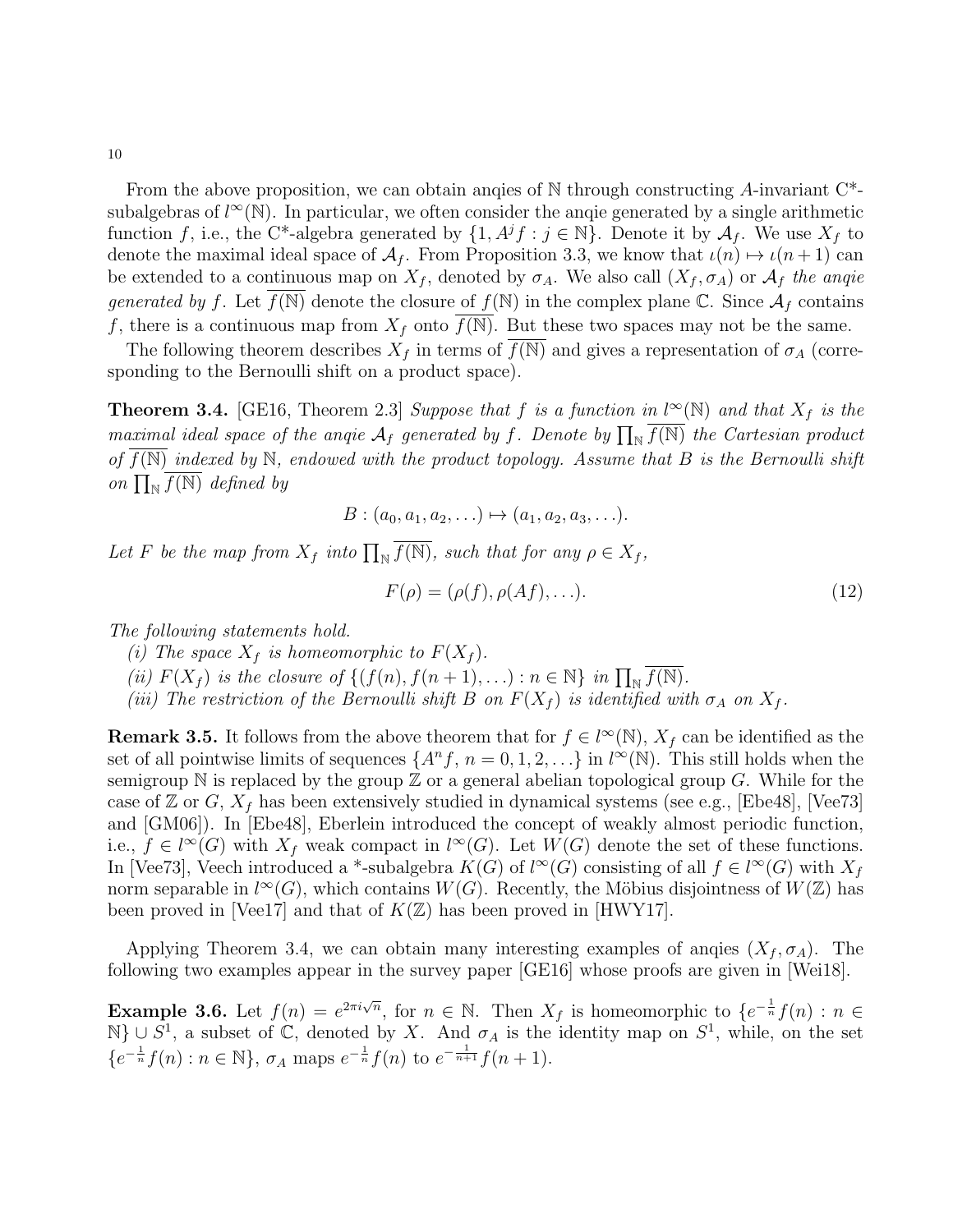**Example 3.7.** Suppose that  $\theta$  is irrational and  $f(n) = e^{2\pi i n^2 \theta}$ , then  $X_f$  is homeomorphic to  $S^1 \times S^1$ . Moreover, if we identify  $S^1 \times S^1$  with  $\mathbb{R}/\mathbb{Z} \times \mathbb{R}/\mathbb{Z}$ , then we can rewrite the map  $\sigma_A$  as

$$
\sigma_A(\alpha_1, \alpha_2) = \begin{pmatrix} 0 & 1 \\ -1 & 2 \end{pmatrix} \begin{pmatrix} \alpha_1 \\ \alpha_2 \end{pmatrix} + \begin{pmatrix} 0 \\ 2\theta \end{pmatrix}.
$$

At the end of this section, we state the following result which will be used in later parts of this paper. Recall that for two topological dynamical systems  $(X_1, T_1)$  and  $(X_2, T_2)$ , if there is a continuous surjective map  $\varphi$  from  $X_1$  onto  $X_2$  such that  $\varphi \circ T_1 = T_2 \circ \varphi$ , we call  $\varphi$  a factor map and  $(X_2, T_2)$  a factor of  $(X_1, T_1)$ . Moreover, if  $\varphi$  is a homeomorphism, we say that  $(X_1, T_1)$ and  $(X_2, T_2)$  are *(topologically)* conjugate *(to each other)*.

<span id="page-10-1"></span>**Proposition 3.8.** Let f be an arithmetic function realized in  $(X, T)$ , i.e., there is a continuous function  $g \in C(X)$  and  $x_0 \in X$  such that  $f(n) = g(T^n x_0)$ . Suppose that  $X_f$  is the maximal ideal space of the angle generated by f. Let Y be the closure of the set  $\{T^n x_0 : n \in \mathbb{N}\}\$ in X. Then  $(X_f, \sigma_A)$  is a factor of  $(Y, T)$ .

*Proof.* Since  $\rho: n \mapsto T^n x_0$  is a map from N to Y with dense range, it induces an embedding from  $C(Y)$  into  $l^{\infty}(\mathbb{N})$  (denoted by  $\varrho$  again), i.e., for any  $h \in C(Y)$ ,  $\varrho(h)(n) = h(T^{n}x_0)$ . Then  $\varrho(C(Y))$  is a C<sup>\*</sup>-subalgebra of  $l^{\infty}(\mathbb{N})$ . Denote the maximal ideal space of  $\varrho(C(Y))$  by  $\widetilde{Y}$ . By Proposition [2.2,](#page-7-1) the map  $T^n x_0 \mapsto \iota(n)$  can be extended to a homeomorphism from Y onto Y (denoted by  $\varrho$  again). Note that  $\varrho(g) = f$ . So  $\mathcal{A}_f$ , the angie generated by f, is a \*-subalgebra of  $\rho(C(Y))$ .

Since each multiplicative state on  $\rho(C(Y))$  (an element in Y) is also a multiplicative state on  $\mathcal{A}_f$  (an element in  $X_f$ ) and that every maximal ideal in  $\mathcal{A}_f$  extends to a maximal ideal (may not be unique) in  $\varrho(C(Y))$ , the induced map  $\pi$  from  $\widetilde{Y}$  onto  $X_f$  given by

$$
\pi(\rho)(h) = \rho(h), \quad \rho \in Y, \, h \in \mathcal{A}_f.
$$

is continuous and surjective. It is not hard to check that  $\pi \circ \varrho : Y \to X_f$  is a factor map. Then  $(X_f, \sigma_A)$  is a factor of  $(Y, T)$ .

#### 4. Mean states and asymptotically periodic functions

<span id="page-10-0"></span>In number theory, we are often concerned with estimates of the form  $\frac{1}{x} \sum_{n \leq x} f(n)$ . For this purpose, we shall consider states on  $l^{\infty}(\mathbb{N})$  given by certain limits of  $\frac{1}{N}\sum_{n=0}^{N-1}f(n)$  along "ultrafilters". Then the inner product of two functions  $f$  and  $g$  given by the states is exactly certain limits of sums like  $\frac{1}{N} \sum_{n=0}^{N-1} f(n) \overline{g(n)}$ .

Recall that  $\beta \mathbb{N}$  is the maximal ideal space of  $l^{\infty}(\mathbb{N})$ . Elements in  $\beta \mathbb{N} \setminus \mathbb{N}$  are called free ultrafilters. By Proposition [2.2,](#page-7-1) N is dense in  $\beta N$ . Given a free ultrafilter  $\omega$ , for any  $f \in l^{\infty}(\mathbb{N})$ , there is a subsequence  $\{m_j\}_{j=1}^\infty$  of N (depending on f) such that  $\omega(f) = \lim_{j\to\infty} f(m_j)$ . We usually write  $\omega(f) = \lim_{n \to \omega} f(n)$ , called the limit of f at  $\omega$ .

For a C<sup>\*</sup>-subalgebra A of  $l^{\infty}(\mathbb{N})$ , the linear functional  $\rho$  is called a *state* on A if  $\rho(1) = 1$  and  $\rho(f) \geq 0$  for any  $f \in \mathcal{A}$  with  $f \geq 0$ . We shall study the A-invariant states on angies defined below.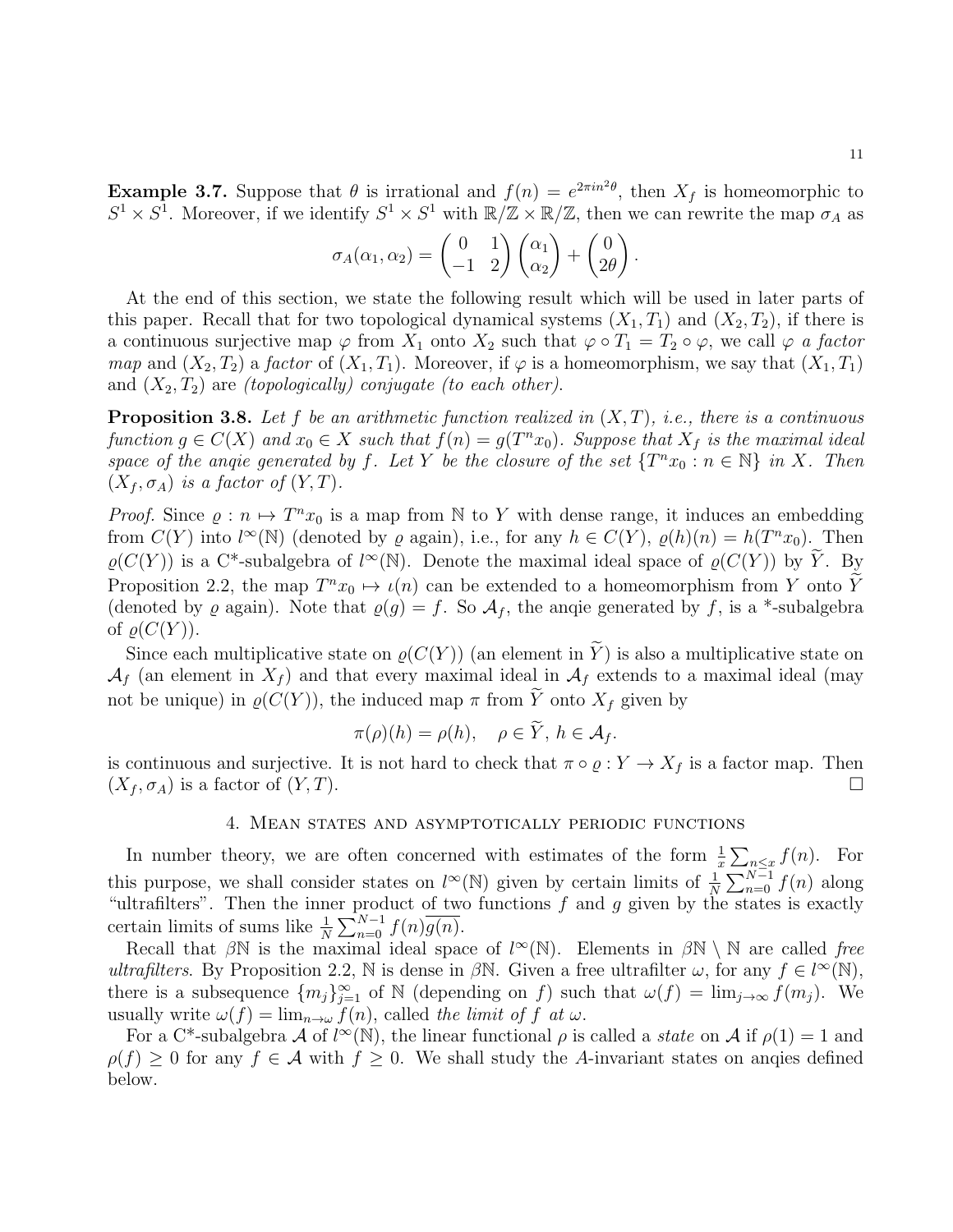**Definition 4.1.** Suppose that A is an A-invariant C\*-subalgebra of  $l^{\infty}(\mathbb{N})$ , i.e.,  $Af \in \mathcal{A}$  for any  $f \in \mathcal{A}$ . A state  $\rho$  on  $\mathcal A$  is called A-invariant, or "invariant" for short, if  $\rho(Af) = \rho(f)$ for any  $f \in \mathcal{A}$ .

Invariant states may or may not be related to average values of functions. Here we give an example to explain this phenomena.

**Example 4.2.** Let  $G = \bigcup_{n=1}^{\infty} \{n^2 - n, n^2 - n + 1, ..., n^2 - 1\}$  be a subset of N, and  $G_n = \{i \in \mathbb{Z}\}$  $G: 0 \leq i \leq n-1$ . Define  $F_n(f) = \frac{1}{|G_n|} \sum_{i \in G_n} f(i)$  for  $f \in l^{\infty}(\mathbb{N})$ . Then for each given f the function  $n \mapsto F_n(f)$  gives rise to a function in  $l^{\infty}(\mathbb{N})$ . Choose  $\omega \in \beta \mathbb{N} \setminus \mathbb{N}$ , and define  $F_{\omega}(f) = \lim_{n \to \omega} F_n(f)$ . Then  $F_{\omega}$  is an A-invariant state on  $l^{\infty}(\mathbb{N})$ . If  $\chi_G$  is the characteristic function supported on G, then  $F_{\omega}(\chi_G) = 1$ . But the relative density of G in N is zero. Thus  $F_{\omega}(f)$  does not depend on the average sum  $\frac{1}{n} \sum_{i=0}^{n-1} f(i)$ .

On the other hand, there are A-invariant states depending on average values of functions, which are called "mean states" in [\[GE16,](#page-45-7) Definition 5.3].

<span id="page-11-0"></span>**Definition 4.3.** Suppose  $\omega \in \beta \mathbb{N} \setminus \mathbb{N}$  is a given free ultrafilter. For any  $n \in \mathbb{N}$  and any f in  $l^{\infty}(\mathbb{N})$ , we define  $E_n(f) = \frac{1}{n} \sum_{j=0}^{n-1} f(j)$ . Then, for each given f, the function  $n \to E_n(f)$  gives rise to another function in  $\tilde{l}^{\infty}(\tilde{N})$ . The limit of  $E_n(f)$  at  $\omega$  is denoted by  $E_{\omega}(f)$ . Then  $E_{\omega}$  is an A-invariant state defined on  $l^{\infty}(\mathbb{N})$  or called "a **mean state**" (or, "a **mean**" for short).

From now on, we shall use E to denote a given mean state on  $l^{\infty}(\mathbb{N})$  (depending on a free ultrafilter). For a real-valued function  $f \in l^{\infty}(\mathbb{N})$ , we always have:

$$
\liminf_{n \to \infty} \frac{1}{n} \sum_{j=0}^{n-1} f(j) \le E(f) \le \limsup_{n \to \infty} \frac{1}{n} \sum_{j=0}^{n-1} f(j).
$$

Suppose A is a countably generated anqie of N. For each  $N \in \mathbb{N}$ , define the state  $\rho_N$  on A by  $\rho_N(f) = \frac{1}{N} \sum_{j=0}^{N-1} f(j)$ . So  $\{\rho_N\}_{N=1}^{\infty}$  is a sequence in  $(\mathcal{A}^{\sharp})_1$ . By Proposition [2.1,](#page-7-2)  $(\mathcal{A}^{\sharp})_1$  is metrizable and compact, so there is a subsequence  $\{\rho_{N_m}\}_{m=1}^{\infty}$  that converges to some  $\rho \in (A^{\sharp})_1$ . We call this  $\rho$  the limit of  $\rho_{N_m}$  or the state given (uniquely) by the sequence  $\{N_m\}_{m=1}^{\infty}$ . It is not hard to check that  $\rho$  is an A-invariant state, and for any free ultrafilter  $\omega$  in the closure of  $\{N_m : m = 1, 2, 3, \ldots\}$  in  $\beta \mathbb{N}$ , the restriction of  $E_\omega$  on  $\mathcal A$  is  $\rho$ .

Now we perform the GNS construction on  $l^{\infty}(\mathbb{N})$  with respect to E. Define  $\langle f, g \rangle_E = E(\bar{g}f)$ , the semi-inner product on  $l^{\infty}(\mathbb{N})$  and  $||f||_E = (\langle f, f \rangle_E)^{\frac{1}{2}}$ , the semi-norm on  $l^{\infty}(\mathbb{N})$  (see [\[KR83,](#page-45-12) Proposition 4.3.1). We use K to denote the subalgebra of  $l^{\infty}(\mathbb{N})$  containing all f so that  $E(|f|^2) = \langle f, f \rangle_E = 0$ . Then K is a closed two-sided ideal in  $l^{\infty}(\mathbb{N})$ . Thus  $\mathcal{B} := l^{\infty}(\mathbb{N})/\mathcal{K}$  is a  $C^*$ -algebra, and  $\langle , \rangle_E$  induces an inner product on B. For  $f \in l^{\infty}(\mathbb{N})$ , we may use  $\tilde{f}$  (or simply f if there is no ambiguity) to denote the coset  $f + \mathcal{K}$  in  $\mathcal{B}$ . When  $f, \tilde{g} \in \mathcal{B}$ , we still use

<span id="page-11-1"></span>
$$
\langle \tilde{f}, \tilde{g} \rangle_E = E(f\overline{g}) = \lim_{n \to \omega} \frac{1}{n} \sum_{j=0}^{n-1} f(j)\overline{g}(j)
$$
(13)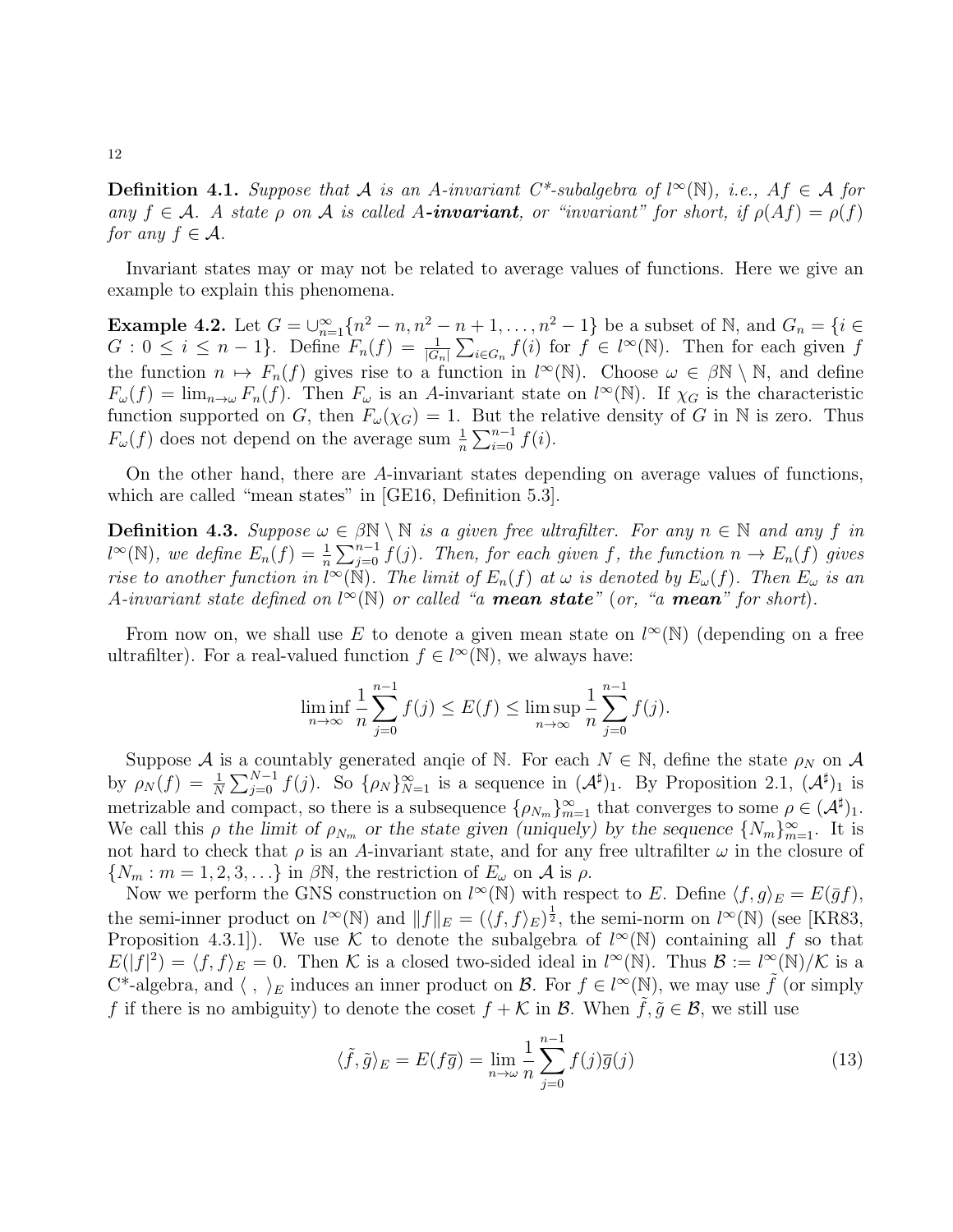to denote the inner product on  $\beta$  and

<span id="page-12-1"></span>
$$
\|\tilde{f}\|_{E} = (\langle \tilde{f}, \tilde{f} \rangle_{E})^{\frac{1}{2}} = \left(\lim_{n \to \omega} \frac{1}{n} \sum_{j=0}^{n-1} |f(j)|^{2}\right)^{\frac{1}{2}}
$$
(14)

for the (Hilbert space) vector norm on  $\mathcal{B}$ . The completion of  $\mathcal{B}$  under this norm is denoted by  $\mathcal{H}_{E}.$ 

**Remark 4.4.** Our later results will depend on E but not on a specific one. Therefore, our definitions or properties stated later are for any mean state  $E$ . For example, if f and g are *orthogonal,*  $E(f\overline{g}) = 0$  holds for any mean state E. The orthogonality of arithmetic functions may be viewed as disjointness between two functions in number theory.

Next, we study some properties of (strongly) asymptotically periodic functions (Definitions 1.3 and 1.4). We start from the following generalized notion of periodicity that introduced in [\[GE16,](#page-45-7) Section 5]. An arithmetic function  $f \in l^{\infty}(\mathbb{N})$  is said to be *essentially periodic* (or "eperiodic") if there is an integer  $n_0 \ge 1$  such that  $f = A^{n_0} f$  in  $\mathcal{H}_E$ . The smallest such  $n_0 \ (\ge 1)$ is called the e-period of  $f$ . From the definition of strongly asymptotically periodic functions, it is easy to see that e-periodic functions belong exactly to this class.

In the following, we use  $e(x)$  to denote  $e^{2\pi ix}$  for simplicity, and  $1<sub>S</sub>$  to denote the indicator of a predicate S, that is  $1_S = 1$  when S is true and  $1_S = 0$  when S is false. It is not hard to check that  $e(\sqrt{n})$  is an e-periodic function of e-period 1. Note that arithmetic functions satisfying  $f(n) = f(n+1)$  for all n must be constant ones. Thus e-periodic functions are far from periodic ones. In the following, we shall construct e-periodic functions with e-period k, for any  $k \geq 1$ .

<span id="page-12-0"></span>**Example 4.5.** Let  $\{m_j\}_{j=1}^{\infty}$  and  $\{n_j\}_{j=1}^{\infty}$  be two sequences of positive integers with  $\lim_{j\to\infty} m_j =$  $\lim_{i\to\infty} n_i = \infty$ . For any given q, choose  $\alpha = \{0, 1, \ldots, 1\}, \beta = \{1, 0, \ldots, 0\}$  as two vectors of length q. We construct the function  $f$  (written as  $\{f(n)\}_{n=1}^{\infty}$ ) successively:

$$
\underbrace{\alpha\alpha\cdots\alpha}_{m_1}\underbrace{\beta\beta\cdots\beta}_{n_1}\underbrace{\alpha\alpha\cdots\alpha}_{m_2}\underbrace{\beta\beta\cdots\beta}_{n_2}\cdots
$$

Then  $f$  is an e-periodic function with e-period  $q$ , and so a strongly asymptotically periodic function.

The proof of the above fact is more involved. Here are some details.

By  $\lim_{j\to\infty} m_j = \lim_{j\to\infty} n_j = \infty$ , for any  $\epsilon > 0$ , there is an j<sub>0</sub> such that  $qm_j, qn_j > \frac{1}{\epsilon} + 1$ when  $j > j_0$ . Then the number of n between 1 and N satisfying  $f(n + q) \neq f(n)$  is less than  $2qj_0 + qN\epsilon$ . Moreover,  $\lim_{N\to\infty}\frac{1}{N}$  $\frac{1}{N} \sum_{n=1}^{N} |f(n+q) - f(n)|^2 \leq \lim_{N \to \infty} \left(\frac{2qj_0}{N} + q\varepsilon\right) \leq q\varepsilon$ . Since  $\epsilon$  is arbitrarily small,  $\lim_{N\to\infty}\frac{1}{N}$  $\frac{1}{N}\sum_{n=1}^{N}|f(n+q)-f(n)|^2=0.$  It is easy to see that for any positive integer  $l \leq q-1$ ,  $\lim_{N \to \infty} \frac{1}{N}$  $\frac{1}{N}\sum_{n=1}^{N}|f(n+l)-f(n)|^2\neq 0.$  Hence f is an e-periodic function with e-period q.

In Example [4.5,](#page-12-0) if the two sequences  $\{m_j\}_{j=1}^{\infty}$  and  $\{n_j\}_{j=1}^{\infty}$  further satisfy  $\lim_{j\to\infty} \frac{m_j}{n_j}$  $\frac{m_j}{n_j}=a\neq 0,$ then we can show that  $f$  is not the weak limit of periodic functions. That is for any mean state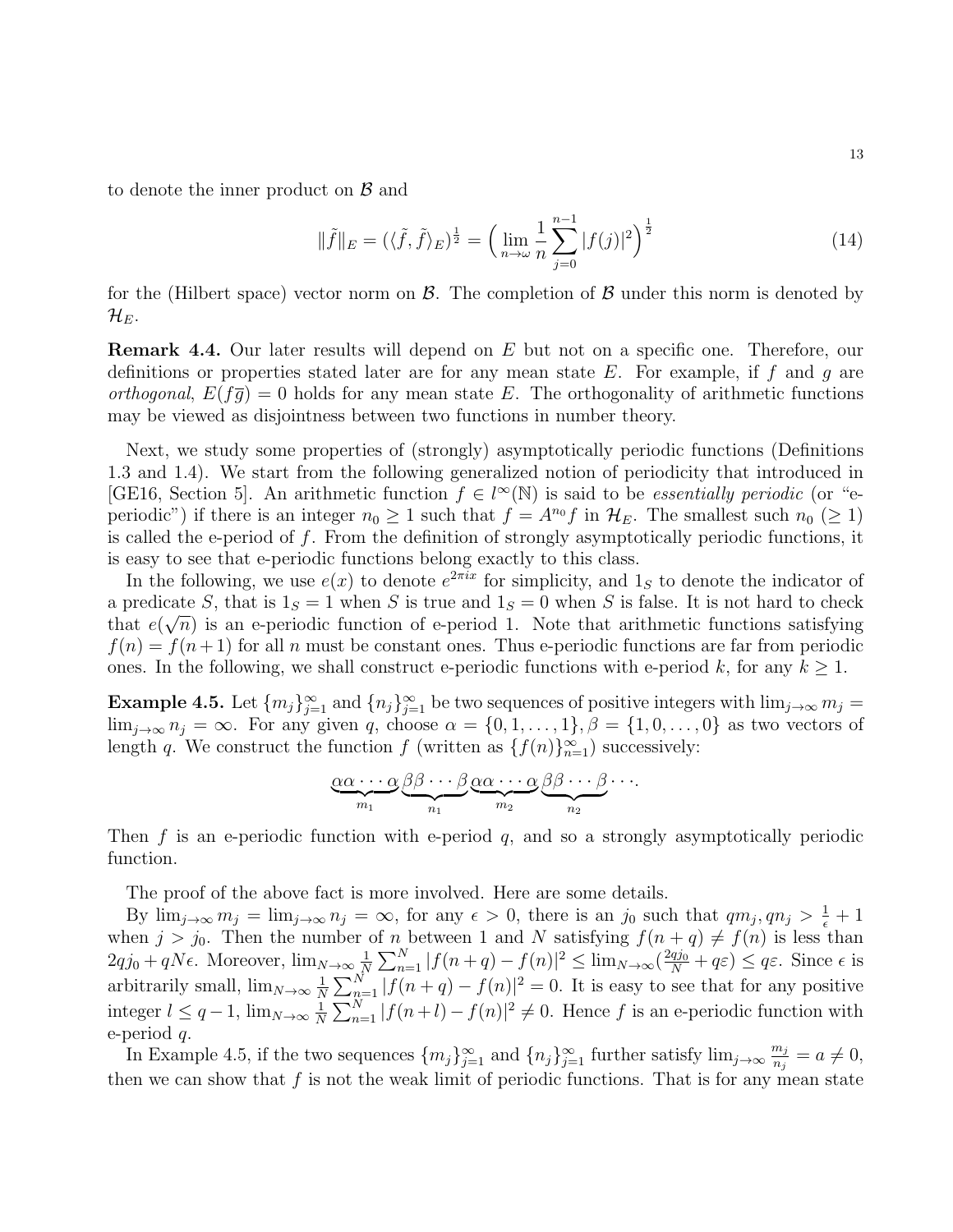E, there does not exist a sequence  $\{f_n\}_{n=1}^{\infty}$  of periodic functions, such that the limit of  $f - f_n$ is zero in  $\mathcal{H}_E$ .

Using a similar argument to the proof of Example [4.5,](#page-12-0) we have the following result.

<span id="page-13-0"></span>**Example 4.6.** Let  $\{N_j\}_{j=0}^{\infty}$  be a sequence of natural numbers with  $N_0 = 0$  and  $\lim_{j\to\infty} (N_{j+1} N_j$  =  $\infty$ . Let  $q \ge 1$  and  $a \ge 0$  be given integers. Define  $f(n)$  to be  $a_j 1_{n \equiv a (mod q)}$  when  $N_j \le n <$  $N_{j+1}$  for  $j = 0, 1, \ldots$ , where  $\{a_j\}_{j=0}^{\infty}$  is a sequence of complex numbers with  $\sup_j |a_j| < \infty$ . Then f is an e-periodic function with e-period q, and so a strongly asymptotically periodic function.

By Definitions [1.1](#page-1-2) and [1.2,](#page-1-3) e-periodic and strongly asymptotically periodic functions are asymptotically periodic. There are many asymptotically periodic functions that are far from e-periodic ones. For example, if  $\theta$  is irrational then  $f(n) = e(n\theta)$  is asymptotically periodic. But it is not the weak (or  $l^2$ -) limit of e-periodic functions. In fact, we have the following result.

**Proposition 4.7.** Let  $\theta$  be an irrational number and  $f(n) = e(n\theta)$ . Then f is orthogonal to all e-periodic functions, that is for any e-periodic function g,  $E(f\overline{g}) = 0$  holds for all mean states E.

*Proof.* Suppose that the e-period of g is k. Given a mean state E, by the A-invariance of E,  $E(f\overline{g}) = \langle f, g \rangle_E = \langle A^{lk}f, A^{lk}g \rangle_E = \langle A^{lk}f, g \rangle_E$  for any  $l \geq 1$ . Thus  $\langle f, g \rangle_E = \langle \frac{1}{m} \rangle_E = \langle f, g \rangle_E = \langle f, g \rangle_E = \langle f, g \rangle_E = \langle f, g \rangle_E = \langle f, g \rangle_E = \langle f, g \rangle_E = \langle f, g \rangle_E = \langle f, g \rangle_E = \langle f, g \rangle_E = \langle f, g \rangle_E = \langle f, g \rangle_E = \langle f, g \rangle_E = \langle f, g \rangle_E = \langle f, g \rangle_E$  $\frac{1}{m}\sum_{l=1}^m A^{lk}f, g\rangle_E.$ For any  $\epsilon > 0$ , we can choose a sufficiently large integer m such that  $\frac{1}{n}$  $\frac{1}{m}\sum_{l=1}^m \overline{e((n+lk)\theta)}$  =  $\frac{1}{\alpha}$  $\frac{1}{m}\sum_{l=1}^{m}e(lk\theta)\vert < \epsilon$  for any  $n \in \mathbb{N}$ . Hence  $\Vert \frac{1}{m}$  $\frac{1}{m}\sum_{l=1}^{m} A^{lk} f \|_{E} < \epsilon$ . It follows from the Cauchy-Schwarz inequality that  $|\langle f, g \rangle_E| < \epsilon ||g||_{l^{\infty}}$ . Letting  $\epsilon \to 0$ . Then  $\langle f, g \rangle_E = 0$ .

Next, we provide another example of strongly asymptotically periodic function.

**Example 4.8.** Let  $f \in l^{\infty}(\mathbb{N})$ . Suppose that the closure of  $\{(f(n), f(n+1), ...) : n \in \mathbb{N}\}\$ in  $\prod_{\mathbb{N}}\overline{f(\mathbb{N})}$ , endowed with the product topology, is countable. Then f is a strongly asymptotically periodic function.

In the following, we give some detailed argument for the above nontrivial fact. Denote  $A_f$ as the anqie generated by f and  $X_f$  as the maximal ideal space of  $A_f$ . By Theorem [3.4,](#page-9-0)  $X_f$  is homeomorphic to the closure of  $\{(f(n), f(n+1), \ldots) : n \in \mathbb{N}\}\$ in  $\prod_{\mathbb{N}} \overline{f(\mathbb{N})}$  and so is a countable space. Let E be a mean state on  $l^{\infty}(\mathbb{N})$ . Then the restriction E on  $\mathcal{A}_f$  is an invariant state on  $\mathcal{A}_f$ . By Theorem [5.1,](#page-17-1) there is a  $\sigma_A$ -invariant probability measure  $\nu$  on  $X_f$  such that  $E(g) = \int_{X_f} g(x) \, d\nu$  for any  $g \in A_f$ . Since  $X_f$  is a countable and compact metric space,  $\nu$  must be an atomic measure. Assume that  $\nu$  is supported at  $x_1, x_2, \ldots$  in  $X_f$ . For each  $x_i$ , there are two nature numbers  $s_i$  and  $t_i$  such that  $A^{-s_i}\{x_i\} \cap A^{-t_i}\{x_i\} \neq \emptyset$ . Thus there is a  $k_i$  such that  $A^{k_i}x_i = x_i$ . Set  $n_j = \prod_{i=1}^j k_i$ . So for each  $l \geq 1$ ,

$$
||f - A^{ln_j}f||_E^2 = E(|f - A^{ln_j}f|^2)
$$
  
= 
$$
\int_{X_f} |(f - f \circ A^{ln_j})(x)|^2 d\nu
$$
  
= 
$$
\sum_{m=1}^{\infty} |f(x_m) - f \circ A^{ln_j}(x_m)|^2 \nu({x_m})
$$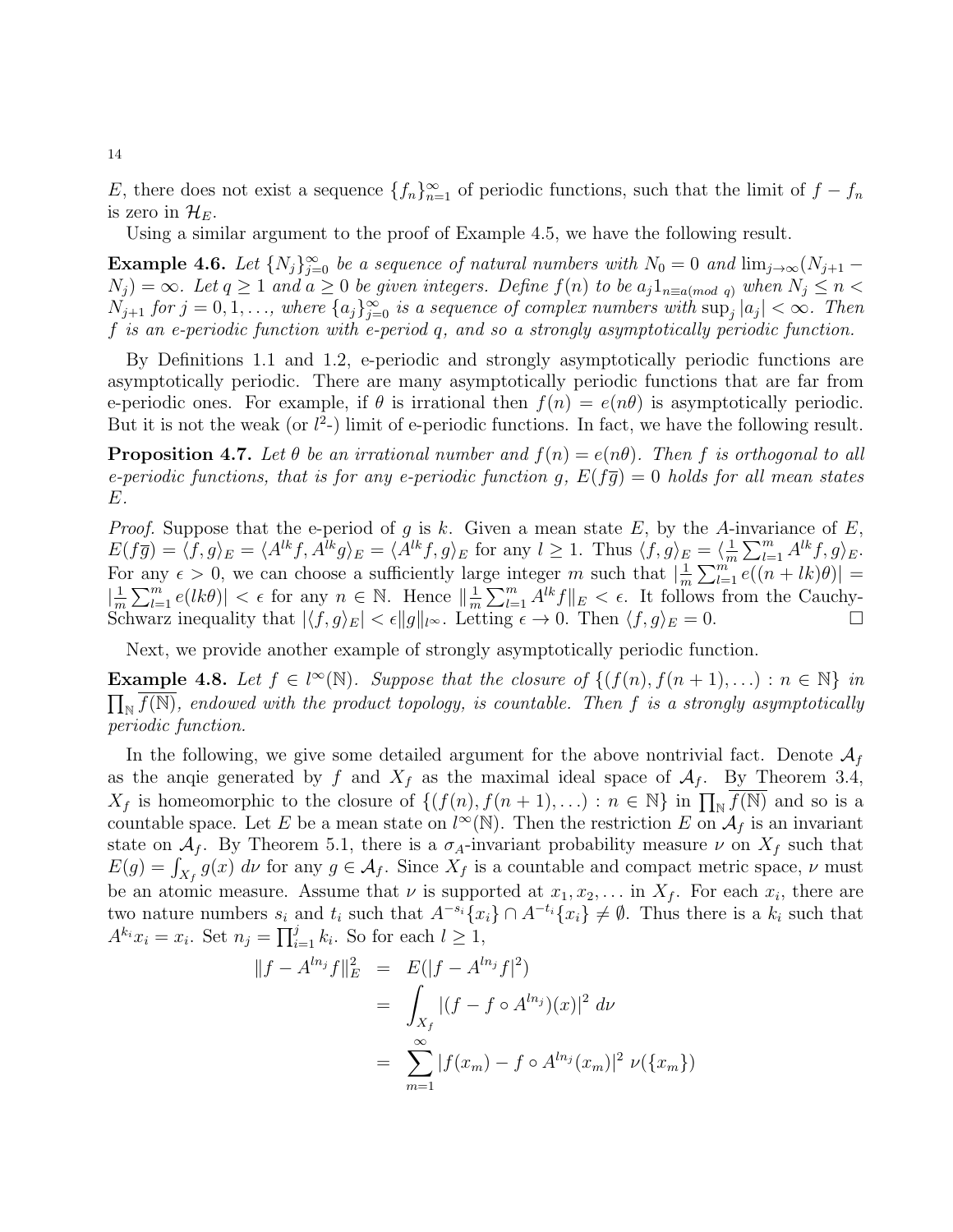$$
= \sum_{m=j+1}^{\infty} |f(x_m) - f \circ A^{ln_j}(x_m)|^2 \nu({x_m}).
$$

Then

$$
||f - A^{ln_j}f||_E^2 \le 4||f||_{l^{\infty}}^2 \sum_{m=j+1}^{\infty} \nu(\lbrace x_m \rbrace) \to 0
$$

as j goes to  $\infty$ . Hence f is a strongly asymptotically periodic function.

<span id="page-14-0"></span>**Proposition 4.9.** The Möbius function is disjoint from all strongly asymptotically periodic functions if and only if for any given integer  $q \geq 1$ ,

<span id="page-14-3"></span>
$$
\limsup_{N \to \infty} \frac{1}{N} \sum_{n=1}^{N} \left| \sum_{l=1}^{h} \mu(n + ql) \right|^{2} = o(h^{2}).
$$
\n(15)

*Proof.* We first prove "  $\Rightarrow$  " part. Given integers  $q \ge 1$  and  $a \ge 0$ . Take  $a_j = e(\theta_j)$  such that

$$
\sum_{N_j \leq n < N_{j+1}} \mu(n) e(\theta_j) 1_{n \equiv a \pmod{q}} = \left| \sum_{\substack{N_j \leq n < N_{j+1} \\ n \equiv a \pmod{q}}} \mu(n) \right|.
$$

Then the Möbius disjointness of  $f(n)$  for any  $f(n)$  defined as in Example [4.6](#page-13-0) is equivalent to

$$
\lim_{m \to \infty} \frac{1}{N_m} \sum_{j=0}^{m-1} \left| \sum_{\substack{N_j \le n < N_{j+1} \\ n \equiv a \pmod{q}}} \mu(n) \right| = 0
$$

for any sequence  $\{N_j\}_{j=0}^{\infty}$  with  $N_0 = 0$  and  $\lim_{j\to\infty} (N_{j+1} - N_j) = \infty$ . This is further equivalent to (see e.g., [\[GW20,](#page-45-16) Lemma 5.2])

<span id="page-14-1"></span>
$$
\lim_{h \to \infty} \limsup_{N \to \infty} \frac{1}{Nh} \sum_{m=1}^{N} \left| \sum_{\substack{n=m \\ n \equiv a \pmod{q}}}^{m+h} \mu(n) \right| = 0.
$$
 (16)

It is not hard to check that for N large enough,

<span id="page-14-2"></span>
$$
\sum_{n=1}^{N} \left| \sum_{l=1}^{h} \mu(n+ql) \right| = \frac{1}{q} \sum_{a=1}^{q} \sum_{m=1}^{N} \left| \sum_{\substack{n=m \\ n \equiv a \pmod{q}}}^{m+hq} \mu(n) \right| + O(N). \tag{17}
$$

Note that  $q$  is given and by the trivial estimate,

$$
\limsup_{N \to \infty} \frac{1}{N} \sum_{n=1}^{N} \left| \frac{1}{h} \sum_{l=1}^{h} \mu(n + ql) \right|^{2} \leq \limsup_{N \to \infty} \frac{1}{N} \sum_{n=1}^{N} \left| \frac{1}{h} \sum_{l=1}^{h} \mu(n + ql) \right|.
$$

By equations [\(16\)](#page-14-1) and [\(17\)](#page-14-2), we obtain equation [\(15\)](#page-14-3).

15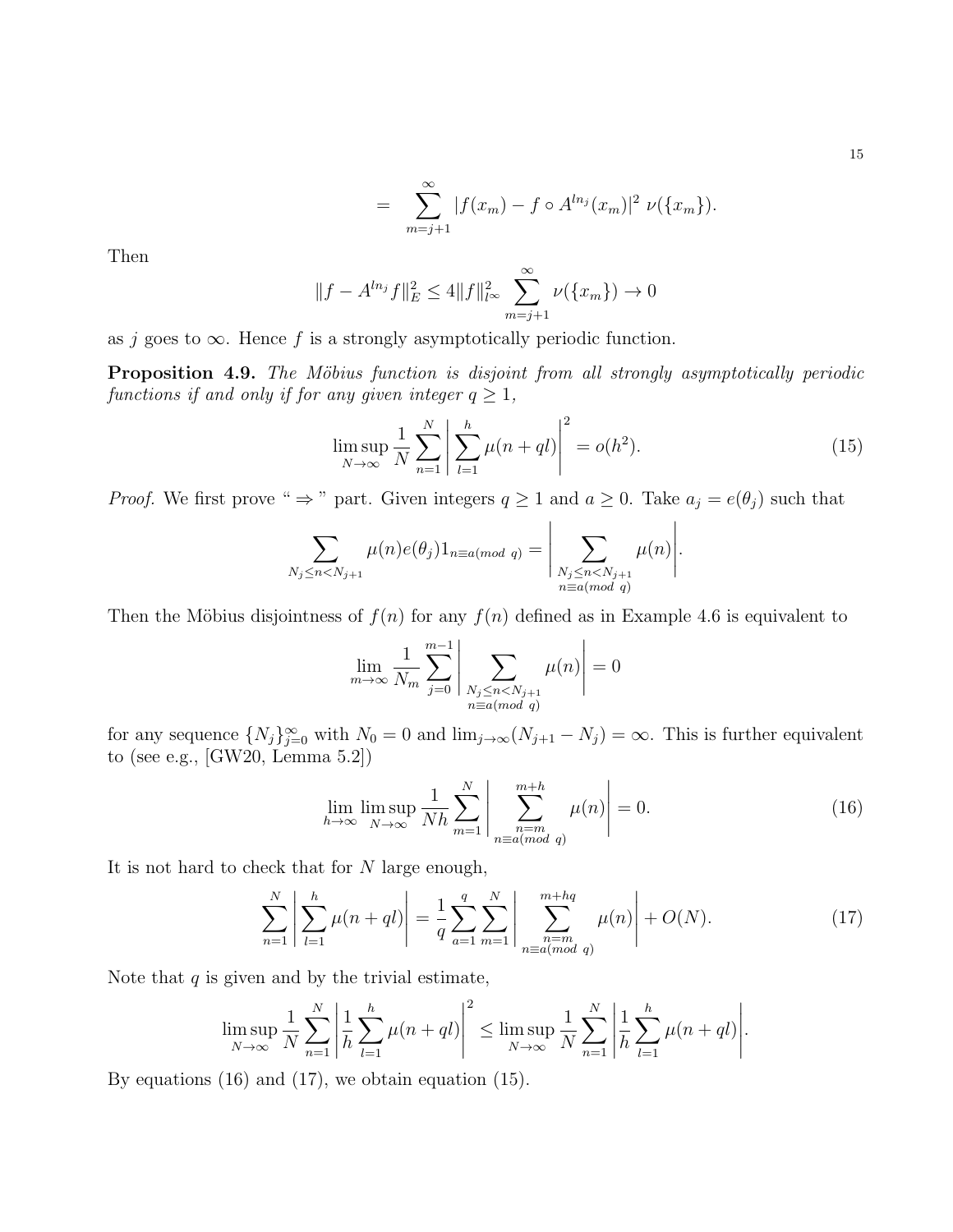We then prove "  $\Leftarrow$  " part. Let  $f(n)$  be a strongly asymptotically periodic function. It suffices to show that for any mean state  $E, \langle f, \mu \rangle_E = E(f\mu) = 0$ . By the strongly asymptotical periodicity of f, for any  $\epsilon > 0$ , there is a positive integer  $n_0$  such that

<span id="page-15-0"></span>
$$
||f - A^{ln_0}f||_E < \epsilon \tag{18}
$$

for any  $l \in \mathbb{N}$ . By equation [\(15\)](#page-14-3), there is a sufficiently large  $l_0$  such that

$$
\limsup_{N \to \infty} \frac{1}{N} \sum_{n=1}^{N} \left| \frac{1}{l_0} \sum_{l=1}^{l_0} \mu(n + l n_0) \right|^2 < \epsilon.
$$

This implies

<span id="page-15-1"></span>
$$
\|\frac{1}{l_0} \sum_{l=1}^{l_0} A^{ln_0} \mu\|_E < \epsilon. \tag{19}
$$

Note that for any  $l \in \mathbb{N}$ ,  $\langle f, \mu \rangle_E = \langle A^{ln_0} f, A^{ln_0} \mu \rangle_E = \langle A^{ln_0} f - f, A^{ln_0} \mu \rangle_E + \langle f, A^{ln_0} \mu \rangle_E$ . Then

<span id="page-15-2"></span>
$$
\langle f, \mu \rangle_E = \frac{1}{l_0} \sum_{l=1}^{l_0} \langle A^{ln_0} f - f, A^{ln_0} \mu \rangle_E + \langle f, \frac{1}{l_0} \sum_{l=1}^{l_0} A^{ln_0} \mu \rangle_E.
$$
 (20)

By the Cauchy-Schwarz inequality and equations [\(18\)](#page-15-0), [\(19\)](#page-15-1), [\(20\)](#page-15-2), we conclude that  $|\langle f, \mu \rangle_E|$  <  $\epsilon(\|f\|_{l^{\infty}} + 1)$  for any  $\epsilon > 0$ . Letting  $\epsilon \to 0$ ,  $\langle f, \mu \rangle_E = 0$ .

There are many arithmetic functions that are not asymptotically periodic, such as  $f(n) =$  $e(n^2\theta)$  with  $\theta$  irrational. This follows from the fact  $||f - A^m f||_E = \sqrt{2}$  for any  $m \ge 1$  and any mean state  $E$ . Moreover, this function is orthogonal to all asymptotically periodic functions, which is claimed in GE16, Theorem 5.9 without proof. Here we give the proof in the following theorem.

<span id="page-15-3"></span>**Theorem 4.10.** Let  $f(n) = e(n^2\theta)$  with  $\theta$  irrational. We have

(i) For any  $l \neq m$ ,  $\langle A^l f, A^m f \rangle_E = 0$  for any mean state E.

(ii) The function f is orthogonal to all asymptotically periodic functions in  $l^{\infty}(\mathbb{N})$ .

Proof. (i) This result is true as

$$
\langle A^{l}f, A^{m}f\rangle_{E} = e((l^{2}-m^{2})\theta) \cdot \lim_{N \to \infty} \frac{1}{N} \sum_{j=1}^{N} e((2l-2m)j\theta) = 0.
$$

(ii) Let g be an asymptotically periodic function. Assume on the contrary that  $|\langle f, g \rangle_E| > \delta$  for some  $\delta > 0$ . By definition, there is a sequence  $\{n_j\}_{j=1}^{\infty}$  such that  $\lim_{j\to\infty} ||A^{n_j}g - g||_E = 0$ . So when j is large enough,  $||A^{n_j}g - g||_E < \delta/2$ . By the Cauchy-Schwarz inequality and the fact that  $||f||_E = 1$ , we have

$$
\begin{array}{rcl} |\langle g, A^{n_j} f \rangle_E| &=| \langle g - A^{n_j} g, A^{n_j} f \rangle_E + \langle A^{n_j} g, A^{n_j} f \rangle_E | \\ &\geq & |\langle A^{n_j} g, A^{n_j} f \rangle_E | - |\langle g - A^{n_j} g, A^{n_j} f \rangle_E | \\ &> &\delta/2. \end{array}
$$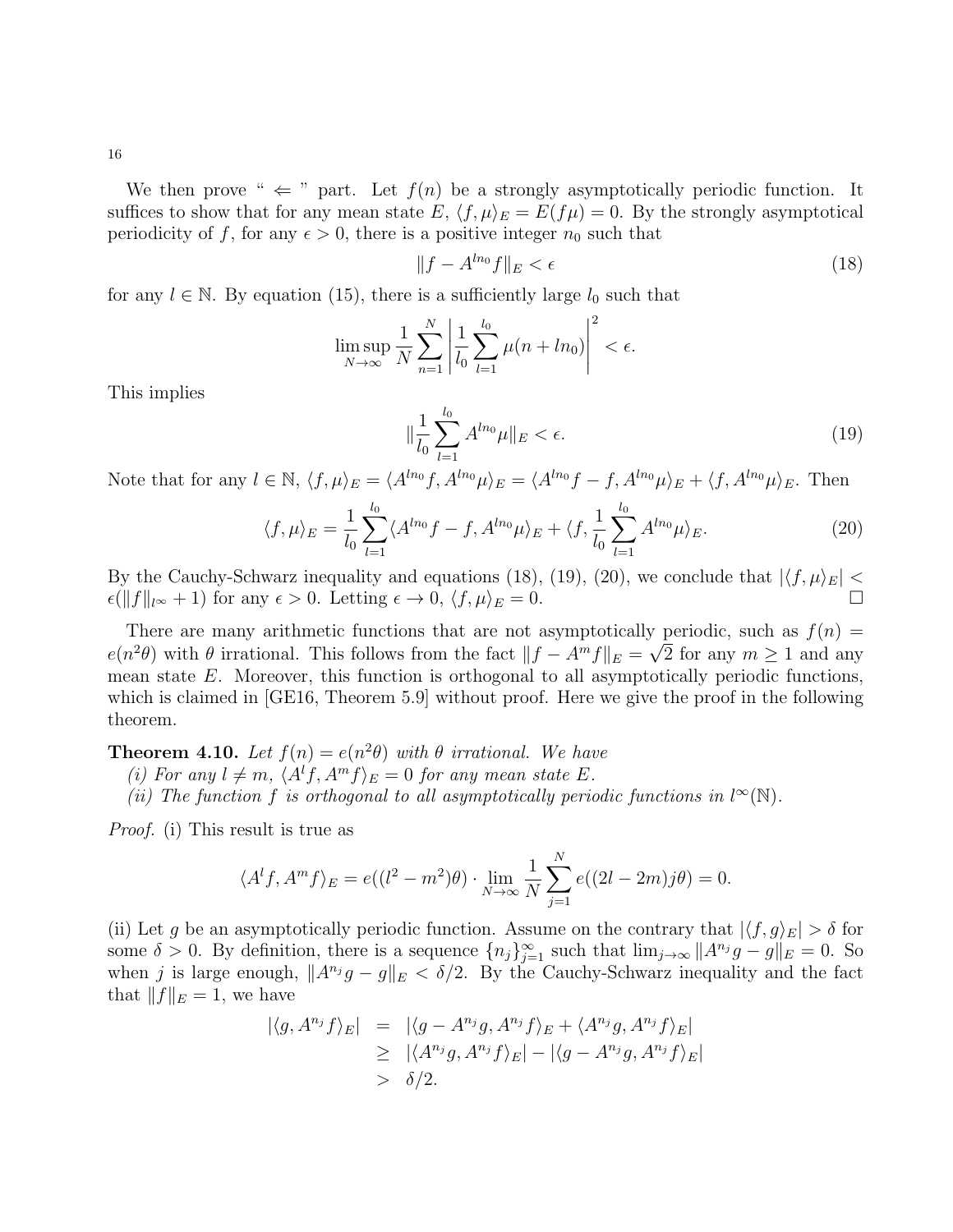It follows from (i) that the set  $\{A^{n_j}f : j = 1, 2, ...\}$  is an orthogonal set in  $\mathcal{H}_E$ . By Bessel's inequality,  $||g||_E^2 \ge \sum_{j=1}^{\infty} |\langle g, A^{n_j} f \rangle_E|^2 = \infty$ . This contradicts the fact that  $g \in l^{\infty}(\mathbb{N})$ . Hence  $\langle f, g \rangle_E = 0$  for any mean state E.

**Remark 4.11.** Based on the above proof, an arithmetic function is orthogonal to all asymptotically periodic functions if it satisfies condition (i) of Theorem [4.10.](#page-15-3)

<span id="page-16-0"></span>**Theorem 4.12.** Let  $r \geq 2$  and  $\mu_r(n) = 1$  if n is r-th power-free and zero otherwise. For any  $s \geq 1$  and  $m_1, \ldots, m_s \in \mathbb{N}$ ,  $\prod_{i=1}^s A^{m_i}(\mu_r)$  is strongly asymptotically periodic.

*Proof.* It suffices to prove that  $\mu_r$  is strongly asymptotically periodic. Let  $p_j$  be the j-th prime, define the sequence  $\{n_j\}_{j=1}^{\infty}$  by  $n_j = p_1^r p_2^r \cdots p_j^r$ . By [\[Mir49\]](#page-46-12), for any positive integer m, we have for any mean state  $E$ ,

$$
\langle \mu_r, A^m \mu_r \rangle_E = \lim_{N \to \infty} \frac{1}{N} \sum_{n=1}^N \mu_r(n) \mu_r(n+m) = \prod_p (1 - \frac{2}{p^r}) \prod_{p^r \mid m} (1 + \frac{1}{p^r - 2}).
$$

So for any positive integer  $l, \langle \mu_r, A^{ln_j} \mu_r \rangle_E \geq \langle \mu_r, A^{n_j} \mu_r \rangle_E$ . Moreover,

$$
\|\mu_r - A^{ln_j}\mu_r\|_E^2 \le \|\mu_r - A^{n_j}\mu_r\|_E^2 = 2\langle \mu_r, \mu_r \rangle_E - 2\langle \mu_r, A^{n_j}\mu_r \rangle_E
$$
  

$$
= 2\sum_{n=1}^{\infty} \frac{\mu(n)}{n^r} - 2\prod_p (1 - \frac{1}{p^r}) \prod_{p > p_j} (1 + \frac{1}{p^r - 2})^{-1}
$$
  

$$
= 2\prod_p (1 - \frac{1}{p^r})(1 - \prod_{p > p_j} (1 + \frac{1}{p^r - 2})^{-1})
$$

tends to 0 when j goes to infinity. Then  $\{\mu_r - A^{ln_j}\mu_r\}_{j=1}^{\infty}$  converges to zero in  $\mathcal{H}_E$  uniformly with respect to all  $l \in \mathbb{N}$ .

Now we prove Proposition [1.3.](#page-2-4)

*Proof of Proposition [1.3.](#page-2-4)* By Theorem [4.12,](#page-16-0)  $f = A^{m_1}(\mu^2) \cdots A^{m_s}(\mu^2)$  is strongly asymptotically periodic. Let  $(X_f, \sigma_A)$  be the anqie generated by f. Then by Theorem [3.4,](#page-9-0) we describe  $X_f$ as a closed subspace  $\widetilde{X}_f$  of  $\{0,1\}^{\mathbb{N}}$  and represent  $\sigma_f$  as the Bernoulli shift B on the space. It follows from [\[Sar10\]](#page-46-0) that  $(\widetilde{X}_f, B)$  has positive topological entropy and then  $(X_f, \sigma_A)$  has positive entropy. Assume on the contrary that there is a dynamical system  $(X, T)$  with the topological entropy of T zero, such that  $f(n) = F(T^n x_0)$  for some  $F \in C(X)$  and  $x_0 \in X$ . By Proposition [3.8,](#page-10-1) the topological entropy of T is greater than or equal to that of  $\sigma_A$ . This contradicts the assumption that the topological entropy of T is zero. Hence  $f(n)$  cannot be realized in any dynamical systems with zero topological entropy.

In the next section, we shall see that the anqie of N generated by any asymptotically periodic function is closely related to a rigid dynamical system.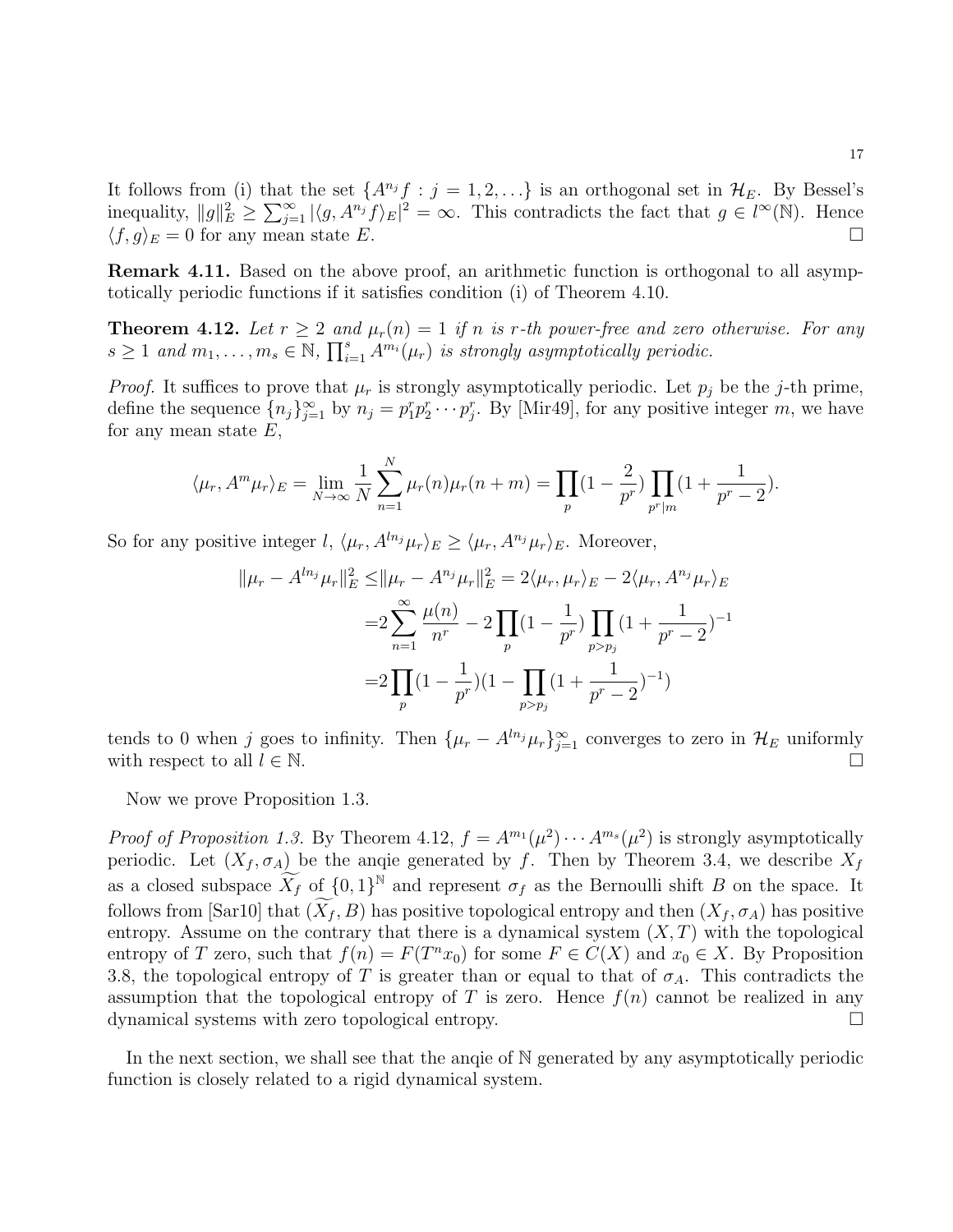### 5.  $\sigma_A$ -INVARIANT MEASURES

<span id="page-17-0"></span>Suppose that  $(X, \sigma_A)$  (or A) is an angie of N. It is a basic fact that a continuous map on X is always (Borel) measurable. Then  $\sigma_A$  is a measurable transformation. We call a (Borel) measure v on X  $\sigma_A$ -invariant if for any Borel set F of X,  $\nu(F) = \nu((\sigma_A)^{-1}F)$ . In the following, we show that for any given invariant state on  $A$ , there is an induced  $\sigma_A$ -invariant Borel probability measure on  $X$ .

<span id="page-17-1"></span>**Theorem 5.1.** Let  $(X, \sigma_A)$  (or A) be an angie of N. Suppose  $\rho$  is an invariant state on A. Then there is a unique  $\sigma_A$ -invariant Borel probability measure  $\nu$  on X such that for any  $g \in \mathcal{A}$ ,

<span id="page-17-5"></span>
$$
\rho(g) = \int_X g(x) \, d\nu,\tag{21}
$$

where  $q(x)$  is the image of q under the Gelfand transform (see equation [\(10\)](#page-6-1)).

*Proof.* Since  $\rho$  is an invariant state on A and  $\mathcal{A} \cong C(X)$ ,  $\rho$  can be viewed as a state on  $C(X)$ satisfying  $\rho(f \circ \sigma_A) = \rho(f)$  for any  $f \in C(X)$ . By the Riesz representation theorem, there is a unique Borel measure  $\nu$  on X, such that for any  $f \in C(X)$ ,

<span id="page-17-4"></span>
$$
\rho(f) = \int_X f(x) \, d\nu. \tag{22}
$$

Moreover,  $\nu$  is regular and it has the property that for any compact subset  $K \subset X$ ,

<span id="page-17-2"></span>
$$
\nu(K) = \inf \{ \rho(h) : h \in C(X), h|_{K} = 1 \}.
$$
\n(23)

In the following, we show that  $\nu(\sigma_A^{-1})$  $_{A}^{-1}(F)$  =  $\nu(F)$  for any Borel set F. First we prove that if  $\nu(F) = 0$ , then  $\nu(\sigma_A^{-1})$  $\chi_A^{-1}(F)$  = 0. In fact, by the regularity of  $\nu$ , for any  $\epsilon > 0$ , there is a compact set  $K \subset \sigma_A^{-1}$  $_{A}^{-1}(F)$  such that

<span id="page-17-3"></span>
$$
\nu(\sigma_A^{-1}(F)) < \nu(K) + \epsilon. \tag{24}
$$

Note that  $\sigma_A(K) \subset F$ . So  $\nu(\sigma_A(K)) = 0$ . By equation [\(23\)](#page-17-2), there is an  $h \in C(X)$  such that  $h|_{\sigma_A(K)} = 1$  and  $\rho(h) < \epsilon$ . By equation [\(23\)](#page-17-2) again,  $\nu(K) \leq \rho(h \circ \sigma_A) = \rho(h) < \epsilon$ . Then  $\nu(\sigma_A^{-1}$  $\chi_A^{-1}(F)$  < 2 $\epsilon$  by equation [\(24\)](#page-17-3). Since  $\epsilon$  can be arbitrarily small,  $\nu(\sigma_A^{-1})$  $_{A}^{-1}(F)) = 0.$ 

Now we assume that  $\nu(F) \neq 0$ . By Lusin's Theorem, there is a sequence  $\{f_n\}_{n=1}^{\infty}$  in  $C(X)$  and a Borel set G with  $\nu(G) = 0$ , such that  $||f_n|| \leq 1$  and  $\lim_{n\to\infty} f_n(x) = \chi_F(x)$  for any  $x \in X \setminus G$ , where  $\chi_F$  is the characteristic function supported on F. Thus  $\lim_{n\to\infty} f_n \circ \sigma_A(x) = \chi_F \circ \sigma_A(x)$ for  $x \in X \setminus \sigma_A^{-1}G$ . By the analysis in the above paragraph,  $\nu(\sigma_A^{-1}G) = 0$ . By equation [\(22\)](#page-17-4) and the Lebesgue Dominated Convergence Theorem,

$$
\lim_{n \to \infty} \rho(f_n) = \lim_{n \to \infty} \int_X f_n(x) \, d\nu = \nu(F)
$$

and

$$
\lim_{n \to \infty} \rho(f_n \circ \sigma_A) = \lim_{n \to \infty} \int_X f_n \circ \sigma_A(x) \, d\nu = \nu(\sigma_A^{-1}(F)).
$$

Since  $\rho(f_n) = \rho(f_n \circ A)$ , we obtain  $\nu(F) = \nu(\sigma_A^{-1})$  $_{A}^{-1}(F)$  as claimed.

Finally, it follows from  $\rho(1) = 1$  that  $\nu(X) = 1$ . Thus  $\nu$  is a  $\sigma_A$ -invariant Borel probability measure on X.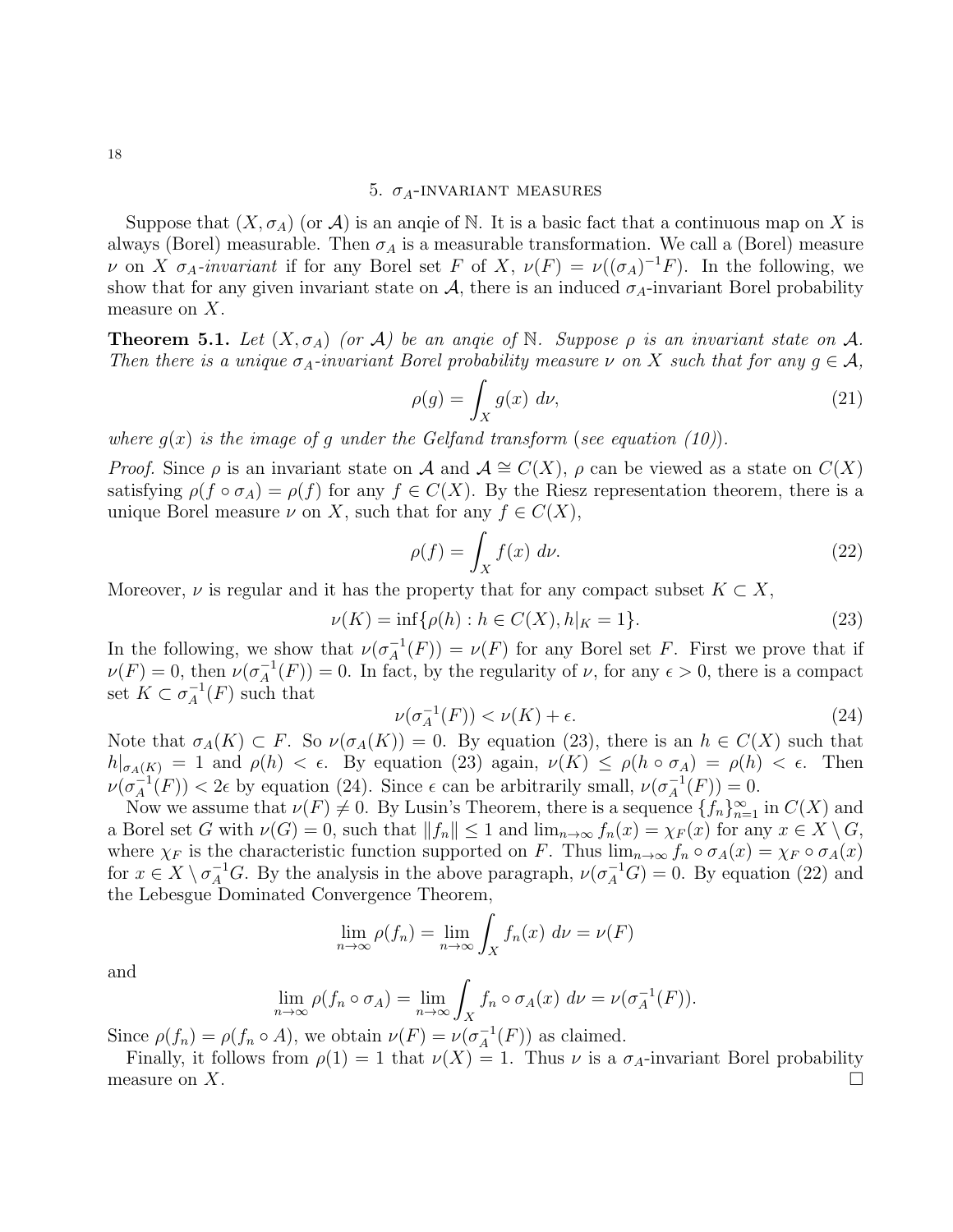We call the  $\sigma_A$ -invariant (Borel) probability measure  $\nu$  given by equation [\(21\)](#page-17-5) the measure *induced by*  $\rho$ *.* Suppose A is a countably generated angie of N, then by Proposition [2.1,](#page-7-2)  $(A^{\sharp})_1$  is a compact metrizable space. Hence for any mean state E on  $l^{\infty}(\mathbb{N})$ , there is a sequence  $\{N_m\}_{m=1}^{\infty}$ of positive integers such that for any  $g \in \mathcal{A}, E(g) = \lim_{m \to \infty} \frac{1}{N}$  $\frac{1}{N_m} \sum_{n=0}^{N_m-1} g(n)$ . By Theorem [5.1,](#page-17-1) there is a  $\sigma_A$ -invariant probability measure  $\nu$  on X such that for any  $g \in \mathcal{A}$ ,

<span id="page-18-1"></span>
$$
\lim_{m \to \infty} \frac{1}{N_m} \sum_{n=0}^{N_m - 1} g(n) = \int_X g(x) d\nu.
$$
 (25)

On the other hand, for any  $x \in X$  define a Borel probability measure  $\delta_x$  on X such that for any Borel set B in B,  $\delta_x(B) = 1$  if  $x \in B$ , and 0 otherwise. For each  $N \ge 1$ , define

$$
\delta_{N,x} = \frac{1}{N} \sum_{n=0}^{N-1} \delta_{(\sigma_A)^n x}.
$$
\n(26)

It is easy to check that  $\delta_{N,x}$  is a Borel probability measure on X. Now fix  $x = \iota(0)$ , i.e., the multiplicative state on A given by  $\iota(0) : f \mapsto f(0)$  for any  $f \in \mathcal{A}$ . Then

$$
\int_X g(x)d\delta_{N_m,\iota(0)} = \frac{1}{N_m} \sum_{n=0}^{N_m-1} \int_X g(x)d\delta_{(\sigma_A)^n(\iota(0))} = \frac{1}{N_m} \sum_{n=0}^{N_m-1} g(n)
$$

holds for any  $g \in \mathcal{A}$ , correspondingly  $g(x) \in C(X)$ . By equation [\(25\)](#page-18-1),

$$
\lim_{m \to \infty} \int_X g(x) d\delta_{N_m, \iota(0)} = \int_X g(x) d\nu.
$$

We call  $\nu$  the (weak\*) limit of  $\delta_{N_m,\iota(0)}$ . In [\[EKPLR17\]](#page-45-17),  $\iota(0)$  is also called the quasi-generic for  $\nu$ along  $\{N_m\}_{m=1}^{\infty}$ .

**Remark 5.2.** Let  $\mathcal{A}_f$  be the angle generated by f and  $X_f$  the maximal ideal space of  $\mathcal{A}_f$ . By Theorem [3.4,](#page-9-0)  $X_f$  is the closure of  $\{(f(n), f(n+1), \ldots) : n \in \mathbb{N}\}\$ in  $\prod_{\mathbb{N}} \overline{f(\mathbb{N})}$ . Suppose that  $\rho$  is an invariant state on  $\mathcal{A}_f$ , and  $\nu$  the measure induced by  $\rho$ . Naturally,  $\nu$  can be extended to a probability measure (denote by  $\tilde{\nu}$ ) on  $\prod_{N} \overline{f(N)}$ , which is defined by  $\tilde{\nu}(F) = \nu(F \cap X_f)$  for any<br>Regulate  $F$  of  $\Pi$ ,  $\overline{f(N)}$ , this agent agent that  $\tilde{\lambda}$  is R increment, where  $R$  is the Remayllistic Borel set F of  $\prod_{N} \overline{f(N)}$ . It is easy to see that  $\tilde{\nu}$  is B-invariant, where B is the Bernoulli shift on  $\prod_{\mathbb{N}} \overline{f(\mathbb{N})}$ . In the following, we still use  $\nu$  to denote  $\tilde{\nu}$  if it makes no ambiguity.

Next, we discuss the connection between asymptotically periodic functions and rigid dynamical systems.

<span id="page-18-0"></span>**Theorem 5.3.** Suppose that f is an asymptotically periodic function. Let  $(X_f, \sigma_A)$  (or,  $\mathcal{A}_f$ ) be the angie generated by f. Let E be a mean state and  $\nu$  the measure induced by E on  $X_f$ . Then  $(X_f, \nu, \sigma_A)$  is rigid.

Proof. By the definition of asymptotically periodic function, there is a sequence of positive integers  ${n_j}_{j=1}^{\infty}$  with  $\lim_{j\to\infty} E(|A^{n_j}f - f|^2) = 0$ . It is not hard to check that for any  $g \in \mathcal{A}_f$ ,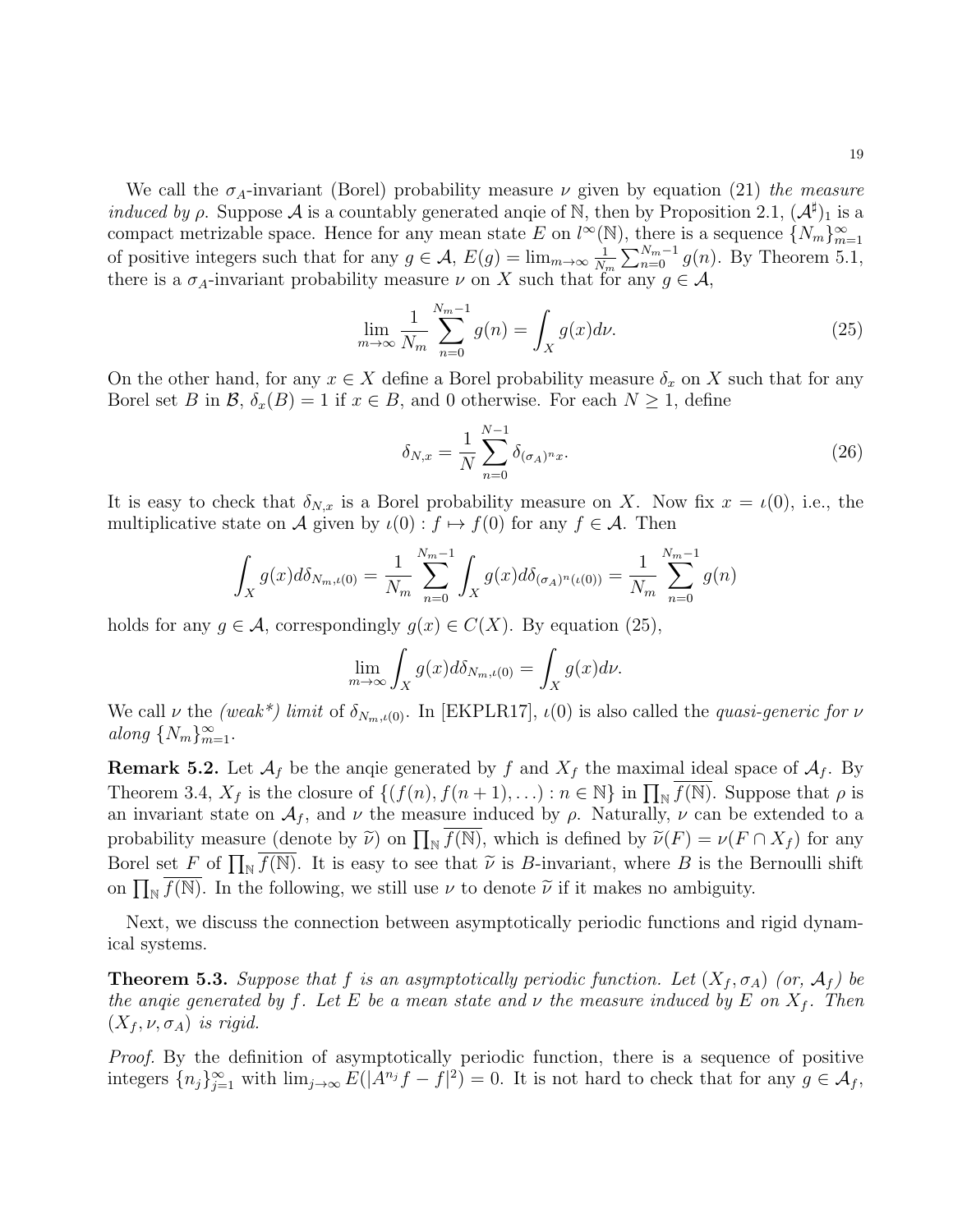$\lim_{j\to\infty} E(|A^{n_j}g - g|^2) = 0$ . Thus for any  $g(x) \in C(X_f)$ , by equation [\(21\)](#page-17-5), we have

<span id="page-19-1"></span>
$$
\lim_{j \to \infty} \int_{X_f} |g \circ (\sigma_A)^{n_j}(x) - g(x)|^2 d\nu = 0.
$$
 (27)

By Lusin's Theorem, for any Borel set F of  $X_f$ , there is a sequence  $\{g_n\}_{n=1}^{\infty}$  of continuous functions on  $X_f$  with  $||g_n|| \leq 1$  such that  $\lim_{n\to\infty} g_n(x) = \chi_F(x)$  for almost all x. Then by Lebesgue's Dominated Convergence Theorem, for any  $\epsilon > 0$ , there is a  $g_{n_0}$  such that  $\int_{X_f} |\chi_F(x)$  $g_{n_0}(x)|d\nu < \epsilon/3$ . By equation [\(27\)](#page-19-1), there is a sufficiently large K such that  $\int_{X_f} |g_{n_0} \circ (\sigma_A)^{n_j}(x)$  $g_{n_0}(x)|^2 d\nu < \epsilon/3$  when  $j > K$ . Thus

$$
\nu((\sigma_A)^{-n_j} F \triangle F) = \int_{X_f} |\chi_F \circ (\sigma_A)^{n_j}(x) - \chi_F(x)| d\nu
$$
  
\n
$$
\leq \int_{X_f} |\chi_F \circ (\sigma_A)^{n_j}(x) - g_{n_0} \circ (\sigma_A)^{n_j}(x)| d\nu
$$
  
\n
$$
+ \int_{X_f} |g_{n_0} \circ (\sigma_A)^{n_j}(x) - g_{n_0}(x)| d\nu + \int_{X_f} |g_{n_0}(x) - \chi_F(x)| d\nu < \epsilon.
$$

Hence  $\lim_{j\to\infty}\nu((\sigma_A)^{-n_j}F\Delta F)=0.$ 

It is known that for a measure-preserving dynamical system  $(X, \nu, T)$  with T a homeomorphism, if  $\nu$  has discrete spectrum, then T is rigid (see e.g., [\[Pet83\]](#page-46-9))). In the following, we show that this rigidity satisfies conditions [\(8\)](#page-5-0), [\(9\)](#page-5-1) in Theorem [1.11.](#page-5-2)

<span id="page-19-0"></span>**Proposition 5.4.** Let X be a compact metric space and  $T : X \rightarrow X$  be a homeomorphism. Let  $\nu$  be a T-invariant probability measure on X. Suppose that  $\nu$  has discrete spectrum. Then  $(X, \nu, T)$  satisfies conditions [\(8\)](#page-5-0), [\(9\)](#page-5-1) in Theorem [1.11.](#page-5-2) That is, for any  $g(x) \in L^2(X, \nu)$ , there are sequences  $\{h_j\}_{j=1}^{\infty}$  and  $\{n_j\}_{j=1}^{\infty}$  of positive integers with

<span id="page-19-2"></span>
$$
\lim_{j \to \infty} \frac{\log \log h_j}{\log h_j} \frac{n_j}{\varphi(n_j)} = 0
$$
\n(28)

such that

$$
\lim_{j \to \infty} \frac{1}{h_j} \sum_{l=1}^{h_j} \|g \circ T^{ln_j} - g\|_{L^2(\nu)}^2 = 0.
$$
\n(29)

*Proof.* Since  $\nu$  has discrete spectrum, by definition there is a standard orthogonal basis  $\{g_s(x)\}_{s=1}^{\infty}$ in  $L^2(X,\nu)$  with  $g_s(Tx) = e^{2\pi i \lambda_s} g_s(x)$  for some real number  $\lambda_s$ , where  $s = 1, 2, \ldots$  Let  $g(x) \neq$  $0 \in L^2(X, \nu)$ , write  $g(x) = \sum_{s=1}^{\infty} a_s g_s(x)$ . Then  $||g||^2_{L^2(\nu)} = \sum_{s=1}^{\infty} |a_s|^2 < \infty$ . For  $j = 1, 2, \ldots$ , choose  $\epsilon_j = ||g||^2_{L^2(\nu)}/j$  and  $N_j \geq 1$  with  $\sum_{s=N_j+1}^{\infty} |a_s|^2 < \frac{\epsilon_j}{8}$  $\frac{\varepsilon_j}{8}$ . Let  $t_j = 2||g||^2_{L^2(\nu)}e^{N_j}/\epsilon_j$ . Choose  $n_j$  such that  $|e^{2\pi i n_j \lambda_s} - 1| \leq 1/t_j$  for  $s = 1, ..., N_j$ , where  $1 \leq n_j \leq t_j^{N_j}$  $j^{N_j}$ . Let  $h_j = t_j^{1/2}$  $j^{\frac{1}{2}}$ . By the choice of  $n_j$  and  $h_j$ , as well as the estimate  $\frac{n_j}{\varphi(n_j)} \ll \log \log n_j$ , it is not hard to check that they

20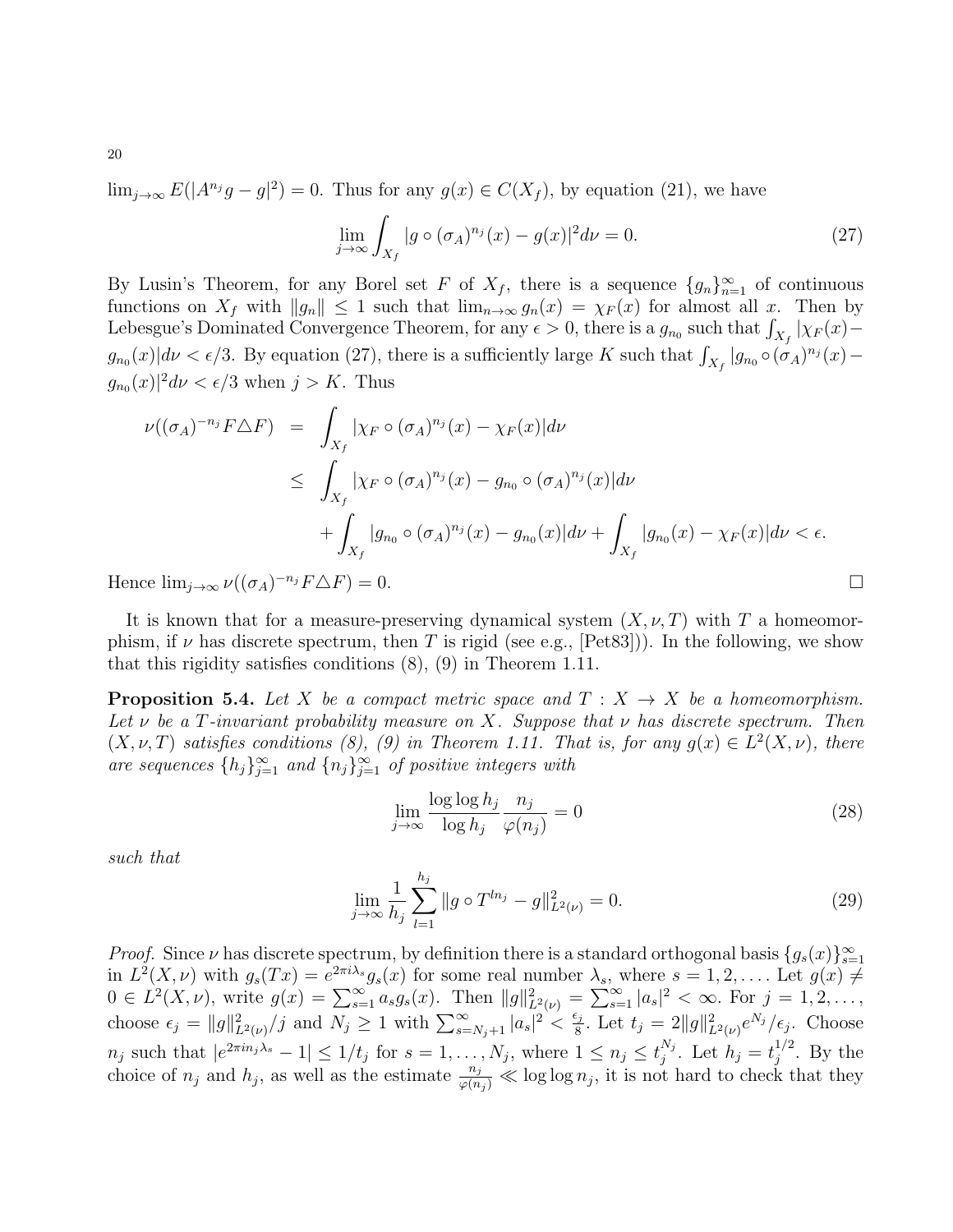satisfy condition [\(28\)](#page-19-2). Then

$$
\frac{1}{h_j} \sum_{l=1}^{h_j} \|g \circ T^{ln_j} - g\|_{L^2(\nu)}^2 = \|\sum_{s=1}^{\infty} a_s g_s \circ T^{ln_j}(x) - \sum_{s=1}^{\infty} a_s g_s(x)\|_{L^2(\nu)}^2
$$
\n
$$
= \frac{1}{h_j} \sum_{l=1}^{h_j} \sum_{s=1}^{\infty} |a_s|^2 |e^{2\pi i ln_j \lambda_s} - 1|^2
$$
\n
$$
= \frac{1}{h_j} \sum_{l=1}^{h_j} \sum_{s=1}^{N_j} |a_s|^2 |e^{2\pi i ln_j \lambda_s} - 1|^2 + \frac{1}{h_j} \sum_{l=1}^{h_j} \sum_{s=N_j+1}^{\infty} |a_s|^2 |e^{2\pi i ln_j \lambda_s} - 1|^2
$$
\n
$$
\leq \frac{1}{h_j} \sum_{l=1}^{h_j} N_j \|g\|_{L^2(\nu)}^2 \frac{l^2}{t_j^2} + \frac{\epsilon_j}{2} \leq \frac{N_j \|g\|_{L^2(\nu)}^2}{t_j} + \frac{\epsilon_j}{2} < \epsilon_j \to 0, \text{ as } j \to \infty.
$$

<span id="page-20-0"></span>**Proposition 5.5.** Let  $f \in l^{\infty}(\mathbb{Z})$  be a weakly almost periodic function (see Remark [3.5](#page-9-1) for definition). Then  $f_1$  (=f restricted to N) belongs to the class of asymptotically periodic functions described by conditions [\(4\)](#page-3-0) and [\(5\)](#page-3-1). That is, for any mean state E, there are sequences  $\{h_j\}_{j=1}^{\infty}$ and  ${n_j}_{j=1}^{\infty}$  of positive integers with

<span id="page-20-1"></span>
$$
\lim_{j \to \infty} \frac{\log \log h_j}{\log h_j} \frac{n_j}{\varphi(n_j)} = 0
$$
\n(30)

such that

$$
\lim_{j \to \infty} \frac{1}{h_j} \sum_{l=1}^{h_j} E(|f - A^{ln_j} f|^2) = 0.
$$
\n(31)

*Proof.* Let  $\mathcal{A}_f$  be the C<sup>\*</sup>-algebra of  $l^{\infty}(\mathbb{Z})$  generated by 1 and  $\{A^n f : n \geq 0\}$ . We use  $X_f$  to denote the maximal ideal space of  $A_f$  and  $\sigma_A$  the homeomorphism on  $X_f$  induced by  $n \mapsto n+1$ on Z. Let E be a mean state on  $l^{\infty}(\mathbb{N})$  depending on  $\omega$  (see Definition [4.3\)](#page-11-0), where  $\omega$  is in the weak\* closure of the sequence  ${N_m}_{m=1}^{\infty}$  of positive integers in  $\beta N$ . Then E can be naturally treated as a state on  $\mathcal{A}_f$  in the way that

 $g \mapsto E(q_1)$ 

for any  $g(n) \in \mathcal{A}_f$ , where  $g_1(n)$  is the restriction of  $g(n)$  to N. Define the state  $\rho_{N_m}$  on  $\mathcal{A}_f$  by  $\rho_{N_m}(g) = \frac{1}{N_m} \sum_{n=0}^{N_m-1} g(n)$  for any  $g \in \mathcal{A}_f$ . So E is in the weak\* closure of  $\{\rho_{N_m}\}_{m=1}^{\infty}$  in  $(\mathcal{A}_f^{\sharp})$  $f^{\sharp})_1.$ Since  $(\mathcal{A}^\sharp)$  $_{f}^{\sharp}$ )<sub>1</sub> is compact and metrizable, there is a subsequence  $\{N_{m_s}\}_{s=1}^{\infty}$  of positive integers satisfying for any  $g \in A_f$ ,

<span id="page-20-2"></span>
$$
E(g) = \lim_{s \to \infty} \frac{1}{N_{m_s}} \sum_{n=0}^{N_{m_s}-1} g(n).
$$
 (32)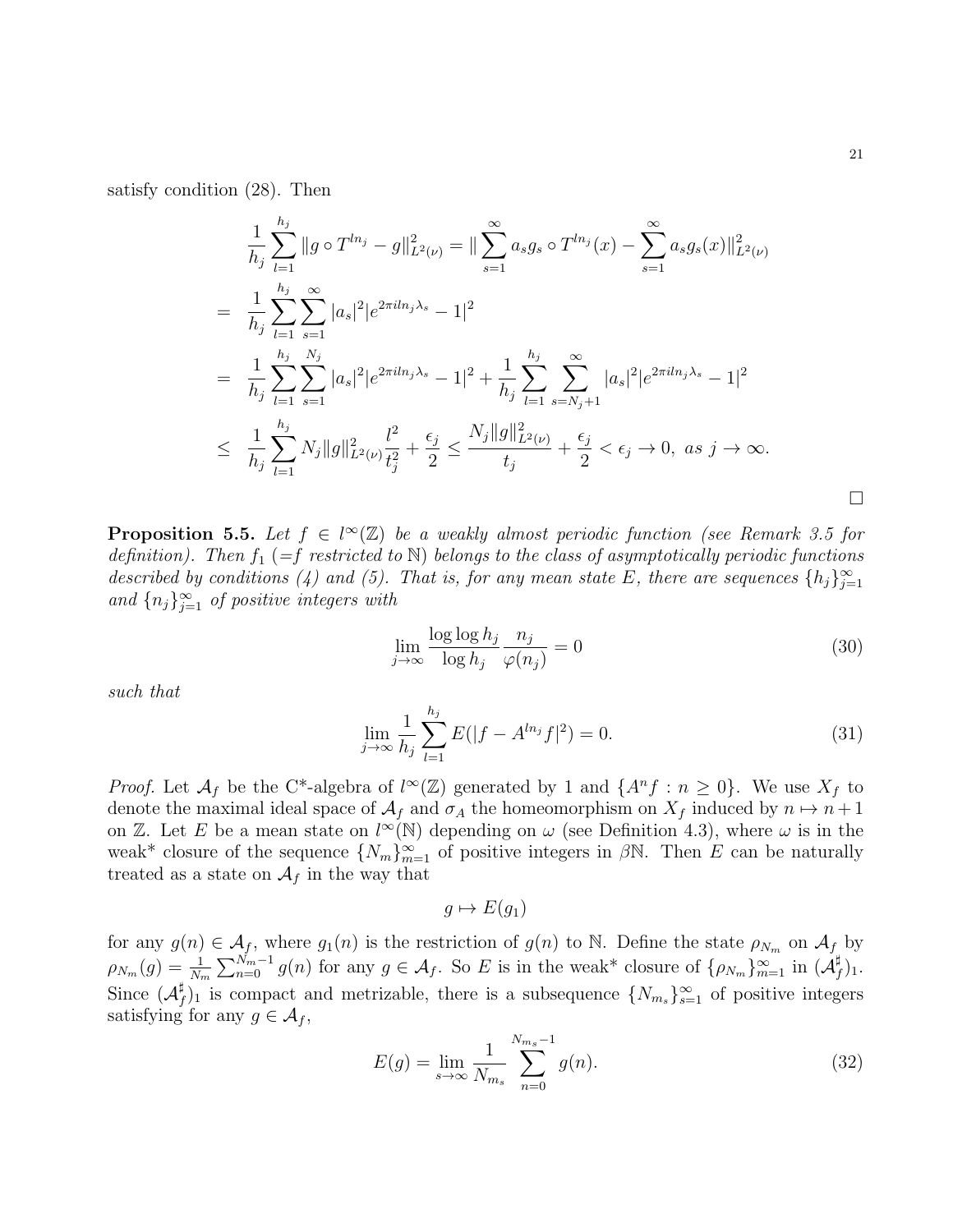By Theorem [5.1,](#page-17-1) there is a  $\sigma_A$ -invariant probability measure  $\nu$  on  $X_f$  such that for any  $g \in \mathcal{A}_f$ ,

<span id="page-21-1"></span>
$$
\lim_{s \to \infty} \frac{1}{N_{m_s}} \sum_{n=0}^{N_{m_s}-1} g(n) = \int_{X_f} \widetilde{g}(x) d\nu,
$$
\n(33)

where  $\tilde{q}(x)$  is the image of  $q(n)$  under the Gelfand transform. Thanks to [\[HWY17,](#page-45-4) Proposition 5.1],  $\nu$  has discrete spectrum. By Proposition [5.4,](#page-19-0) there are sequences  $\{n_j\}_{j=1}^{\infty}$  and  $\{h_j\}_{j=1}^{\infty}$  of positive integers satisfying condition [\(30\)](#page-20-1) such that

$$
\lim_{j \to \infty} \frac{1}{h_j} \sum_{l=1}^{h_j} \|\widetilde{f}((\sigma_A)^{ln_j} x) - \widetilde{f}(x)\|_{L^2(\nu)}^2 = 0.
$$

By equations [\(32\)](#page-20-2) and [\(33\)](#page-21-1),

$$
\lim_{j \to \infty} \frac{1}{h_j} \sum_{l=1}^{h_j} E(|f - A^{ln_j} f|^2) = \lim_{j \to \infty} \frac{1}{h_j} \sum_{l=1}^{h_j} \int_{X_f} |\widetilde{f}((\sigma_A)^{ln_j} x) - \widetilde{f}(x)|^2 d\nu = 0.
$$

To summarize, through invariant states we establish a connection between arithmetics and measurable dynamics. Specifically, for any given arithmetic function f in  $l^{\infty}(\mathbb{N})$ , it corresponds to a measure-preserving dynamical system  $(X_f, \nu, \sigma_A)$ . So we can apply tools in ergodic theory to study the system  $(X_f, \nu, \sigma_A)$  and further study properties of f.

### 6. Proofs of Theorem [1.4](#page-2-3)

<span id="page-21-0"></span>Theorem [1.4](#page-2-3) comes from a general result on the average of bounded multiplicative functions in short arithmetic progressions (see Proposition [6.1](#page-22-0) below). In the statement of the next result, we shall use the following distance function of Granville and Soundararajan,

$$
\mathbb{D}_{k}(f(n),g(n);x):=\Big(\sum_{\substack{p\leq x \\ p\nmid k}}\frac{1-\mathrm{Re}(f(p)\overline{g(p)})}{p}\Big)^{\frac{1}{2}}
$$

for two multiplicative functions  $f(n)$  and  $g(n)$  with  $|f(n)|, |g(n)| \leq 1$  for all  $n \geq 1$ . This distance function was used in [\[BGS13\]](#page-44-1) to measure the pretentiousness between any multiplicative function  $f(n)$  and some function for which exceptional modulus k does exist. Throughout define

$$
M_k(f; x; T) := \inf_{|t| \le T} \mathbb{D}_k(f, n \mapsto n^{it}; x)^2,
$$
  

$$
M_k(f; k; x; T) := \inf_{\chi \pmod{k}} \inf_{|t| \le T} \mathbb{D}_k(f\chi, n \mapsto n^{it}; x)^2
$$

.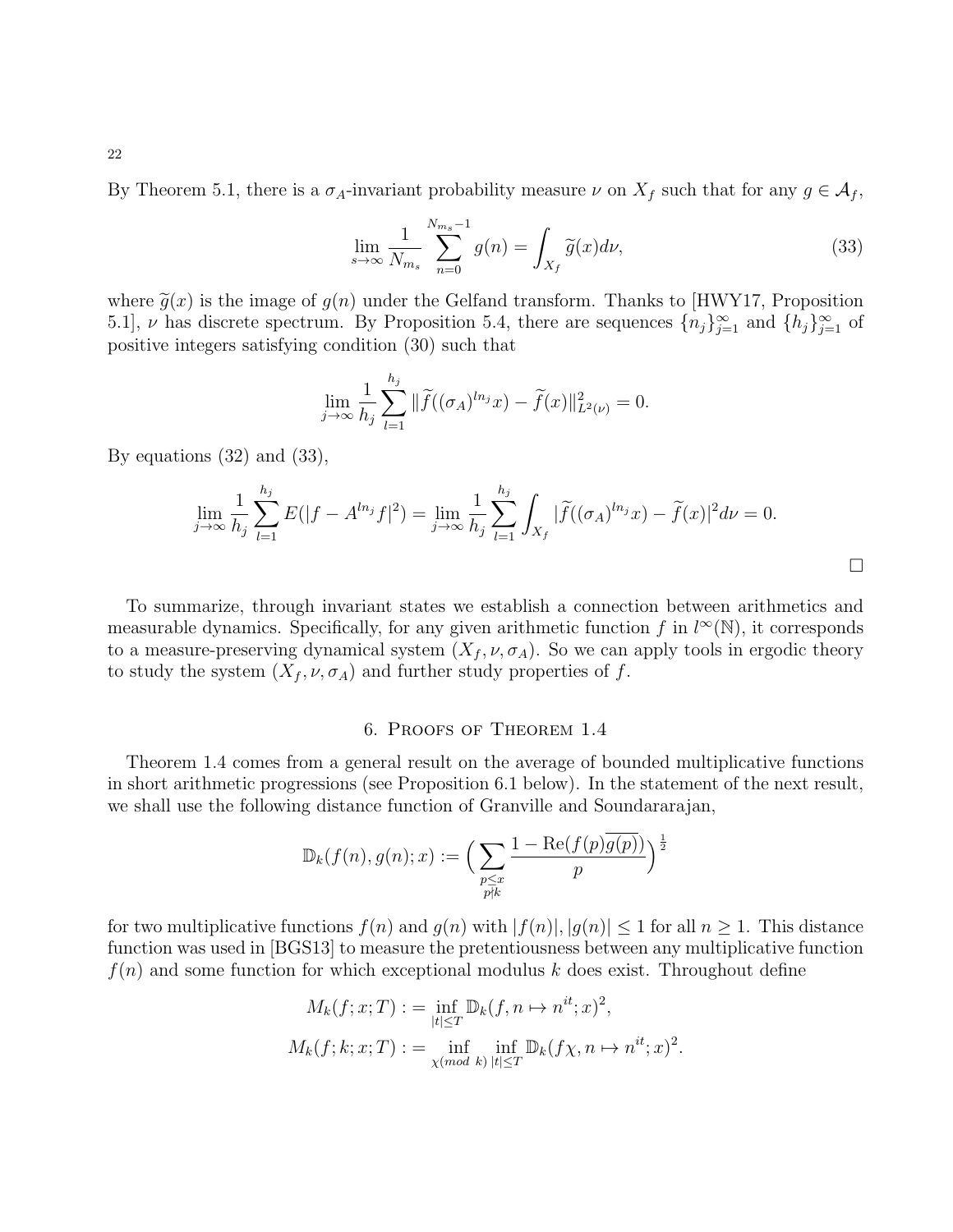<span id="page-22-0"></span>**Proposition 6.1.** Let X be large enough with  $1 \le k \le (\log X)^{1/32}$ . Let  $3 \le h \le X/k$ . Let  $f(n)$ be a multiplicative function with  $|f(n)| \leq 1$  for all  $n \geq 1$ . Then

<span id="page-22-1"></span>
$$
\sum_{\substack{a=1\\(a,k)=1}}^k \sum_{x=X}^{2X} \left| \sum_{\substack{n=x\\n\equiv a(mod\ k}}^{x+hk} f(n) \right|^2 \ll h^2 X \varphi(k) \Big( \frac{k}{\varphi(k)} \frac{\log \log h}{\log h} + \frac{1}{(\log X)^{1/300}} + \frac{M_k(f;k;X;2X) + 1}{\exp(M_k(f;k;X;2X))} \Big). \tag{34}
$$

The major ingredient of our proof of the above result is Matomäki-Radziwi l's estimate  $[MR16]$ on averages of multiplicative functions in short intervals and the large sieve. We defer the proof to Appendix C. Here we list some recent results on averages of multiplicative functions in short arithmetic progressions: the method used in [\[MRT15\]](#page-46-14) can give that the coefficient before  $\frac{\log \log h}{\log h}$ is k in formula [\(34\)](#page-22-1); [\[KLR19,](#page-45-5) Theorem 3.1] gave the result that when  $f = \mu(n)$ , then for any  $\epsilon > 0$ , the left hand side of formula  $(34) \leq \epsilon h^2 X \varphi(k)$  $(34) \leq \epsilon h^2 X \varphi(k)$ , whenever  $\sum_{p|k} 1/p \leq (1 - \epsilon) \sum_{p \leq h} 1/p$ ; For general multiplicative function, [\[KMT19,](#page-45-18) Theorem 1.6, Corollary 1.7] gave the result that for any  $\epsilon > 0$ , the left hand side of formula  $(34) \leq \epsilon h^2 X \varphi(k)$  $(34) \leq \epsilon h^2 X \varphi(k)$  when k is  $h^{\epsilon^2}$ -typical (i.e., there are not many prime factors of k less than  $h^{\epsilon^2}$ ).

The reason that we give the estimate in form of formula [\(34\)](#page-22-1) is that our main interest is to concern about when  $k$  is far larger than  $h$ , whether the first term of the right hand side of formula [\(34\)](#page-22-1) is still  $h^2 X \varphi(k) o_h(1)$ . According to our result, this is true if k is as large as  $\exp(h^{o(1)})$  since  $k/\varphi(k) \ll \log \log k$ . We believe that the coefficient before  $(\log \log h)/\log h (= o_h(1))$  in formula  $(34)$  can be as small as  $O(1)$ , an absolute constant independent of k. Actually, note that

$$
\frac{1}{X} \sum_{n=1}^{X} \left| \sum_{l=1}^{h} \mu(n+lk) \right|^2 = \frac{1}{Xk} \sum_{a=1}^{k} \sum_{x=1}^{X} \left| \sum_{\substack{n=x \\ n \equiv a \pmod{k}}}^{x+hk} \mu(n) \right|^2 + O(1).
$$

It is likely to believe that

<span id="page-22-2"></span>
$$
\limsup_{X \to \infty} \frac{1}{Xk} \sum_{a=1}^{k} \sum_{x=1}^{X} \left| \sum_{\substack{n=x \\ n \equiv a(mod \ k}}^{x+hk} \mu(n) \right|^2 = o(h^2),\tag{35}
$$

where the little "o" term is independent of  $k \geq 1$ . This is implied by a positive answer to the Chowla conjecture. For a general non-pretentious multiplicative function  $f(n)$  with  $|f(n)| \leq 1$ for any  $n \in \mathbb{N}$ , equation [\(35\)](#page-22-2) in which  $\mu(n)$  is replaced by  $f(n)$  would be implied by a positive answer to Elliott's conjecture (see [\[Ell92,](#page-45-19) Conjecture II], [\[MRT15\]](#page-46-14)).

As an application of Proposition [6.1,](#page-22-0) we shall prove certain self correlations of the Möbius function which is stated in Theorem [1.4.](#page-2-3) In this proof, we need the following known result about the non-pretentious nature of  $\mu(n)1_{(n,k)=1}$  (see e.g., [\[MRT15,](#page-46-14) Lemma C.1]).

<span id="page-22-3"></span>**Lemma 6.2.** Let X be large enough with  $k \leq \log X$ . Let  $f(n) = \mu(n)1_{(n,k)=1}$ . Then

$$
\inf_{1 \le d \le k} M_k(f; d; X; 2X) \ge (1/3 - \epsilon) \log \log X + O(1),
$$

where  $\epsilon > 0$  is sufficiently small.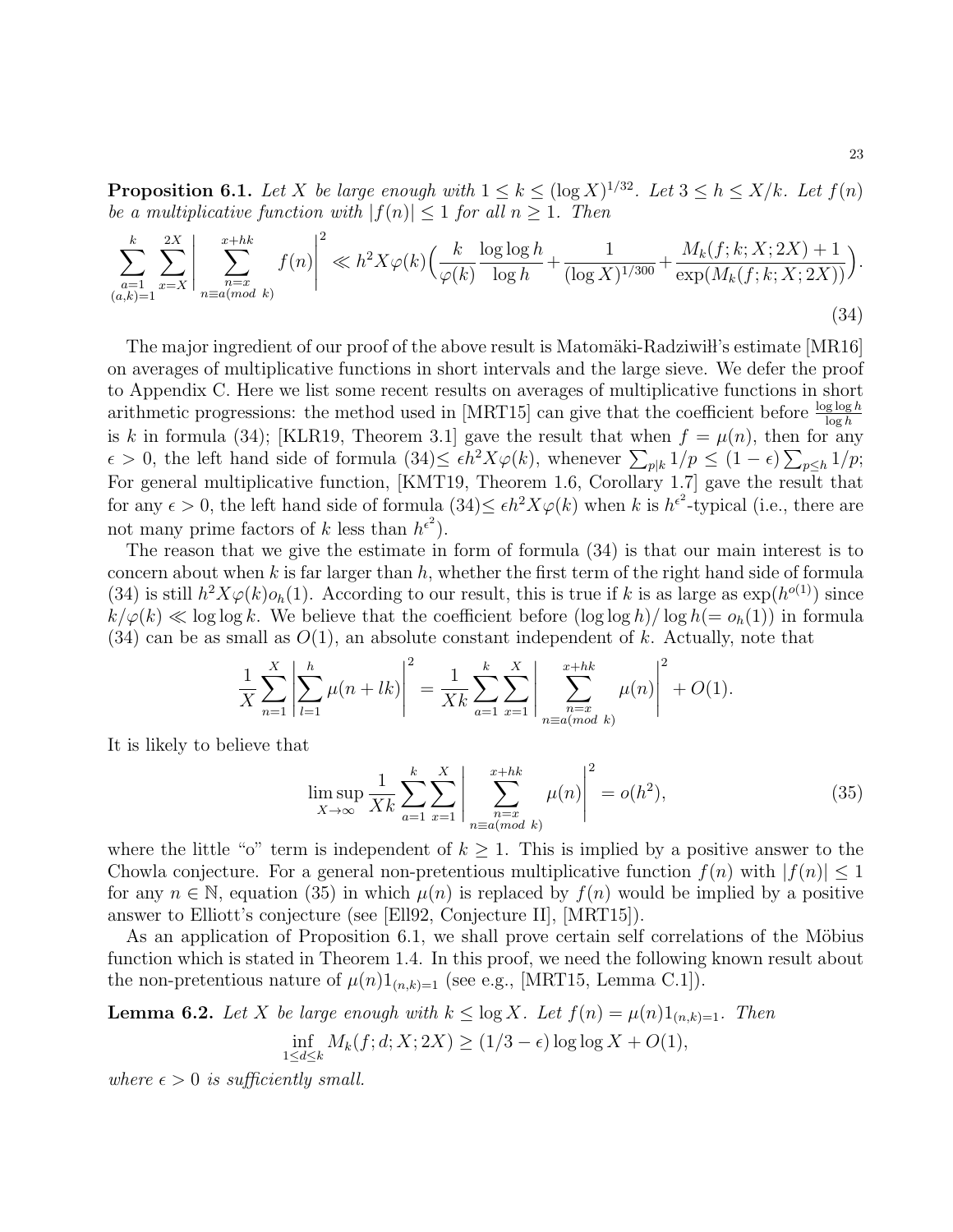*Proof of Theorem [1.4.](#page-2-3)* Given  $k \ge 1$  and  $h \ge 2$ . For X large enough with  $\log X > h^2 k$ ,

$$
\sum_{n=X}^{2X} |\sum_{l=1}^{h} \mu(n+kl)|^2 = \sum_{a=1}^{k} \sum_{\substack{n=X \ n \equiv a(mod \ k}}^{2X} |\sum_{l=1}^{h} \mu(n+kl)|^2
$$
  
\n
$$
= \sum_{a=1}^{k} \sum_{\substack{m=X/k \ k \geq 1}}^{2X/k} |\sum_{l=1}^{h} \mu(km+kl+a)|^2 + O(h^2k) = \sum_{a=1}^{k} \sum_{\substack{m=X/k \ n \equiv a(mod \ k}}^{2X/k} |\sum_{n=1}^{(m+h+1)k} \mu(n)|^2 + O(h^2k)
$$
  
\n
$$
= \sum_{a=1}^{k} \sum_{\substack{n=X \ k|x \ n \equiv a(mod \ k}}^{2X} |\sum_{n=1}^{x+hk} \mu(n)|^2 + O(h^2k) = \frac{1}{k} \sum_{a=1}^{k} \sum_{x=X}^{2X} |\sum_{\substack{n=x \ n \equiv a(mod \ k}}^{x+hk} \mu(n)|^2 + O(X)
$$
(36)  
\n
$$
= \frac{1}{k} \sum_{d|k} \sum_{\substack{a=1 \ (a,k/d)=1}}^{k/d} \sum_{x=X}^{2X} |\sum_{\substack{n=1 \ n \equiv a(mod \ k/d}}^{x/d+hk/d} \mu(dn)|^2 + O(X)
$$
  
\n
$$
= \frac{1}{k} \sum_{d|k} d \sum_{\substack{a=1 \ (a,k/d)=1}}^{k/d} \sum_{x=X/d}^{2X/d} |\sum_{\substack{n=1 \ n \equiv a(mod \ k/d}}^{x+hk/d} \mu(n)1_{(n,k)=1}(n)|^2 + O(X \frac{1}{k} \sum_{d|k} \varphi(k/d)) + O(X)
$$
  
\n
$$
= \frac{1}{k} \sum_{d|k} d \sum_{\substack{a=1 \ (a,k/d)=1}}^{k/d} \sum_{x=X/d}^{2X/d} |\sum_{n=1}^{x+hk/d} \mu(n)1_{(n,k)=1}(n)|^2 + O(X).
$$

Summarize the above, we have

$$
\sum_{n=X}^{2X} |\sum_{l=1}^h \mu(n+kl)|^2 = \frac{1}{k} \sum_{d|k} d \sum_{\substack{a=1 \ (a,k/d)=1}}^{k/d} \sum_{x=X/d}^{2X/d} |\sum_{\substack{n=x \ n\equiv a(mod \ k/d}}^{x+hk/d} \mu(n)1_{(n,k)=1}(n)|^2 + O(X). \tag{37}
$$

Then for  $X$  large enough, by Proposition [6.1](#page-22-0) and Lemma [6.2,](#page-22-3)

$$
\sum_{n=X}^{2X} |\sum_{l=1}^{h} \mu(n+kl)|^2 \ll \frac{1}{k} (\sum_{d|k} d) h^2 X/d\varphi(k/d) \left( \frac{k/d}{\varphi(k/d)} \frac{\log \log h}{\log h} + \frac{1}{(\log X)^{1/400}} \right)
$$
  
=  $h^2 X (\sum_{d|k} \frac{1}{d}) \frac{\log \log h}{\log h} + \frac{h^2 X}{(\log X)^{1/400}} \le h^2 X \prod_{p|k} (1 - 1/p)^{-1} \frac{\log \log h}{\log h} + \frac{h^2 X}{(\log X)^{1/400}}$   
 $\le h^2 X \frac{k}{\varphi(k)} \frac{\log \log h}{\log h} + \frac{h^2 X}{(\log X)^{1/400}}.$ 

Hence

$$
\limsup_{N \to \infty} \frac{1}{N} \sum_{n=1}^{N} |\sum_{l=1}^{h} \mu(n+kl)|^2 \ll h^2 \frac{k}{\varphi(k)} \frac{\log \log h}{\log h},
$$
\n(38)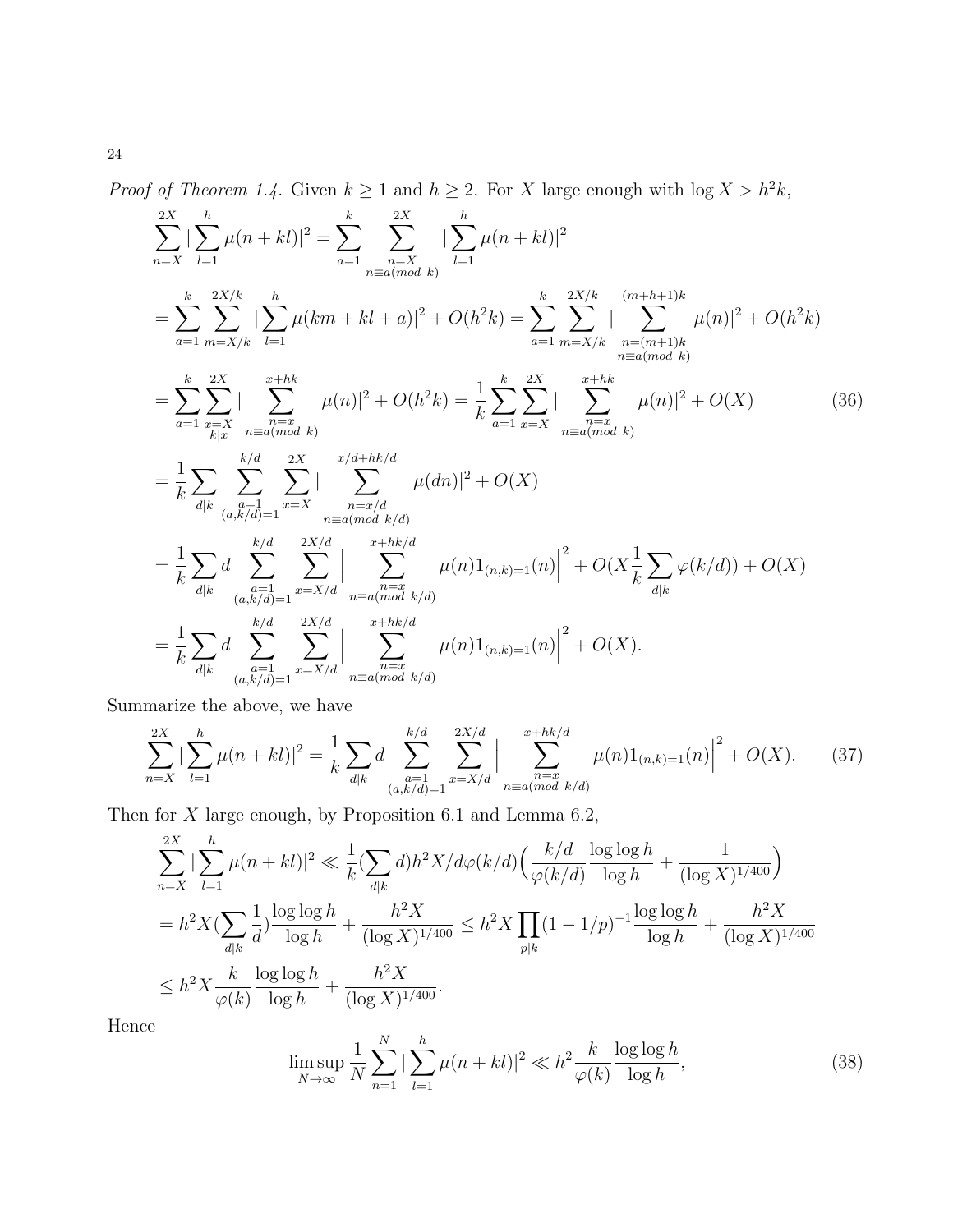<span id="page-24-0"></span>as claimed.  $\square$ 

## 7. Proofs of Theorems [1.5,](#page-3-2) [1.8,](#page-4-2) and Proposition [1.7](#page-3-3)

As an application of Theorem [1.4,](#page-2-3) at the beginning of this section, we prove that the Möbius function is disjoint from certain asymptotically periodic functions (i.e., Theorem [1.5\)](#page-3-2).

*Proof of Theorem [1.5.](#page-3-2)* Assume on the contrary, there is an  $f \in l^{\infty}(\mathbb{N})$  with conditions [\(4\)](#page-3-0) and [\(5\)](#page-3-1) such that  $\lim_{N\to\infty}\frac{1}{N}$  $\frac{1}{N}\sum_{n=1}^{N}\mu(n)f(n) \neq 0$ , then there is a constant  $c_0 > 0$  and a mean state E such that

<span id="page-24-3"></span>
$$
|\langle f, \mu \rangle_E| \ge c_0 \tag{39}
$$

By conditions [\(4\)](#page-3-0) and [\(5\)](#page-3-1), there are correspondingly sequences  $\{h_j\}_{j=0}^{\infty}$  and  $\{n_j\}_{j=0}^{\infty}$  of positive integers with

<span id="page-24-1"></span>
$$
\lim_{j \to \infty} \frac{\log \log h_j}{\log h_j} \frac{n_j}{\varphi(n_j)} = 0 \tag{40}
$$

and

<span id="page-24-2"></span>
$$
\lim_{j \to \infty} \frac{1}{h_j} \sum_{l=1}^{h_j} E(|f - A^{ln_j} f|^2) = 0.
$$
\n(41)

Let  $\delta = \frac{c_0}{2(||f||_{l^{\infty}}+1)}$ . By Theorem [1.4,](#page-2-3) formulas [\(40\)](#page-24-1) and [\(41\)](#page-24-2), there is a  $k_0$  such that

$$
\frac{1}{h_{k_0}}\sum_{l=1}^{h_{k_0}}\|A^{ln_{k_0}}f-f\|_E^2<\delta^2
$$

and

$$
\|\frac{1}{h_{k_0}}\sum_{l=1}^{h_{k_0}}A^{ln_{k_0}}\mu\|_E^2<\delta^2.
$$

For any  $l \in \mathbb{N}$ ,  $\langle f, \mu \rangle_E = \langle A^{ln_{k_0}} f, A^{ln_{k_0}} \mu \rangle_E = \langle A^{ln_{k_0}} f - f, A^{ln_{k_0}} \mu \rangle_E + \langle f, A^{ln_{k_0}} \mu \rangle_E$ . Then

$$
|\langle f, \mu \rangle_E| = \Big| \frac{1}{h_{k_0}} \sum_{l=1}^{h_{k_0}} \langle A^{ln_{k_0}} f - f, A^{ln_{k_0}} \mu \rangle_E + \langle f, \frac{1}{h_{k_0}} \sum_{l=1}^{h_{k_0}} A^{ln_{k_0}} \mu \rangle_E \Big|
$$
  

$$
\leq \frac{1}{h_{k_0}} \sum_{l=1}^{h_{k_0}} \|A^{ln_{k_0}} f - f\|_E \cdot \|\mu\|_E + \|\frac{1}{h_{k_0}} \sum_{l=1}^{h_{k_0}} A^{ln_{k_0}} \mu\|_E \cdot \|f\|_E
$$
  

$$
\leq \Big( \frac{1}{h_{k_0}} \sum_{l=1}^{h_{k_0}} \|A^{ln_{k_0}} f - f\|_E^2 \Big)^{\frac{1}{2}} + \|\frac{1}{h_{k_0}} \sum_{l=1}^{h_{k_0}} A^{ln_{k_0}} \mu\|_E \cdot \|f\|_E
$$
  

$$
\leq \delta (\|f\|_{l^{\infty}} + 1) = c_0/2.
$$

Here we applied the Cauchy-Schwarz inequality to the first and second inequalities in the above, and the fact that  $\|\mu\|_E \le \|\mu\|_{l^{\infty}} = 1$  and  $\|f\|_E \le \|f\|_{l^{\infty}}$ . This contradicts formula [\(39\)](#page-24-3). Hence the claim in this theorem holds.  $\square$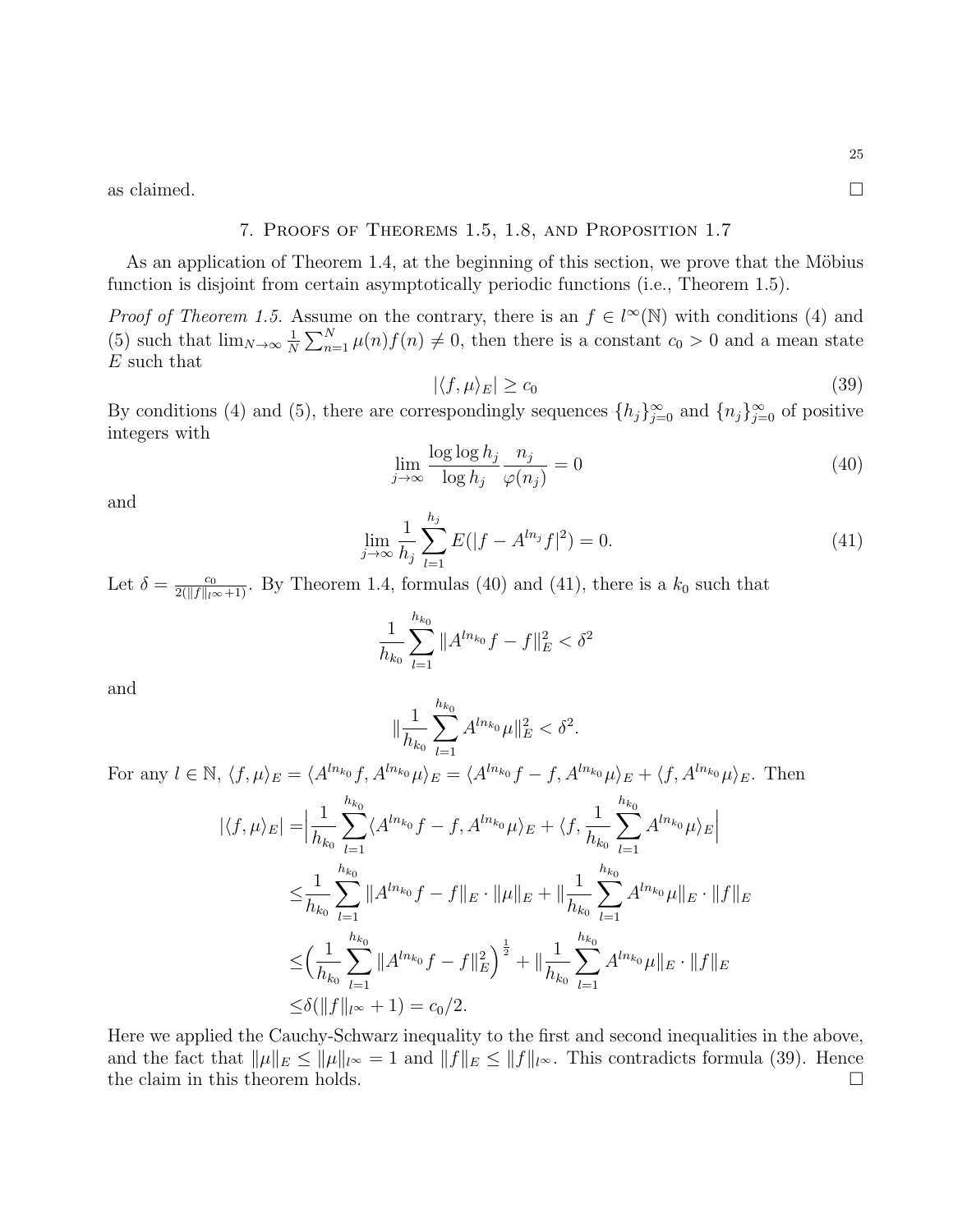26

Now we prove Proposition [1.7.](#page-3-3)

Proof of Proposition [1.7.](#page-3-3) Assume on the contrary that Problem 1 does not hold, that is, there is an asymptotically periodic function  $f(n)$  such that  $\lim_{N\to\infty}\frac{1}{N}$  $\frac{1}{N} \sum_{n=1}^{N} \mu(n) f(n) \neq 0$ . Then there is a  $c_0 > 0$ , a mean state E and a sequence  $\{n_j\}_{j=1}^{\infty}$  of positive numbers such that

<span id="page-25-2"></span>
$$
|\langle \mu, f \rangle_E| \ge c_0 \tag{42}
$$

and

<span id="page-25-1"></span>
$$
\lim_{j \to \infty} \|A^{n_j} f - f\|_E^2 = 0.
$$
\n(43)

Let  $\delta = \frac{c_0}{2(||f||_{l^{\infty}+1})}$ . By formula [\(6\)](#page-3-4), choose a sufficiently large  $l_0$  with

$$
\|\frac{1}{l_0} \sum_{l=1}^{l_0} A^{lk} \mu\|_E < \delta,\tag{44}
$$

for any  $k \geq 1$ . By equation [\(43\)](#page-25-1), there is an  $n_0$  such that

$$
||A^{n_0}f - f||_E < \frac{2\delta}{l_0 + 1}.
$$

Then by the triangle inequality,

$$
\frac{1}{l_0} \sum_{l=1}^{l_0} \|f - A^{ln_0}f\|_E \le \frac{1}{l_0} \sum_{l=1}^{l_0} \sum_{j=1}^l \|A^{(j-1)n_0}f - A^{jn_0}f\|_E = \frac{1}{l_0} \sum_{l=1}^{l_0} \sum_{j=1}^l \|f - A^{n_0}f\|_E < \delta. \tag{45}
$$

By the A-invariance of  $E$  and the Cauchy-Schwarz inequality,

$$
\langle f, \mu \rangle_E = \frac{1}{l_0} \sum_{l=1}^{l_0} \langle A^{ln_0} f - f, A^{ln_0} \mu \rangle_E + \langle f, \frac{1}{l_0} \sum_{l=1}^{l_0} A^{ln_0} \mu \rangle_E
$$
  

$$
\leq \frac{1}{l_0} \sum_{l=1}^{l_0} ||f - A^{ln_0} f||_E \cdot ||\mu||_{l^{\infty}} + ||\frac{1}{l_0} \sum_{l=1}^{l_0} A^{ln_0} \mu ||_E \cdot ||f||_{l^{\infty}}
$$
  

$$
< \delta (1 + ||f||_{l^{\infty}}) = c_0/2.
$$

This contradicts formula [\(42\)](#page-25-2). Hence formula [\(6\)](#page-3-4) implies Problem 1.  $\Box$ 

In the rest of this section, we shall prove Theorem [1.8,](#page-4-2) which states that if SMDC holds, then  $\mu$  is disjoint from all asymptotically periodic functions. Before proving it, we need some preparations. We first provide a property of asymptotically periodic functions.

<span id="page-25-0"></span>**Proposition 7.1.** Let f be an asymptotically periodic function and  $\rho$  an invariant state on  $\mathcal{A}_f$ . Then for the measure-preserving dynamical system  $(X_f, \nu, \sigma_A)$  with  $\nu$  the probability measure induced by  $\rho$  on  $X_f$ , the measure-theoretic entropy of  $\sigma_A$  is zero.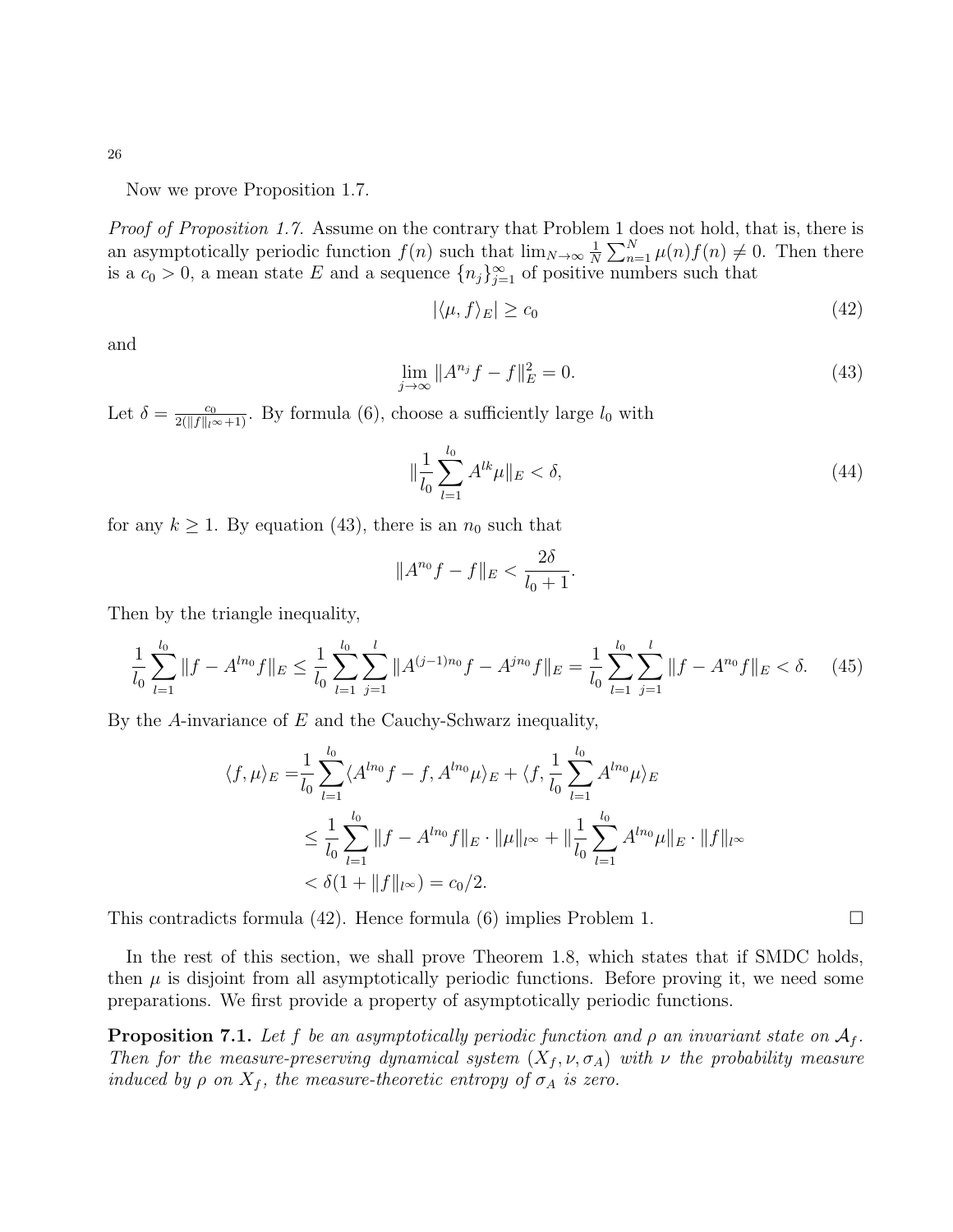The above proposition follows immediately from Theorem [5.3](#page-18-0) and [\[Pet83,](#page-46-9) Example 5.3.3]. The basic connection between topological entropy (denoted by  $h(T)$ ) and measure-theoretic entropy (denoted by  $h_{\nu}(T)$ ) is the variational principle (see, e.g., [\[Wal82,](#page-46-15) Theorem 8.6]). It states that for any topological dynamical system  $(X, T)$ ,  $h(T) = \sup\{h_{\nu}(T) : \nu \text{ is a } T\text{-invariant}\}$ Borel probability measure on X }. By this principle, it is easy to see that if  $h(T) = 0$ , then  $h_{\nu}(T) = 0$  for any T-invariant probability measure  $\nu$ .

Here is an interesting example about topological entropy and measure-theoretic entropy. By Theorem [4.12,](#page-16-0)  $\mu^2$  is an asymptotically periodic function. So by Proposition [7.1,](#page-25-0) for any measure induced by a mean state  $\rho$  on  $X_{\mu^2}$ , the measure-theoretic entropy of  $\sigma_A$  is zero. While Peckner proved in [\[Pec14\]](#page-46-16) that there is a  $\sigma_A$ -invariant measure on  $X_{\mu^2}$  such that the measure-theoretic entropy of  $\sigma_A$  is equal to  $\frac{6}{\pi^2} \log 2$ , which equals the topological entropy of  $\sigma_A$ . So the measuretheoretic entropy varies with respect to different measures.

The following lemma is a consequence of Proposition [7.1](#page-25-0) and [\[EKPLR17,](#page-45-17) Lemmas 4.28, 4.29], which are used to prove the equivalence between SMDC and the Möbius disjointness of completely deterministic sequences.

<span id="page-26-0"></span>**Lemma 7.2.** Let f be an asymptotically periodic function and  $A_f$  be the angie generated by f. Suppose  ${N_m}_{m=1}^{\infty}$  is a strictly increasing sequence of positive integers such that  $N_m|N_{m+1}$ . Further suppose the sequence  ${N_m}_{m=1}^{\infty}$  satisfies the condition that there is an A-invariant state  $\rho$  on  $\mathcal{A}_f$ , such that for any  $h \in \mathcal{A}_f$ ,  $\rho(h) = \lim_{m \to \infty} \frac{1}{N}$  $\frac{1}{N_m}\sum_{n=1}^{N_m}h(n)$ . Then for any  $\epsilon > 0$ , there is an arithmetic function g with finite range, and a subsequence  $\{N_{m(l)}\}_{l=1}^{\infty}$  such that

(i) for  $(X_g, \sigma_A)$  the angie generated by g, the topological entropy of  $\sigma_A$  is zero. (ii)  $\frac{1}{N_{m(l)}} \sum_{n=1}^{N_{m(l)}} |f(n) - g(n)| < \epsilon.$ 

Based on such connections between asymptotically periodic functions and arithmetic functions with associated anqies having zero entropy, we are ready to prove Theorem [1.8.](#page-4-2)

Proof of Theorem [1.8.](#page-4-2) Assume on the contrary that there is some asymptotically periodic function f such that  $\lim_{N\to\infty} \frac{1}{N}$  $\frac{1}{N}\sum_{n=1}^{N}\mu(n)f(n) \neq 0$ , then there is a constant  $c_0 > 0$  and an increasing sequence  $\{N_m\}_{m=1}^{\infty}$  of positive integers with  $N_m|N_{m+1}$  such that

<span id="page-26-2"></span>
$$
\frac{1}{N_m} \left| \sum_{n=1}^{N_m} \mu(n) f(n) \right| \ge c_0. \tag{46}
$$

For each  $N_m$ , define a state  $\rho_{N_m}$  on  $A_f$  by  $\rho_{N_m}(h) = \frac{1}{N_m} \sum_{n=1}^{N_m} h(n)$  for any  $h \in A_f$ . It follows from Proposition [2.1](#page-7-2) that there is a subsequence  $\{\rho_{N_{m(l)}}\}_{l=1}^{\infty}$  and a state  $\rho$  on  $\mathcal{A}_f$ , such that  $\rho(h) = \lim_{l \to \infty} \frac{1}{N}$  $\frac{1}{N_{m(l)}}\sum_{n=1}^{N_{m(l)}}h(n)$  for any  $h \in \mathcal{A}_f$ . Then  $\rho$  is A-invariant. By Lemma [7.2,](#page-26-0) there is a  $g(n)$  with the topological entropy of  $(X_g, \sigma_A)$  zero, and a subsequence of  $\{N_{m(l)}\}_{l=1}^{\infty}$  (denoted by  $\{N_{m(l)}\}_{l=1}^{\infty}$  again), such that

<span id="page-26-1"></span>
$$
\frac{1}{N_{m(l)}}\sum_{n=1}^{N_{m(l)}}|f(n)-g(n)|<\frac{c_0}{2}.\tag{47}
$$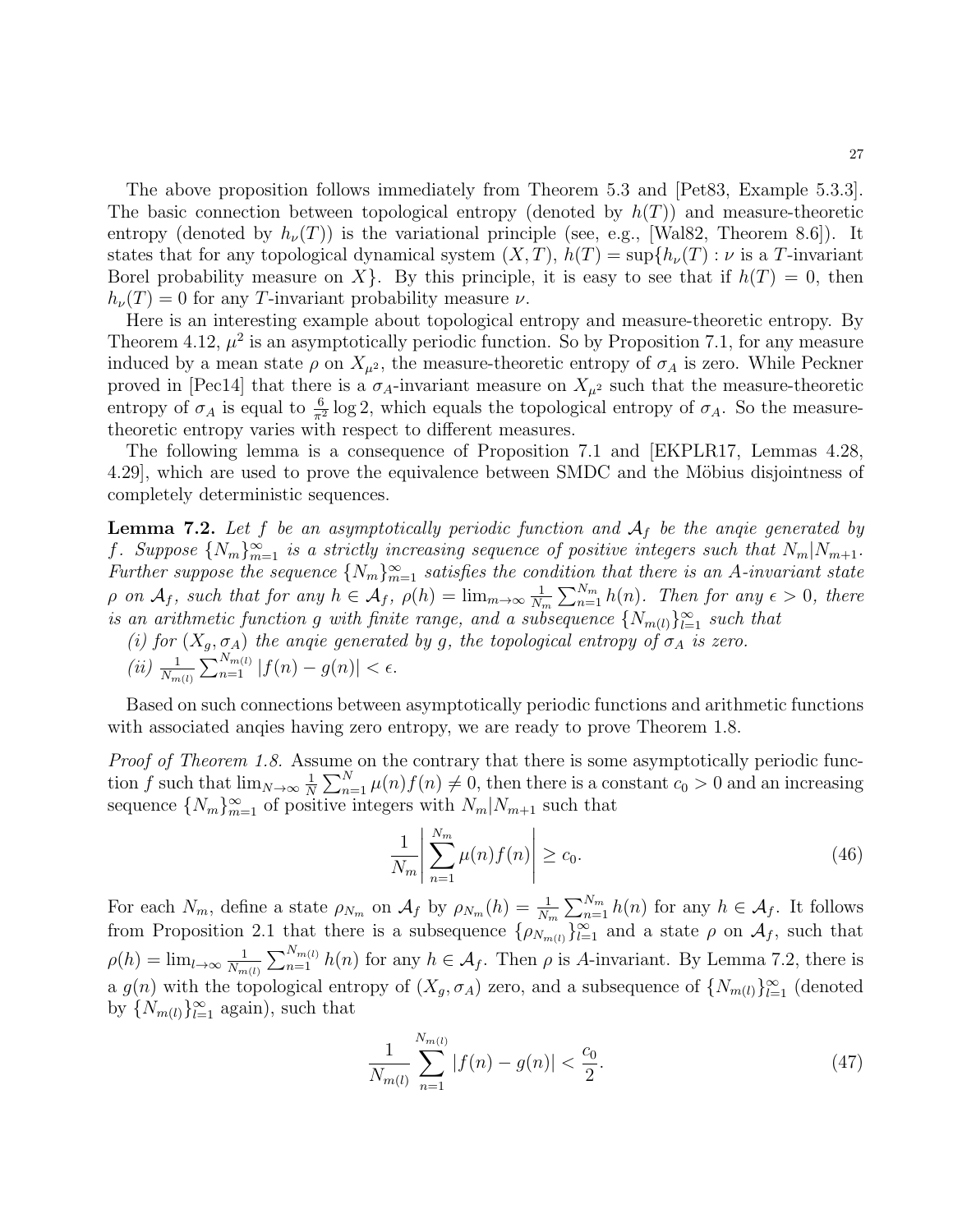Applying Sarnak's Möbius Disjointness Conjecture to  $(X_g, \sigma_A)$ ,

<span id="page-27-1"></span>
$$
\lim_{l \to \infty} \frac{1}{N_{m(l)}} \sum_{n=1}^{N_{m(l)}} \mu(n) \widetilde{g}(A^n(\iota(0))) = \lim_{l \to \infty} \frac{1}{N_{m(l)}} \sum_{n=1}^{N_{m(l)}} \mu(n) g(n) = 0,
$$
\n(48)

where  $\tilde{g}(x)$  is the image of  $g(n)$  in  $C(X_q)$  under the Gelfand transform (see equation [\(10\)](#page-6-1)). By equations [\(47\)](#page-26-1) and [\(48\)](#page-27-1), we obtain a result which contradicts formula [\(46\)](#page-26-2). Then  $\mu$  is disjoint from all asymptotically periodic functions.

### 8. DISJOINTNESS OF MÖBIUS FROM RIGID DYNAMICAL SYSTEMS

<span id="page-27-0"></span>In this section, we shall prove Theorem [1.11,](#page-5-2) Corollary [8.2](#page-30-1) and Proposition [1.9.](#page-4-3)

*Proof of Theorem [1.11.](#page-5-2)* Assume on the contrary, there is an  $f \in C(X)$  such that

$$
\lim_{N \to \infty} \frac{1}{N} \sum_{n=1}^{N} \mu(n) f(T^n x_0) \neq 0,
$$

then there is a constant  $c_0 > 0$  and an increasing sequence  $\{N_m\}_{m=1}^{\infty}$  of positive integers such that

<span id="page-27-2"></span>
$$
\frac{1}{N_m} \left| \sum_{n=1}^{N_m} \mu(n) f(T^n x_0) \right| \ge 2c_0. \tag{49}
$$

Since X is a compact metric space,  $C(X)$  is countably generated as an abelian  $C^*$ -algebra. By Proposition [2.1,](#page-7-2) there is a subsequence of  $\{N_m\}_{m=1}^{\infty}$  (denoted by  $\{N_m\}_{m=1}^{\infty}$  again for convenience) and a T-invariant measure  $\nu$  on X, such that  $\nu_{N_m} = \frac{1}{N_m}$  $\frac{1}{N_m} \sum_{n=0}^{N_m-1} \delta_{T^n x_0}$  weak\* converges to  $\nu$  as  $m \to \infty$ , i.e., for any  $f \in C(X)$ ,

$$
\lim_{m \to \infty} \int_X f(x) d\nu_{N_m} = \lim_{m \to \infty} \frac{1}{N_m} \sum_{n=0}^{N_m - 1} f(T^n x_0) = \int_X f(x) d\nu.
$$

By formula [\(49\)](#page-27-2) and the condition stated in this theorem, there is a  $g \in C(X)$  and sequences  $\{h_j\}_{j=1}^{\infty}$  and  $\{n_j\}_{j=1}^{\infty}$  of positive integers with  $\lim_{j\to\infty} \frac{\log \log h_j}{\log h_j}$  $\log h_j$  $\frac{n_j}{\varphi(n_j)} = 0$ , such that

<span id="page-27-4"></span>
$$
\lim_{j \to \infty} \frac{1}{h_j} \sum_{l=0}^{h_j - 1} \|g \circ T^{ln_j} - g\|_{L^2(\nu)}^2 = 0,
$$
\n(50)

and

<span id="page-27-3"></span>
$$
\frac{1}{N_m} \left| \sum_{n=1}^{N_m} \mu(n) g(T^n x_0) \right| \ge c_0. \tag{51}
$$

Choose a free ultrafilter  $\omega$  in the closure of  $\{N_m : m = 1, 2, 3, \ldots\}$  in  $\beta \mathbb{N}$ . Then the mean state E on  $l^{\infty}(\mathbb{N})$  defined by  $E(h) = \lim_{N_m \to \omega} \frac{1}{N_m}$  $\frac{1}{N_m} \sum_{n=0}^{N_m-1} h(n)$  for any  $h \in l^{\infty}(\mathbb{N})$  is A-invariant. Recall the GNS construction in Section 4, we use  $\langle , \rangle_E$  and  $\|\cdot\|_E$  to denote the inner product and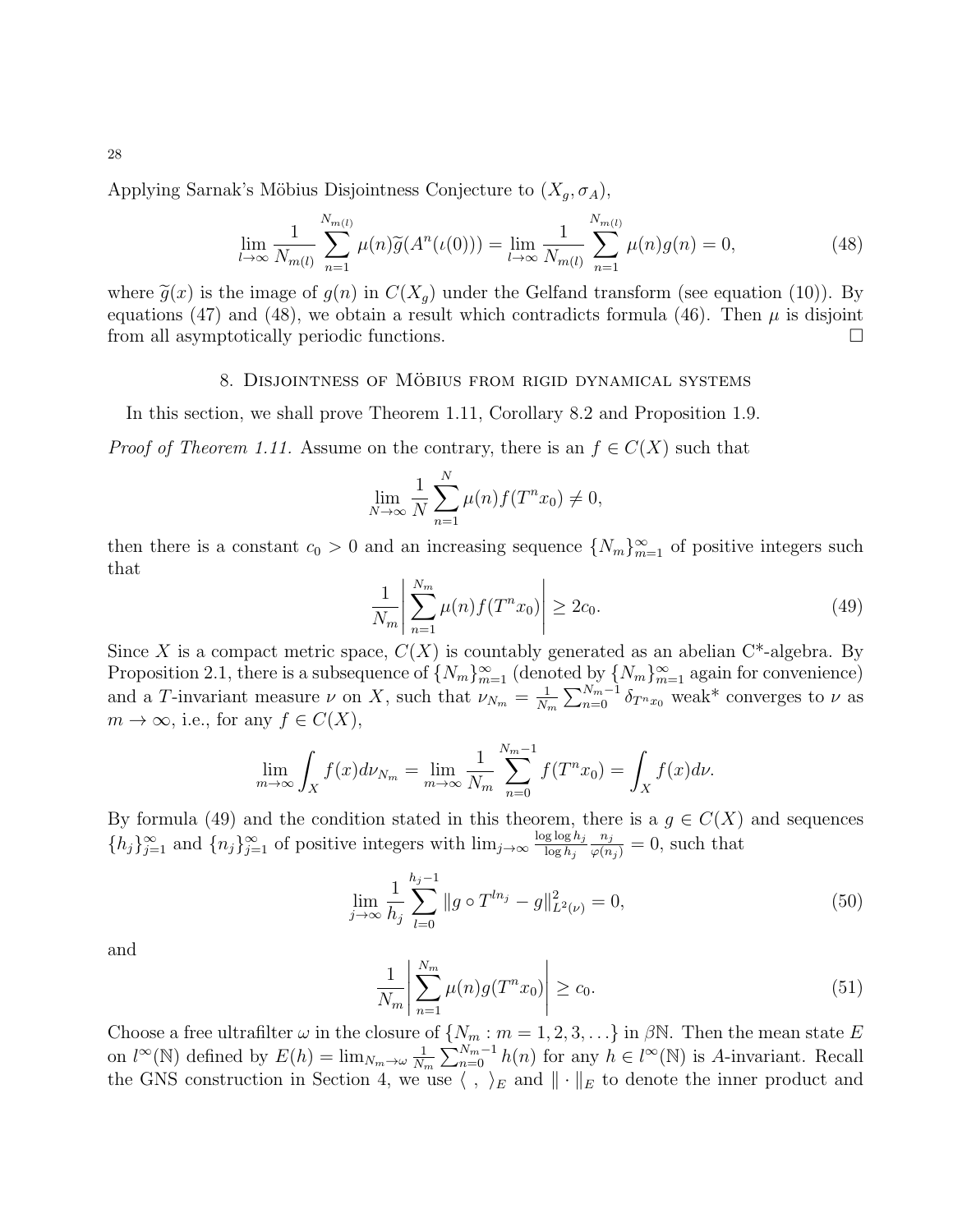norm induced by E on  $\mathcal{H}_E$ , respectively (see equations [\(13\)](#page-11-1) and [\(14\)](#page-12-1)). Let  $\tilde{g}(n) = g(T^n x_0)$ .<br>Then by equation (51), we have Then by equation [\(51\)](#page-27-3), we have

<span id="page-28-0"></span>
$$
|\langle \tilde{g}, \mu \rangle_E| \ge c_0. \tag{52}
$$

For any  $l = 1, 2, \ldots$ , note that

$$
||g \circ T^{ln_j} - g||_{L^2(\nu)}^2 = \lim_{m \to \infty} \frac{1}{N_m} \sum_{n=0}^{N_m-1} |g(T^{ln_j+n}x_0) - g(T^n x_0)|^2.
$$

So by equation [\(50\)](#page-27-4),

$$
\lim_{j \to \infty} \frac{1}{h_j} \sum_{l=0}^{h_j - 1} \|A^{ln_j}\tilde{g} - \tilde{g}\|_E^2 = 0.
$$
\n(53)

By an argument similar to the proof in Theorem [1.5,](#page-3-2) we have  $|\langle \tilde{g}, \mu \rangle_E| \leq c_0/2$ . This contradicts formula [\(52\)](#page-28-0). Hence we obtain

<span id="page-28-1"></span>
$$
\lim_{N \to \infty} \frac{1}{N} \sum_{n=1}^{N} \mu(n) f(T^n x_0) = 0.
$$
\n(54)

This completes the proof of the first part of this theorem.

In the rest, we show the second part of the claim in this theorem, which states the above disjointness holds over short intervals in average, that is

$$
\lim_{h \to \infty} \limsup_{N \to \infty} \frac{1}{Nh} \sum_{n=1}^{N} \left| \sum_{l=1}^{h} \mu(n+l) f(T^{n+l} x_0) \right| = 0.
$$

It is not hard to check that the above is equivalent to for any increasing sequence  $\{N_j\}_{j=0}^{\infty}$  of natural numbers with  $N_0 = 0$  and  $\lim_{j \to \infty} (N_{j+1} - N_j) = \infty$ ,

$$
\lim_{m \to \infty} \frac{1}{N_m} \sum_{j=0}^{m-1} \left| \sum_{N_j \le n < N_{j+1}} \mu(n) f(T^n x_0) \right| = 0,
$$

(see e.g., [\[GW20,](#page-45-16) Lemma 5.2]). Take  $\{\theta_j\}_{j=0}^{\infty}$  such that

$$
\sum_{N_j \le n < N_{j+1}} \mu(n) f(T^n x_0) e(\theta_j) = \left| \sum_{N_j \le n < N_{j+1}} \mu(n) f(T^n x_0) \right|.
$$

Define  $s(n) = e(\theta_j)$  when  $N_j \leq n \lt N_{j+1}, j = 0, 1, \ldots$  According to the above analysis, it suffices to prove that

<span id="page-28-2"></span>
$$
\lim_{N \to \infty} \frac{1}{N} \sum_{n=1}^{N} \mu(n) f(T^n x_0) s(n) = 0.
$$
\n(55)

Then  $s(n)$  is an e-periodic function with e-period 1. Namely, for any mean state E and  $l \in \mathbb{N}$ ,

$$
E(|s(n + l) - s(n)|^2) = 0.
$$

29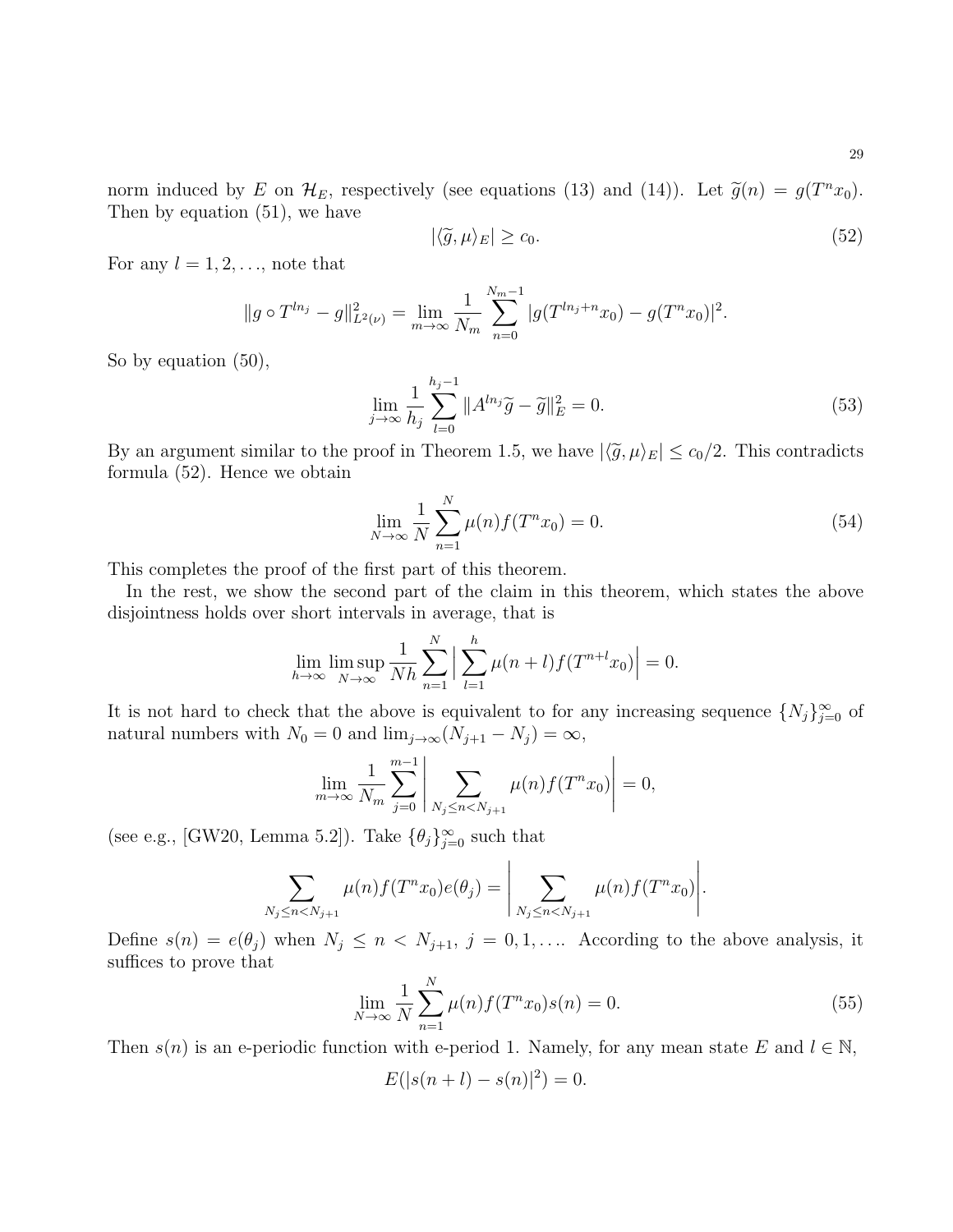30

Let  $(X_s, \sigma_A)$  be the angie generated by  $s(n)$  and  $\tilde{s}(x)$  be the image of  $s(n)$  in  $C(X_s)$  under the Gelfand transform. Let G be the algebra generated by  $\{1, \tilde{s} \circ (\sigma_A)^n(x) : n = 0, 1, ...\}$ . Then G<br>is dense in  $C(X)$ . By Theorem 5.3, for any mean sate E it induces a measure  $\kappa$  in the weak\* is dense in  $C(X_s)$ . By Theorem [5.3,](#page-18-0) for any mean sate E, it induces a measure  $\kappa$  in the weak\* closure of  $\{\frac{1}{\lambda}\}$  $\frac{1}{N}\sum_{n=0}^{N-1} \delta_{(\sigma_A)^n \iota(0)}$  :  $N=1,2,\ldots\}$  in the space of Borel probability measures on  $X_s$ satisfying

$$
E(|s(n+l) - s(n)|^2) = \int_{X_s} |\widetilde{s} \circ (\sigma_A)^l(x) - \widetilde{s}(x)|^2 d\kappa = 0
$$

for any  $l \in \mathbb{N}$ . By the above equation and the triangle inequality, it is not hard to check that conditions [\(8\)](#page-5-0) and [\(9\)](#page-5-1) in Theorem [1.11](#page-5-2) hold for  $(X \times X_s, T \times \sigma_A, (x_0, \iota(0))$  with  $\mathcal{F} \times \mathcal{G}$  a dense set in  $C(X \times X_s)$ . By a similar argument to prove [\(54\)](#page-28-1), we have

$$
\lim_{N \to \infty} \frac{1}{N} \sum_{n=1}^{N} \mu(n) f(T^n x_0) \widetilde{s}((\sigma_A)^n \iota(0)) = 0.
$$

Note that  $\tilde{s}((\sigma_A)^n \iota(0)) = s(n)$ . We obtain equation [\(55\)](#page-28-2). Now we complete the proof of this theorem theorem.  $\Box$ 

<span id="page-29-0"></span>Remark 8.1. Both BPV rigidity and PR rigidity in Theorem [1.10](#page-4-1) are included in conditions [\(8\)](#page-5-0), [\(9\)](#page-5-1) in Theorem [1.11.](#page-5-2) Firstly, since  $\frac{n_j}{\varphi(n_j)} = \prod_{p|n_j}$  $\frac{p}{p-1} = \prod_{p|n_j} (1 - \frac{1}{p})$  $(\frac{1}{p})^{-1} \ll \exp(\sum_{p|n_j}$ 1  $(\frac{1}{p}) =$ O(1) by the BPV rigidity, [\(8\)](#page-5-0) holds for any sequence  $\{h_j\}_{j=1}^{\infty}$  with  $\lim_{j\to\infty} h_j = \infty$ . By BPV rigidity, there is a subsequence of  $\{n_j\}_{j=1}^{\infty}$  (denoted by  $\{n_j\}_{j=1}^{\infty}$  again for convenience) such that  $||g \circ T^{n_j} - g||_{L^2(\nu)} \leq \frac{1}{2^j}$  $\frac{1}{2^j}$ . Choose  $h_j = j$ . Then by the triangle inequality and T-invariance of  $\nu$ ,  $||g \circ T^{ln_j} - g||_{L^2(\nu)} \leq l||g \circ T^{n_j} - g||_{L^2(\nu)}$ . So

$$
\frac{1}{h_j} \sum_{l=1}^{h_j} \|g \circ T^{ln_j} - g\|_{L^2(\nu)}^2 \le \frac{j^2}{4^j} \to 0, \text{ as } j \to \infty,
$$

as claimed in formula [\(9\)](#page-5-1). Secondly, we explain that PR rigidity is a special case of [\(8\)](#page-5-0) and [\(9\)](#page-5-1). Let  $h_j = n_j^{\delta}$ . Then  $\lim_{j \to \infty} \frac{\log \log h_j}{\log h_j}$  $\log h_j$  $\frac{n_j}{\varphi(n_j)} = 0$  since  $\frac{n_j}{\varphi(n_j)} \ll \log \log n_j$ .

Next, we give an example that satisfies conditions [\(8\)](#page-5-0), [\(9\)](#page-5-1), but not BPV rigidity and PR rigidity. Let  $\eta = (\mu^2(0), \mu^2(1), \ldots)$  and B the Bernoulli shift on  $\{0, 1\}^{\mathbb{N}}$ . Let  $X_{\eta}$  be the closure of  $\{B^n\eta : n = 0, 1, \ldots\}$  in  $\{0, 1\}^{\mathbb{N}}$ . We call  $(X_{\eta}, B)$  the square-free flow. The study of dynamical properties of the square-free flow have received much attention (see, e.g., [\[CS13,](#page-45-20) [Pec14,](#page-46-16) [Sar10\]](#page-46-0)). In [\[Sar10\]](#page-46-0), Sarnak proved that  $(X_{\eta}, B)$  is proximal (i.e., for any  $x, y \in X_{\eta}$ ,  $\inf_{n \geq 1} d(T^{n}x, T^{n}y) =$ 0) and it is topologically ergodic having topological entropy  $\frac{6}{\pi^2} \log 2$ . As a result of Theorem [1.11,](#page-5-2) we obtain the following Möbius disjointness for the square-free flow  $2$ .

<span id="page-29-1"></span> $^{2}$ There are some other methods to prove Corollary [8.2.](#page-30-1) Our primary interest here is to provide an example that distinguish Theorem [1.11](#page-5-2) we obtained from [\[KLR19,](#page-45-5) Theorem 2.1] (presented in Theorem [1.10](#page-4-1) in this paper).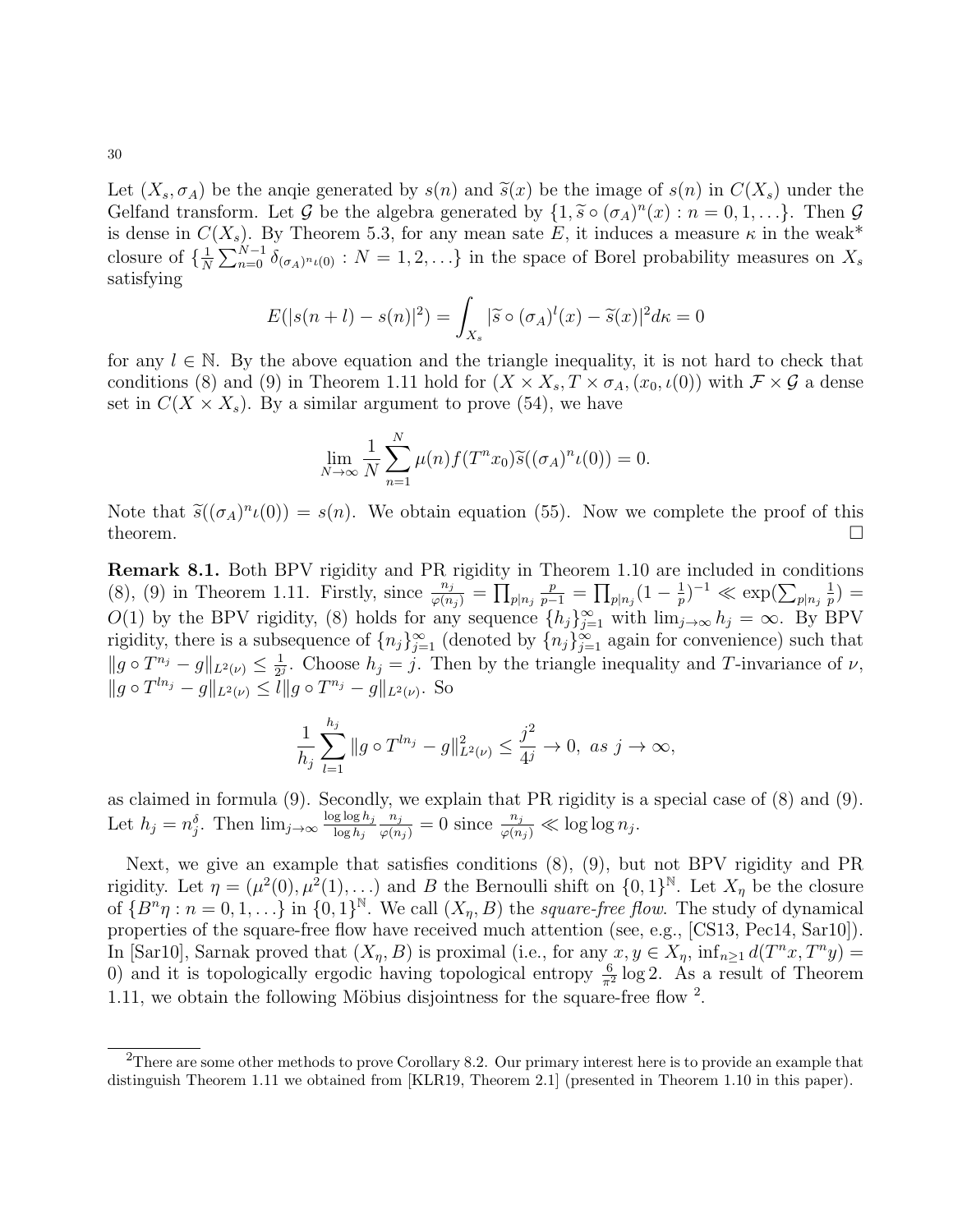<span id="page-30-1"></span>**Corollary 8.2.** Let  $(X_n, B)$  be the square-free flow. Then for any  $f \in C(X_n)$ ,

$$
\lim_{N \to \infty} \frac{1}{N} \sum_{n=1}^{N} \mu(n) f(B^n \eta) = 0.
$$

*Proof.* For  $i = 0, 1, \ldots$ , let  $\pi_i : X_{\eta} \to \{0, 1\}$  be the projection map from  $X_{\eta}$  onto its *i*-th coordinate. Let F be the \*-subalgebra of  $C(X_{\eta})$  generated by  $\{\pi_0, \pi_1, \ldots\}$ . By the Stone-Weierstrass theorem (see, e.g., [\[KR83,](#page-45-12) Theorem 3.4.14]),  $\mathcal F$  is dense in  $C(X_{\eta})$ . By [\[Sar10\]](#page-46-0), there is a B-invariant measure  $\nu$  such that  $\frac{1}{N} \sum_{n=0}^{N-1} \delta_{B^n \eta}$  weak\* converges to  $\nu$  as  $N \to \infty$ . Let  $p_l$  be the *l*-th prime and  $n_j = p_1^2 p_2^2 \cdots p_j^2$ . By an argument similar to the proof in Theorem [4.12,](#page-16-0) for  $i = 0, 1, ...,$ 

$$
\|\pi_i \circ B^{ln_j} - \pi_i\|_{L^2(\nu)}^2 = \lim_{N \to \infty} \frac{1}{N} \sum_{n=0}^{N-1} |\pi_i(B^{ln_j+n}\eta) - \pi_i(B^n\eta)|^2
$$
  

$$
= \lim_{N \to \infty} \frac{1}{N} \sum_{n=0}^{N-1} |\mu^2(i + ln_j + n) - \mu^2(i + n)|^2
$$
  

$$
= \lim_{N \to \infty} \frac{1}{N} \sum_{n=0}^{N-1} |\mu^2(ln_j + n) - \mu^2(n)|^2
$$
  

$$
\leq \frac{12}{\pi^2} (1 - \prod_{p > p_j} (1 + \frac{1}{p^2 - 2})^{-1}).
$$

Then, for any increasing sequence  $\{h_j\}_{j=1}^{\infty}$  of positive integers,

$$
\lim_{j \to \infty} \frac{1}{h_j} \sum_{l=0}^{h_j - 1} \|\pi_i \circ B^{ln_j} - \pi_i\|_{L^2(\nu)}^2 \le \lim_{j \to \infty} \frac{1}{h_j} \sum_{l=0}^{h_j - 1} \frac{12}{\pi^2} (1 - \prod_{p > p_j} (1 + \frac{1}{p^2 - 2})^{-1}) = 0.
$$

It is not hard to check that for any  $g \in \mathcal{F}$ ,

$$
\lim_{j \to \infty} \frac{1}{h_j} \sum_{l=0}^{h_j - 1} \|g \circ B^{ln_j} - g\|_{L^2(\nu)}^2 = 0.
$$

Hence by Theorem [1.11,](#page-5-2) we obtain the claim in this corollary.  $\Box$ 

<span id="page-30-0"></span>**Remark 8.3.** In the following, we explain that for any  $\pi_i$ ,  $i = 0, 1, \ldots$ , in the above dense set F of  $C(X)$ , there is no sequence  $\{n_j\}_{j=1}^{\infty}$  satisfying BPV and PR rigidity in Theorem [1.10.](#page-4-1)

On one hand, by the argument in Corollary [8.2,](#page-30-1)

$$
\|\pi_i \circ B^{n_j} - \pi_i\|_{L^2(\nu)}^2 = \frac{12}{\pi^2} \Big(1 - \prod_{p^2 \nmid n_j} \left(1 + \frac{1}{p^2 - 2}\right)^{-1}\Big).
$$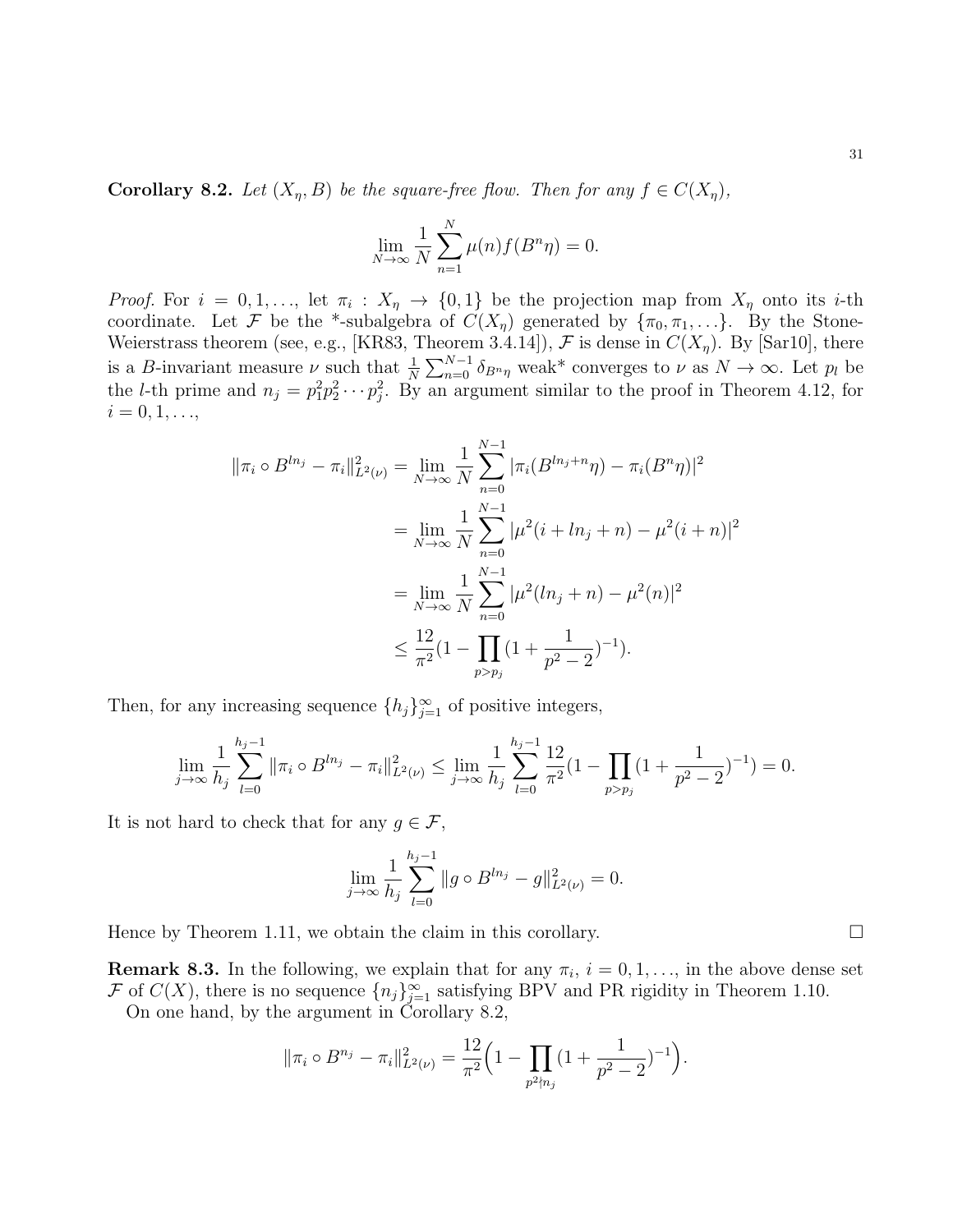If  $\lim_{j\to\infty} ||\pi_i \circ B^{n_j} - \pi_i||^2_{L^2(\nu)} = 0$ , it is not hard to check that there is a subsequence  $\{n_{j_s}\}_{s=1}^{\infty}$ with  $p_1^2 \cdots p_s^2 | n_{j_s}$ , where  $p_s$  is the s-th prime. Then  $\sum_{p | n_{j_s}}$  $\frac{1}{p} \geq \sum_{l \leq s}$  $\frac{1}{p_l} \to \infty$  as  $s \to \infty$  by Mertens' Theorem (see e.g., [\[IK04\]](#page-45-14)). So  $\{n_j\}_{j=1}^{\infty}$  does not satisfy BPR rigidity in Theorem [1.10.](#page-4-1)

On the other hand, for a given  $\delta > 0$  and  $(n_j)^{\frac{\delta}{2}} \leq l \leq h_j = n_j^{\delta}$  with j sufficiently large, note that the number of distinct prime factors of  $ln_j$  is  $O_\delta(\log n_j)$ , we have

$$
\begin{split} \|\pi_i \circ B^{ln_j} - \pi_i\|_{L^2(\nu)}^2 &= \frac{12}{\pi^2} \Big( 1 - \prod_{p^2 \nmid ln_j} \left( 1 + \frac{1}{p^2 - 2} \right)^{-1} \Big) \\ &\geq \frac{12}{\pi^2} \Big( 1 - \prod_p \left( 1 + \frac{1}{p^2 - 2} \right)^{-1} \prod_{p^2 \leq h_j} \left( 1 + \frac{1}{p^2 - 2} \right) \prod_{\substack{p^2 \mid ln_j \\ p^2 > h_j}} \left( 1 + \frac{1}{p^2 - 2} \right) \\ &= \frac{12}{\pi^2} \Big( 1 - \prod_{p^2 > h_j} \left( 1 + \frac{1}{p^2 - 2} \right)^{-1} \left( 1 + O_\delta(\frac{\log n_j}{h_j}) \right) \Big) \gg \frac{1}{\sqrt{h_j} \log h_j} .\end{split}
$$

Hence,  $\lim_{j\to\infty}\sum_{l=1}^{h_j} \|\pi_i \circ B^{ln_j} - \pi_i\|_{L^2(\nu)}^2 \neq 0$ . So the sequence  $\{n_j\}_{j=1}^{\infty}$  does not satisfy PR rigidity in Theorem [1.10.](#page-4-1)

<span id="page-31-0"></span>**Remark 8.4.** For the square-free flow  $(X_n, B)$ , let  $\nu$  be the B-invariant measure such that  $\eta$ is generic for  $\nu$ . Then  $\nu$  has discrete spectrum by [\[CS13\]](#page-45-20). From Corollary [8.2](#page-30-1) and Remark [8.3,](#page-30-0) we know that  $(X_{\eta}, B, \nu)$  satisfies conditions  $(8)$ ,  $(9)$  in Theorem [1.11,](#page-5-2) but not BPV rigidity and PR rigidity in Theorem [1.10.](#page-4-1)

By a similar argument to the proof of Corollary [8.2,](#page-30-1) the conclusion also holds for  $\eta$  replaced by the point  $(\prod_{i=1}^w \mu_r(m_i), \prod_{i=1}^w \mu_r(m_i+1), \cdots, \prod_{i=1}^w \mu_r(m_i+n), \cdots)$ , where  $r \geq 2$ ,  $w \geq 1$  and  $m_1, \ldots, m_w \in \mathbb{N}$  are given,  $\mu_r(n) = 1$  if n is r-th power-free and zero otherwise.

At the end, let us prove Proposition [1.9.](#page-4-3)

*Proof of Proposition [1.9.](#page-4-3)* We first show that Problem 1 implies Problem 2. Let  $f \in C(X)$ . Then for any  $\nu$  in the weak<sup>\*</sup> closure of  $\{\frac{1}{N}\}$  $\frac{1}{N} \sum_{n=0}^{N-1} \delta_{T^n x_0} : N = 0, 1, 2, \ldots$  in the space of Borel probability measures on X, there is a sequence  $\{n_j\}_{j=1}^{\infty}$  (may depend on  $\nu$ ) of positive integers satisfying

<span id="page-31-1"></span>
$$
\lim_{j \to \infty} ||f \circ T^{n_j} - f||_{L^2(\nu)}^2 = 0.
$$
\n(56)

Let  $g(n) = f(T^n x_0)$ . In the following, we want to show that  $g(n)$  is an asymptotically periodic function. Let  $\mathcal{A}_g$  be the angle generated by  $g(n)$  and E be a mean state. Then there is a sequence  ${N_m}_{m=1}^{\infty}$  of positive integers such that for any  $h \in \mathcal{A}_g$ ,  $E(h) = \lim_{m \to \infty} \frac{1}{N_h}$  $\frac{1}{N_m} \sum_{n=0}^{N_m-1} h(n)$ . By Theorem 5.1, there is a probability measure  $\nu_1$  on  $X_f$ , such that

<span id="page-31-2"></span>
$$
E(h) = \lim_{m \to \infty} \frac{1}{N_m} \sum_{n=0}^{N_m - 1} h(n) = \int_{X_f} h(x) d\nu_1(x),
$$
\n(57)

where  $h(x)$  is the image of  $h(n)$  under the Gelfand transform in  $C(X_f)$ . This implies that 1  $\frac{1}{N_m}\sum_{n=0}^{N_m-1}\delta_{T^nx}$  weak\* converges to  $\nu_1$  in the space of Borel probability measures on  $X_f$ . Choose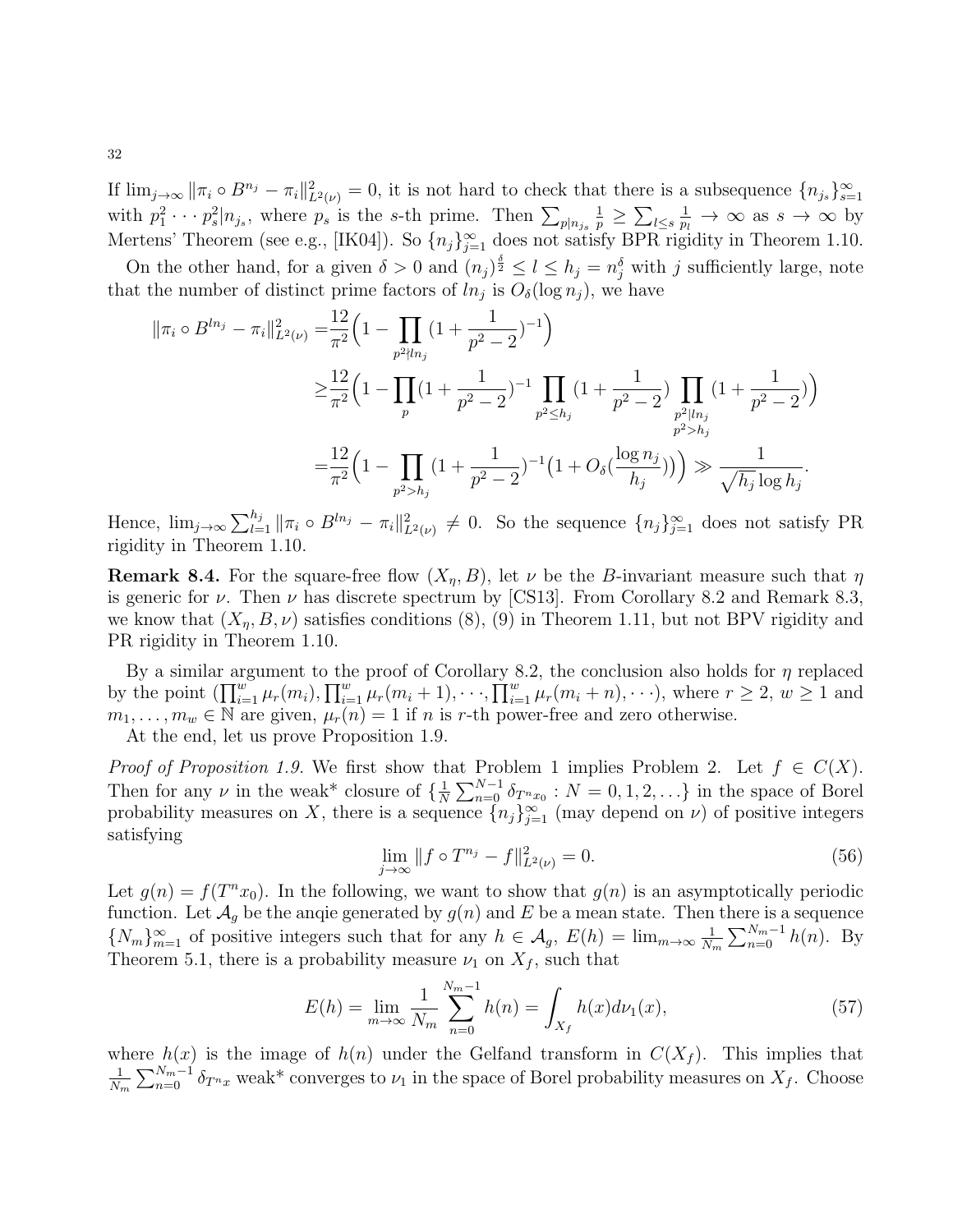a  $\nu$  in the weak\* closure of  $\{\frac{1}{N}\}$  $\frac{1}{N_m} \sum_{n=0}^{N_m-1} \delta_{T^n x_0} \}_{m=1}^{\infty}$  in the space of Borel probability measures on X. When restricted to  $X_f$ ,  $\nu$  is identified as  $\nu_1$  by Proposition [3.8.](#page-10-1) Then by equation [\(56\)](#page-31-1), there is a sequence  $\{n_j\}_{j=1}^{\infty}$  of positive integers such that

$$
\lim_{j \to \infty} \int_X |f \circ T^{n_j}(x) - f(x)|^2 d\nu(x) = 0.
$$

Note that the image of  $A^{n_j}g(n)$  under the Gelfand transform is  $f \circ T^{n_j}(x)$  in  $C(X_f)$ . Then by equation [\(57\)](#page-31-2),

$$
\lim_{j \to \infty} E(|A^{n_j}g - g|^2) = 0.
$$

So g is an asymptotically periodic function. Assume that Problem 1 holds, then

$$
\lim_{N \to \infty} \frac{1}{N} \sum_{n=0}^{N-1} \mu(n)g(n) = \lim_{N \to \infty} \frac{1}{N} \sum_{n=0}^{N-1} \mu(n)f(T^n x_0) = 0.
$$

In the remaining part, we prove that Problem 2 implies the disjointness of  $\mu$  from all asymptotically periodic function. Suppose that  $h(n)$  is an asymptotically periodic function, i.e., for any mean state E, there is a sequence  ${n_j}_{j=1}^{\infty}$  of positive integers such that  $\lim_{j\to\infty} ||h - A^{n_j}h||_E =$ 0. Let  $(X_h, \sigma_A)$  (or  $\mathcal{A}_h$ ) be the angle generated by h. Let  $x_0 = \iota(0)$  (corresponding to  $(h(0), h(1), \ldots) \in X_h$ . Suppose that  $\frac{1}{N_m} \sum_{n=0}^{N_m-1} \delta_{(\sigma_A)^n x_0}$  weak\* converges to a Borel probability measure  $\nu$  as  $m \to \infty$ . Choose a free ultrafilter  $\omega$  in the weak\* closure of  $\{N_m : m = 1, 2, 3, \ldots\}$ in βN. Then applying Theorems [5.1](#page-17-1) to the mean state E depending on  $\omega$ , we obtain for any  $f(n) \in \mathcal{A}_h$ ,

$$
E(\widetilde{f}) = \lim_{m \to \infty} \frac{1}{N_m} \sum_{n=0}^{N_m - 1} \widetilde{f}(n) = \int_{X_f} \widetilde{f}(x) d\nu(x),
$$

where  $\tilde{f}(x)$  is the image of  $\tilde{f}(n)$  under the Gelfand transform (see equation [\(10\)](#page-6-1)). Then for any  $f(x) \in C(X_h)$ ,  $\lim_{j\to\infty} ||\tilde{f} \circ (\sigma_A)^{n_j}(x) - \tilde{f}(x)||_{L^2(\nu)} = 0$ . So  $(X_h, \sigma_A, x_0)$  satisfies the condition in Problem 2. Hence

$$
\lim_{N \to \infty} \frac{1}{N} \sum_{n=0}^{N-1} \mu(n) h((\sigma_A)^n x_0) = \lim_{N \to \infty} \frac{1}{N} \sum_{n=0}^{N-1} \mu(n) h(n) = 0.
$$

 $\Box$ 

### Appendix A. Mean and large values theorems

In this section, we list some lemmas that are used in the proof of Lemma [C.1.](#page-37-0) They are hybrid versions of the corresponding results in [\[MR16\]](#page-46-13). We refers readers to [\[KMT19,](#page-45-18) Section 3] or [\[Mon71,](#page-46-17) Theorems 6.4; 8.3] for detailed proofs about Lemmas [A.1,](#page-33-0) [A.2,](#page-33-1) and [A.4.](#page-33-2)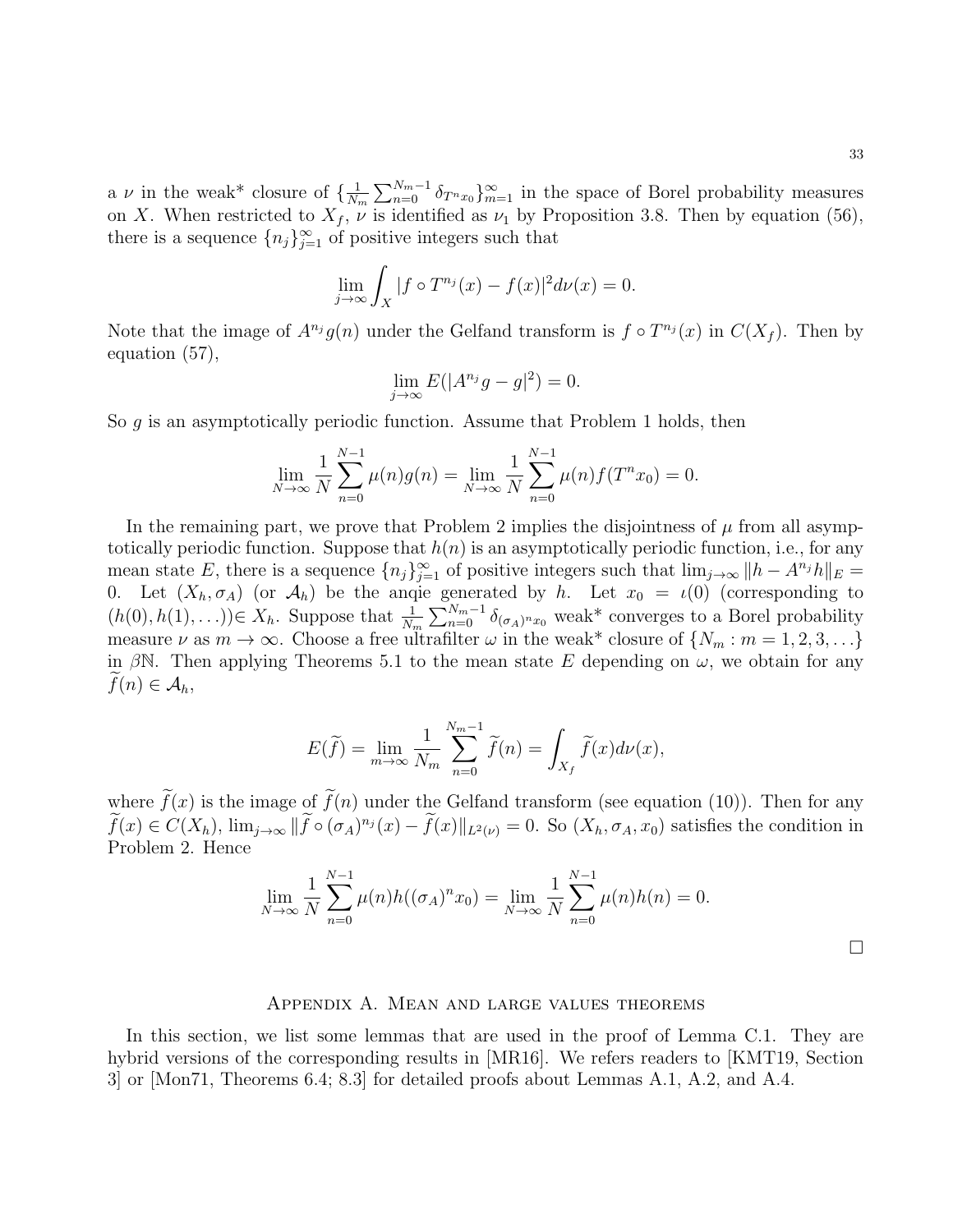<span id="page-33-0"></span>**Lemma A.1.** Let  $T, N, k \geq 1$  and  $\{a_n\}_{n=1}^{\infty}$  be a sequence of complex numbers. Then

$$
\sum_{\chi \pmod{k}} \int_0^T |\sum_{n \le N} a_n \chi(n) n^{it}|^2 dt \ll (\varphi(k)T + \frac{\varphi(k)}{k}N) \sum_{\substack{n \le N \\ (n,k)=1}} |a_n|^2
$$

<span id="page-33-1"></span>**Lemma A.2.** Let T, N,  $k \geq 1$  and  $\{a_n\}$  be any complex numbers. Let  $\mathcal{E}$  be a subset of  $\{\chi(mod\;k)\}\times[-T,T]$  satisfying that  $|t-u|\geq 1$  whenever  $(\chi,t),(\chi,u)\in\mathcal{E}$  with  $t\neq u$ . Then

$$
\sum_{(\chi,t)\in\mathcal{E}}|\sum_{n\leq N}a_n\chi(n)n^{it}|^2\ll \left(\varphi(k)T+\frac{\varphi(k)}{k}N\right)\log(3k)\sum_{\substack{n\leq N\\(n,k)=1}}|a_n|^2.
$$

Applying the above lemma with an argument similar to the proof of [\[MR16,](#page-46-13) Lemma 8], we have the following.

<span id="page-33-3"></span>**Lemma A.3.** Let  $P, T \geq 2, k \geq 1$  and  $V > 0$ . Write

$$
P_{\chi}(s) = \sum_{P \le p \le 2P} \frac{a_p \chi(p)}{p^s}
$$

with  $|a_p| \leq 1$  for  $p \leq 2P$ . Let  $\mathcal{R}(\mathcal{T}, V)$  be a subset of  $\{(\chi, t) \in \{\chi \text{ (mod } k)\} \times [-T, T] : P_{\chi}(1+it) \geq 1\}$  $V^{-1}$  satisfying  $|t - u| \geq 1$  whenever  $(\chi, t), (\chi, u) \in \mathcal{R}(\mathcal{T}, V)$  with  $t \neq u$ . Then

$$
\#\mathcal{R}(\mathcal{T}, V) \ll (kT)^{2\frac{\log V}{\log P}} V^2 \exp\left(2\frac{\log(kT)}{\log P}\log\log(kT)\right).
$$

The following is a hybrid version of "Halász inequality for integers" stated in [\[MR16,](#page-46-13) Lemma 9].

<span id="page-33-2"></span>**Lemma A.4.** With the same assumptions as Lemma [A.2.](#page-33-1) We have

$$
\sum_{(\chi,t)\in\mathcal{E}}|\sum_{n\leq N}a_n\chi(n)n^{it}|^2\ll \left(\frac{\varphi(k)}{k}N+|\mathcal{E}|(kT)^{\frac{1}{2}}\log(2kT)\right)\sum_{\substack{n\leq N\\(n,k)=1}}|a_n|^2.
$$

When  $a_n$  is supported on the set of primes, we have the following hybrid version of "Halász" inequality for primes" stated in [\[MR16,](#page-46-13) Lemma 11].

<span id="page-33-4"></span>**Lemma A.5.** Let  $P, T \geq 2$  and  $k < (\log P)^{\frac{4}{3} - \epsilon}$ . Let  $\mathcal{E}$  be a subset of  $\{\chi(mod\ k)\} \times [-T, T]$ satisfying that  $|t - u| \geq 1$  whenever  $(\chi, t), (\chi, u) \in \mathcal{E}$  with  $t \neq u$ . Then

$$
\sum_{(\chi,t)\in\mathcal{E}}|\sum_{P\leq p\leq 2P}a_p\chi(p)p^{it}|^2\ll \left(\varphi(k)P+|\mathcal{E}|P\exp\left(-\frac{\log P}{(\log(P+T))^{\frac{2}{3}+\epsilon}}\right)(\log(P+T))^5\right)\sum_{P\leq p\leq 2P}\frac{|a_p|^2}{\log P},
$$

 $\overline{2}$ 

where  $\epsilon$  is a sufficiently small positive number.

34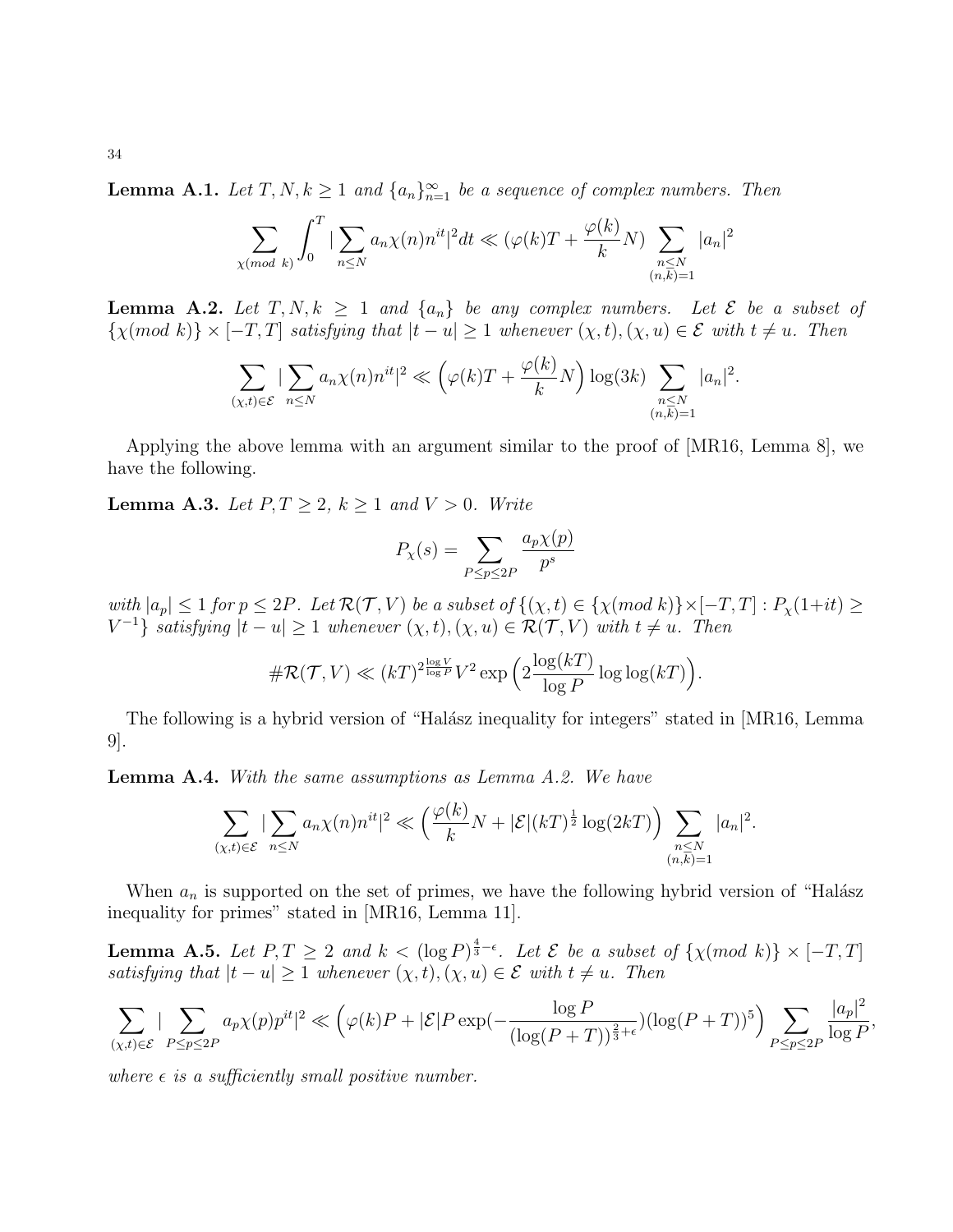*Proof.* By the duality principle applied to  $(\chi(p)p^{it})_{P \leq p \leq 2P, (\chi,t) \in \mathcal{E}}$ , it is enough to prove that for any complex numbers  $\eta_{\chi,t}$ ,

$$
\sum_{P \le p \le 2P} \log p \Big| \sum_{(\chi, t) \in \mathcal{E}} \eta_{\chi, t} \chi(p) p^{it} \Big|^2 \ll \Big( |\mathcal{E}| P \exp\Big( - \frac{\log P}{(\log(P + T))^{\frac{2}{3} + \epsilon}} \Big) (\log(P + T))^5 \Big) + \varphi(k) P \Big) \sum_{(\chi, t) \in \mathcal{E}} |\eta_{\chi, t}|^2.
$$

Let  $f(x)$  be a smooth compactly supported function on  $[1/2, 5/2]$  such that  $f(x) = 1$  for  $1 \le$  $x \leq 2$  and f decays to zero outside of the interval [1, 2]. Let  $\tilde{f}$  denote the Mellin transform of f. Then  $\tilde{f}(x+iy) \ll_A (1+|y|^{-2})$  uniformly in  $|x| \leq A$ . Then

$$
\sum_{P \leq p \leq 2P} \log p \Big| \sum_{(\chi,t) \in \mathcal{E}} \eta_{\chi,t} \chi(p) p^{it} \Big|^2 \leq \sum_{p^l} \log p \Big| \sum_{(\chi,t) \in \mathcal{E}} \eta_{\chi,t} \chi(p^l) p^{ilt} \Big|^2 f(\frac{p^l}{P})
$$
  

$$
\leq \sum_{(\chi,t),(\chi,t_1) \in \mathcal{E}} |\eta_{\chi,t} \eta_{\chi,t_1}| \sum_{p^l} (\log p) p^{il(t-t_1)} \chi_0(p^l) f(\frac{p^l}{P})|
$$
  
+ 
$$
\sum_{(\chi,t),(\chi_1,t_1) \in \mathcal{E}} |\eta_{\chi,t} \eta_{\chi_1,t_1}| \sum_{p^l} (\log p) p^{il(t-t_1)} \chi(p^l) \overline{\chi_1}(p^l) f(\frac{p^l}{P})|.
$$

When  $\chi$  is not a principal character modulo k, Perron's formula with the zero-free region for  $L(s, \chi)$  gives for  $|\alpha| \leq T$ ,

$$
\sum_{P < p < 2P} p^{i\alpha} \chi(p) \ll P \exp\left(-\frac{\log P}{(\log(P+T))^{\frac{2}{3}+\epsilon}}\right) (\log(P+T))^4.
$$

Combining with  $ab \leq \frac{a^2 + b^2}{2}$  $\frac{+b^2}{2}$ , we have

$$
\sum_{\substack{(\chi,t),(\chi_1,t_1)\in \mathcal{E}\\ \chi_1 \neq \chi}} |\eta_{\chi,t}\eta_{\chi_1,t_1}| \sum_{p^l} (\log p) p^{il(t-t_1)} \chi(p^l) \overline{\chi_1}(p^l) f(\frac{p^l}{P})|
$$
\n
$$
\ll \sum_{\substack{(\chi,t),(\chi_1,t_1)\in \mathcal{E}\\ \chi_1 \neq \chi}} (|\eta_{\chi,t}|^2 + |\eta_{\chi_1,t_1}|^2) P \exp\left(-\frac{\log P}{(\log(P+T))^\frac{2}{3}+\epsilon}\right) (\log(P+T))^\frac{5}{3}
$$
\n
$$
\ll |\mathcal{E}| P \exp\left(-\frac{\log P}{(\log(P+T))^\frac{2}{3}+\epsilon}\right) (\log(P+T))^\frac{5}{3}\sum_{(\chi,t)\in \mathcal{E}} |\eta_{\chi,t}|^2.
$$

It follows from a similar argument to the proof of Lemma 11 in [\[MR16\]](#page-46-13) that

$$
\sum_{(\chi,t),(\chi,t_1)\in\mathcal{E}} |\eta_{\chi,t}\eta_{\chi,t_1}| \Big| \sum_{p^l} (\log p) p^{il(t-t_1)} \chi_0(p^l) f(\frac{p^l}{P}) \Big|
$$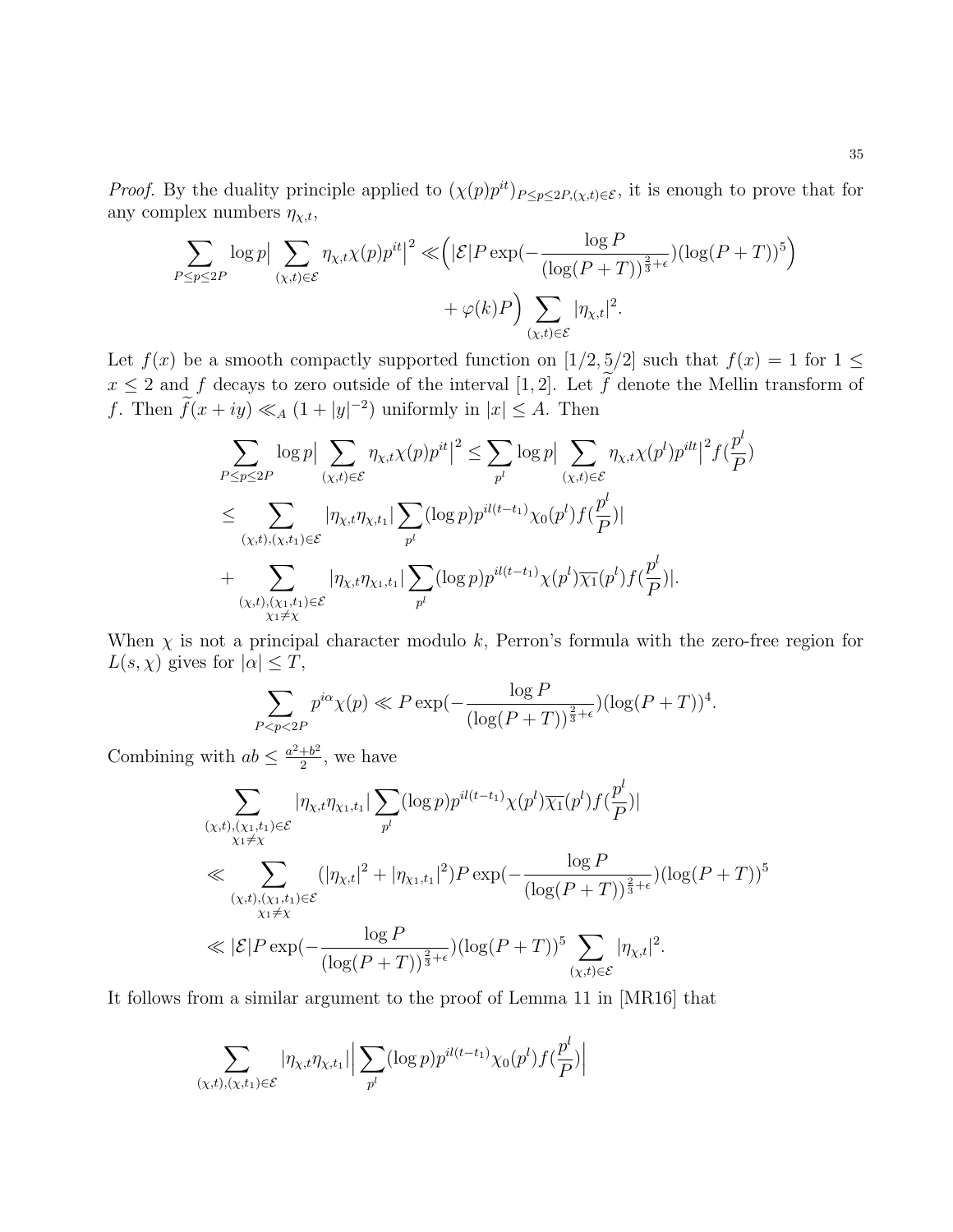$$
\ll \sum_{(\chi,t),(\chi,t_1)\in\mathcal{E}} (|\eta_{\chi,t}|^2 + |\eta_{\chi,t_1}|^2) \left( \left| \sum_{p^l} (\log p) p^{il(t-t_1)} f(\frac{p^l}{P}) \right| + \log P \log k \right)
$$
  

$$
\ll (\varphi(k)P + |\mathcal{E}|P \exp(-\frac{\log P}{(\log T)^{\frac{2}{3}+\epsilon}})(\log T)^2 + |\mathcal{E}| \log k \log P) \sum_{(\chi,t)\in\mathcal{E}} |\eta_{\chi,t}|^2.
$$

The proofs of the next two lemmas are almost the same as the proofs of Lemmas 12, 13 in [\[MR16\]](#page-46-13) with the following small differences: instead of the standard mean value theorem for Dirichlet polynomials, we apply Lemma [A.1;](#page-33-0) one obtains the extra factor  $\varphi(k)/k$  due to the coefficients are supported on the integers  $(n, k) = 1$ .

<span id="page-35-0"></span>**Lemma A.6.** Let  $X, H \ge 1$  and  $Q > P \ge 2$ . Suppose that  $a_{mp} = b_m c_p$ ,  $p \nmid m, P \le p \le Q$ , where the sequences  ${a_m}_m, {b_m}_m, {c_p}_p$  are bounded. Let  $k \geq 1$  and M be a collection of Dirichlet characters modulo k. Let

$$
Q_{v,H}(\chi,s) = \sum_{\substack{P \le p \le Q \\ e^{\frac{v}{H}} \le p \le e^{\frac{v+1}{H}}}} \frac{c_p \chi(p)}{p^s}
$$

and

$$
R_{v,H}(\chi, s) = \sum_{Xe^{-\frac{v}{H}} \le 2Xe^{-\frac{v}{H}}} \frac{b_m\chi(m)}{m^s} \frac{1}{\#\{P \le q \le Q : q|m, q \text{ is a prime}\} + 1}.
$$
  
Let  $\mathcal{T}_{\chi} \subseteq [-T, T]$ , and  $\mathcal{T} = \{j \in \mathbb{N} : \lfloor H \log P \rfloor \le j \le H \log Q\}$ . Then  

$$
\sum_{\chi \in \mathcal{M}} \int_{\mathcal{T}_{\chi}} |\sum_{X \le m \le 2X} \frac{a_m\chi(m)}{m^{1+it}}|^2 dt \ll H \log(\frac{Q}{P}) \times \sum_{\chi \in \mathcal{M}} \sum_{j \in \mathcal{I}} \int_{\mathcal{T}_{\chi}} |Q_{j,H}(\chi, 1 + it) R_{j,H}(\chi, 1 + it)|^2 dt
$$

$$
+ \frac{\varphi(k)}{k} \frac{\varphi(k)T + (\varphi(k)/k)X}{X} \left(\frac{1}{H} + \frac{1}{P}\right) + \frac{\varphi(k)T + (\varphi(k)/k)X}{X} \sum_{\substack{X \le m \le 2X \\ (m, k] \prod_{P \le p \le Q} p} \frac{|a_m|^2}{m}.
$$

<span id="page-35-1"></span>**Lemma A.7.** Let  $k, T \geq 1$ ,  $Y_2 \geq Y_1 \geq 2$  and  $l = \lceil \frac{\log Y_2}{\log Y_1} \rceil$  $\frac{\log Y_2}{\log Y_1}$ . Let  $\{a_m\}_m$  and  $\{c_p\}_p$  be bounded sequences. Suppose that  $X$  is sufficiently large. Let

$$
Q(\chi, s) = \sum_{Y_1 \le p \le 2Y_1} \frac{c_p \chi(p)}{p^s}
$$

and

$$
R(\chi, s) = \sum_{X/Y_2 \le m \le 2X/Y_2} \frac{a_m \chi(m)}{m^s}
$$

.

Then

$$
\sum_{\chi (mod \ k)} \int_{-T}^{T} |Q(\chi, 1+it)^{l} R(\chi, 1+it)|^{2} dt \ll \frac{\varphi(k)}{k} (\varphi(k) \frac{T}{X} + \frac{\varphi(k)}{k} 2^{l} Y_{1}) (l+1)!^{2}.
$$

36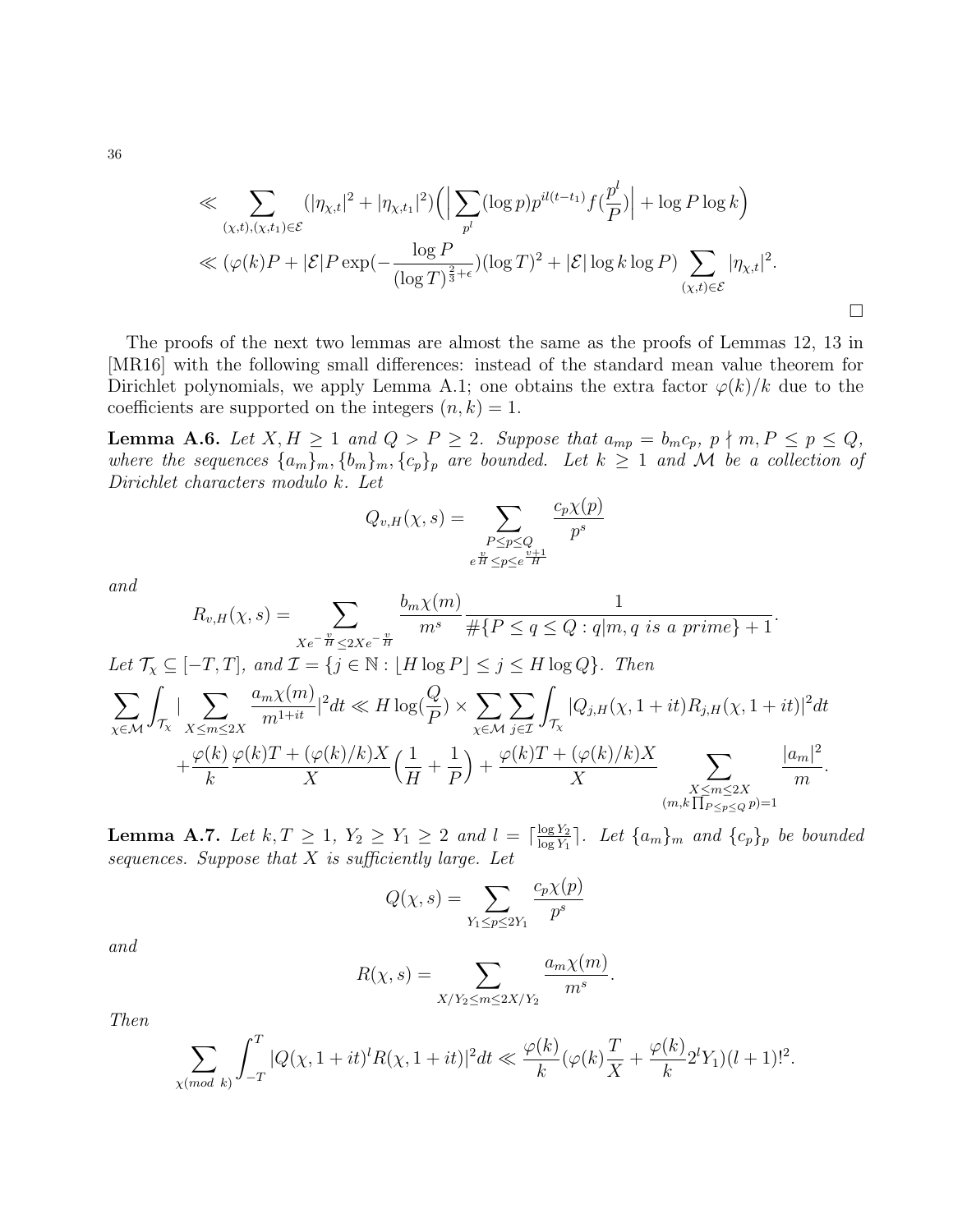The following Parseval bound follows exactly in the same way as [\[MR16,](#page-46-13) Lemma 14] with no need to consider the difference of two averages as the integral function.

**Lemma A.8.** Suppose that  $\{a_m\}_{m=1}^{\infty}$  be a bounded sequence. Assume that  $X \ge 2$  and  $1 \le h \le 3$ X. Write

$$
A(s) := \sum_{X \le m \le 4X} \frac{a_m}{m^s}
$$

Then

<span id="page-36-3"></span>
$$
\frac{1}{X} \int_{X}^{2X} |\frac{1}{h} \sum_{x \le n \le x+h} a_n|^2 dx \ll \int_{1}^{1+iX/h} |A(s)|^2 |ds| + \max_{T \ge X/h} \frac{X/h}{T} \int_{1+iT}^{1+2iT} |A(s)|^2 |ds|.
$$
 (58)

.

#### Appendix B. Lemmas on multiplicative functions

In this section, we give some lemmas on the pointwise bounds of Dirichlet polynomials with coefficients supported on integers coprime to a fixed number. We start from the following lemma which has almost identical proof to that of [\[BGS13,](#page-44-1) Corollary 2.2] with the small modification: one applies the refinement of the Halász-Montgometry-Tenenbaum result ( $(GS03, Corollary 1)$ ), rather than the Halász inequality. This leads to that the bound  $O(\frac{1}{\sqrt{2}})$  $\frac{1}{T}$ ) is improved by  $O(\frac{1}{T})$  $\frac{1}{T}$ .

<span id="page-36-0"></span>**Lemma B.1.** Let  $x \geq 3$ ,  $1 \leq k \leq x$  and  $1 \leq T \leq (\log x)^{\frac{1}{4}}$ . Let  $f(n)$  be a multiplicative function with  $|f(n)| \leq 1$  for all  $n \in \mathbb{N}$ . Then

$$
\frac{1}{x}\sum_{\substack{n\leq x\\(n,k)=1}}f(n)\ll \frac{\varphi(k)}{k}\Big((M_k(f;x;T)+1)\exp(-M_k(f;x;T))+\frac{1}{T}\Big).
$$

While for large  $T$  in the above lemma, it follows directly from [\[KMT19,](#page-45-18) Lemma 2.2] that

<span id="page-36-1"></span>**Lemma B.2.** Let  $x \geq 3$ ,  $1 \leq k \leq x$  and  $(\log x)^{\frac{1}{4}} < T \leq x$ . Let  $f(n)$  be a multiplicative function with  $|f(n)| \leq 1$  for all  $n \in \mathbb{N}$ . Then

$$
\frac{1}{x} \sum_{\substack{n \leq x \\ (n,k)=1}} f(n) \ll \frac{\varphi(k)}{k} \Big( \big(M_k(f;x;T) + 1\big) \exp\big(-M_k(f;x;T)\big) + (\log x)^{-\frac{5}{64}} \Big).
$$

Combining with Lemmas [B.1](#page-36-0) and [B.2,](#page-36-1) we have the following Halász-type inequality for the mean values of multiplicative functions.

<span id="page-36-2"></span>**Lemma B.3.** Let  $x \geq 3$  and  $1 \leq k, T \leq x$ . Let  $f(n)$  be a multiplicative function with  $|f(n)| \leq 1$ for all  $n \in \mathbb{N}$ . Then

$$
\frac{1}{x} \sum_{\substack{n \le x \\ (n,k)=1}} f(n) \ll \frac{\varphi(k)}{k} \Big( \big(M_k(f;x;T) + 1\big) \exp(-M_k(f;x;T)) + \frac{1}{T} + (\log x)^{-\frac{5}{64}} \Big).
$$

The following lemma follows immediately from Lemma [B.3](#page-36-2) and partial summation.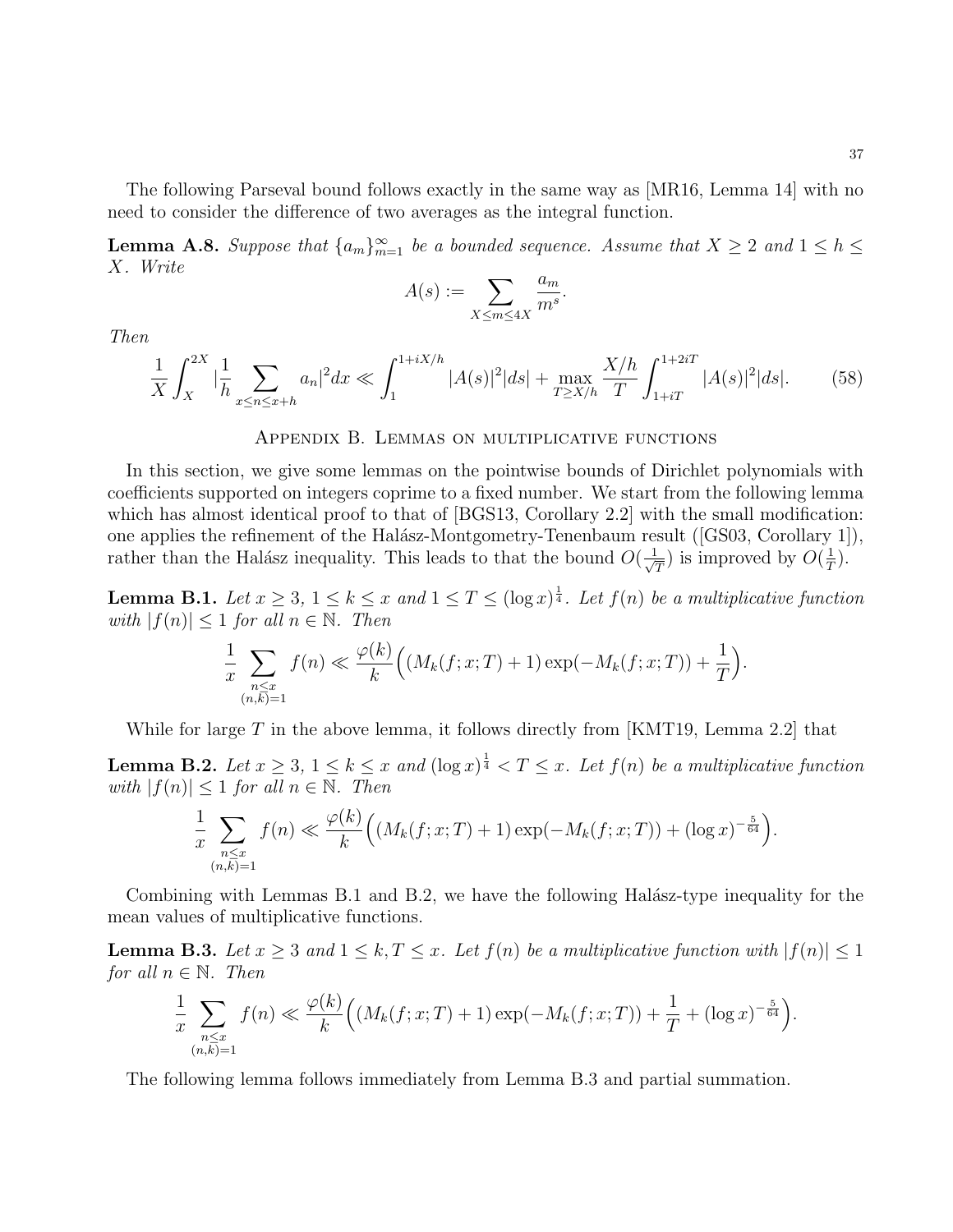<span id="page-37-1"></span>**Lemma B.4.** Let  $x \geq 3$  and  $1 \leq k, T_0 \leq x$ . Suppose that  $\chi$  is a Dirichlet character modulo k. Let  $f(n)$  be a multiplicative function with  $|f(n)| \leq 1$ , and let

$$
F(\chi, s) = \sum_{x \le n \le 2x} \frac{f(n)\chi(n)}{n^s}.
$$

Let

<span id="page-37-2"></span>
$$
L(f\chi; x; T_0) = \inf_{|t_0| \le T_0} \mathbb{D}_k(f\chi, n \mapsto n^{it + it_0}; x)^2.
$$
 (59)

Then

$$
|F(\chi, \sigma + it)| \ll x^{1-\sigma} \frac{\varphi(k)}{k} \Big( (L(f\chi; x; T_0) + 1) \exp(-L(f\chi; x; T_0)) + \frac{1}{T_0} + (\log x)^{-\frac{5}{64}} \Big).
$$

Actually, in the proof of Theorem [C.1,](#page-37-0) we also need to apply the Halász-type inequality to a Dirichlet polynomial of the form  $F_{v,H}(\chi, s)$  in Lemma [A.6](#page-35-0) with the coefficients not quite multiplicative. Using Lemma [B.4,](#page-37-1) a similar argument to the proof of Lemma 3 in [\[MR16\]](#page-46-13) gives the following result.

<span id="page-37-3"></span>**Proposition B.5.** Let  $X \ge Q > P \ge 2$ . Let  $1 \le k, T_0 \le X$  and  $\chi$  be a Dirichlet character modulo k. Let  $f(n)$  be a multiplicative function with  $|f(n)| \leq 1$  and

$$
R(\chi, s) = \sum_{X \le n \le 2X} \frac{f(n)\chi(n)}{n^s} \frac{1}{\#\{P \le q \le Q : q|m, q \text{ is a prime}\} + 1}.
$$

Suppose that  $\delta(n)$  is the characteristic function supported on the set of all integers between 1 and 2X which is coprime to  $\prod_{P \leq p \leq Q} p$ . Then for any t,

$$
|R(\chi, 1+it)| \ll \frac{\log Q}{\log P} \frac{\varphi(k)}{k} \Big( (L(\delta f \chi; X; T_0) + 1) \exp(-L(\delta f \chi; X; T_0)) + \frac{1}{T_0} + (\log x)^{-\frac{5}{64}} \Big) + (\log X) \exp(-\frac{\log X}{3 \log Q} \log \frac{\log X}{\log Q}),
$$

where  $L(\delta f \chi; X; T_0)$  is defined as equation [\(59\)](#page-37-2).

### Appendix C. Proof of Proposition [6.1](#page-22-0)

In this section we shall first prove Proposition [6.1,](#page-22-0) which states that the average of a 1 bounded multiplicative function is small for almost all short arithmetic progressions when it it not  $\chi(p)p^{it}$  pretentious. The proof of this result can be reduced to proving the following lemma.

<span id="page-37-0"></span>**Lemma C.1.** Let X be large enough such that  $1 \le k \le (\log X)^{1/32}$ . Suppose that  $2 \le h \le X/k$ . Let  $f(n)$  be a multiplicative function with  $|f(n)| \leq 1$  for all  $n \geq 1$ , and let

$$
F(\chi, s) = \sum_{X \le n \le 2X} \frac{f(n)\chi(n)}{n^s}.
$$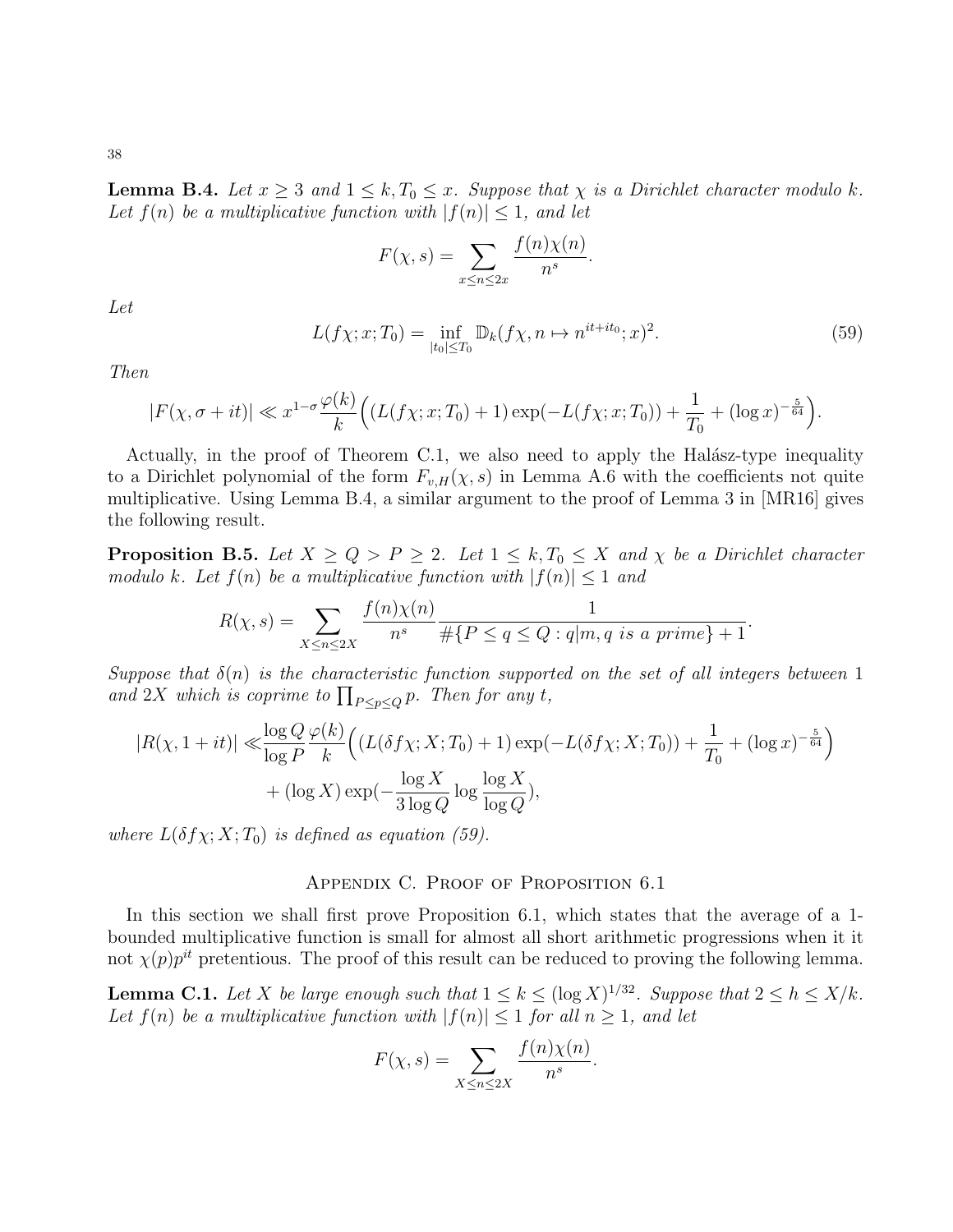Then, for any  $T \geq 1$ ,

$$
\sum_{\chi \pmod{k}} \int_0^T |F(\chi, 1+it)|^2 dt \ll \frac{\varphi(k)}{k} \left(\frac{\varphi(k)T}{X/h} + \frac{\varphi(k)}{k}\right) \left(\frac{k}{\varphi(k)} \frac{\log \log h}{\log h} + \frac{1}{(\log X)^{1/300}}\right) + \frac{\varphi^2(k)}{k^2} \left(M_k(f; k; X; 2X) + 1\right) \exp(-M_k(f; k; X; 2X)\right).
$$

Some results used below are given in Appendices A and B. We first show that the above lemma implies Proposition [6.1.](#page-22-0)

Proof of Proposition [6.1](#page-22-0) (Assume that Lemma [C.1](#page-37-0) holds). By the Parseval bound stated in formula [\(58\)](#page-36-3) and Lemma [C.1,](#page-37-0)

$$
\frac{1}{k^{2}h^{2}X} \sum_{\chi (mod \ k)} \int_{X}^{2X} \Big| \sum_{n=x}^{x+hk} f(n)\chi(n) \Big|^{2} dx
$$
  
\n
$$
\ll \sum_{\chi (mod \ k)} \int_{1}^{1+i\frac{X}{kh}} \Big| \sum_{X \leq m \leq 4X} \frac{f(m)\chi(m)}{m^{s}} \Big|^{2} |ds|
$$
  
\n
$$
+ \max_{T \geq \frac{X}{kh}} \frac{X/kh}{T} \sum_{\chi (mod \ k)} \int_{1+iT}^{1+2iT} \Big| \sum_{X \leq m \leq 4X} \frac{f(m)\chi(m)}{m^{s}} \Big|^{2} |ds|
$$
  
\n
$$
\ll \frac{\varphi^{2}(k)}{k^{2}} \Big( \frac{k}{\varphi(k)} \frac{\log \log h}{\log h} + \frac{1}{(\log X)^{1/300}} \Big) + \frac{\varphi^{2}(k)}{k^{2}} \frac{M_{k}(f;k;X;2X) + 1}{\exp(M_{k}(f;k;X;2X))}.
$$

Hence

$$
\sum_{\substack{a=1 \ a,k=1}}^{k} \sum_{x=X}^{2X} \Big| \sum_{\substack{n=x \ a \text{mod } k}}^{x+hk} f(n) \Big|^2
$$
\n
$$
= \frac{1}{\varphi^2(k)} \sum_{\substack{a=1 \ a,k=1}}^{k} \sum_{x=X}^{2X} \Big| \sum_{\chi \pmod{k}} \overline{\chi}(a) \sum_{n=x}^{x+hk} f(n) \chi(n) \Big|^2
$$
\n
$$
= \frac{1}{\varphi^2(k)} \sum_{x=X}^{2X} \sum_{\chi_1, \chi_2 \pmod{k}} \Big( \sum_{\substack{a=1 \ a,k=1}}^{k} \overline{\chi_1}(a) \chi_2(a) \Big) \Big( \sum_{n=x}^{x+hk} f(n) \chi_1(n) \Big) \Big( \sum_{n=x}^{x+hk} \overline{f}(n) \overline{\chi_2}(n) \Big)
$$
\n
$$
= \frac{1}{\varphi(k)} \sum_{x=X}^{2X} \sum_{\chi \pmod{k}} \Big| \sum_{n=x}^{x+hk} f(n) \chi(n) \Big|^2 = \frac{1}{\varphi(k)} \sum_{\chi \pmod{k}} \int_X^{2X} \Big| \sum_{n=x}^{x+hk} f(n) \chi(n) \Big|^2 dx
$$
\n
$$
\ll h^2 X \varphi(k) \Big( \frac{k}{\varphi(k)} \frac{\log \log h}{\log h} + \frac{1}{(\log X)^{1/300}} + \frac{M_k(f; k; X; 2X) + 1}{\exp(M_k(f; k; X; 2X))} \Big).
$$

 $\Box$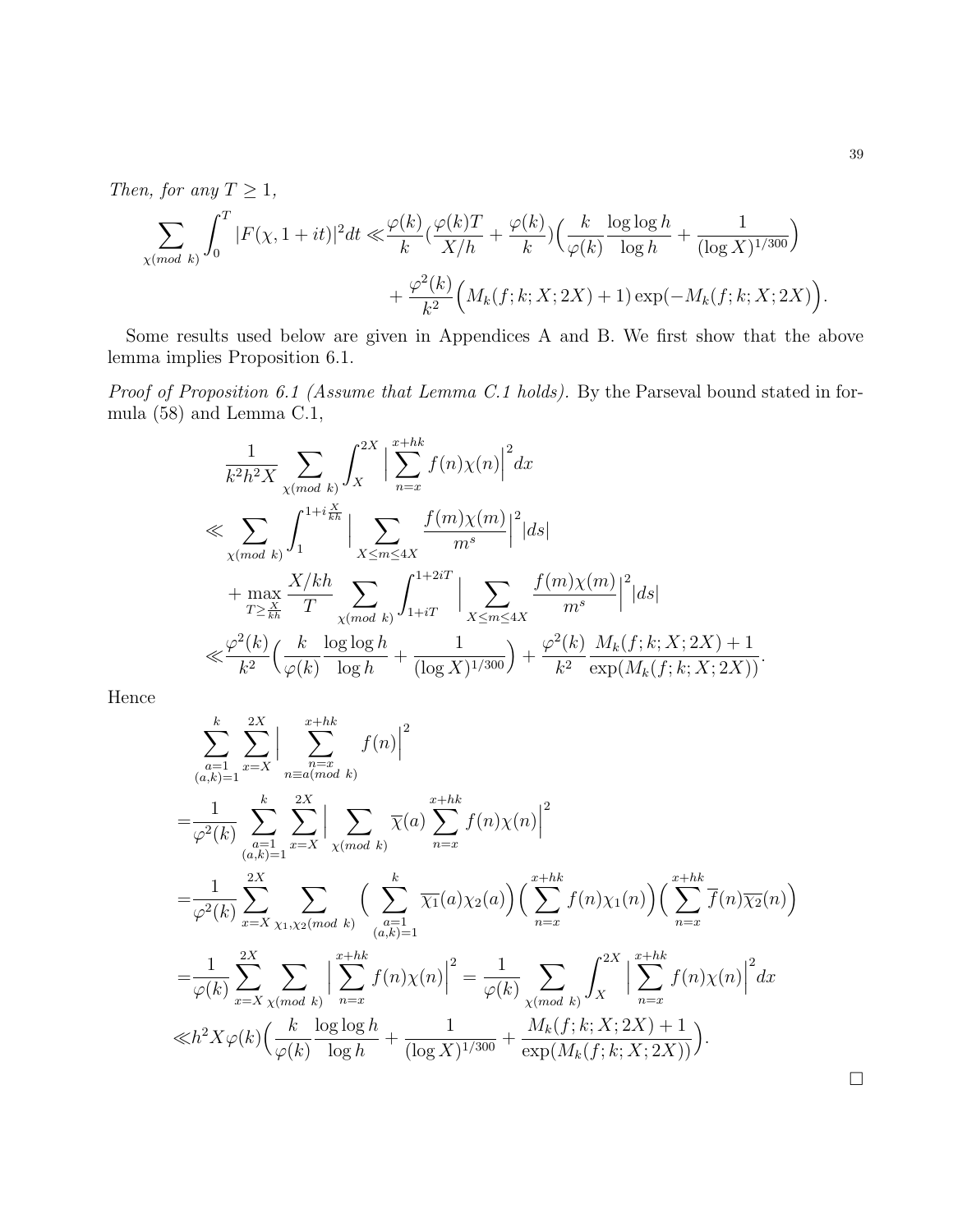Now we start to prove Lemma [C.1.](#page-37-0)

Proof of Lemma [C.1.](#page-37-0) Since the hybrid mean value theorem (see Lemma [A.1\)](#page-33-0) gives the bound  $O\left(\frac{\varphi(k)}{k}\right)$  $\frac{(k)}{k}(\frac{\varphi(k)T}{X}+\frac{\varphi(k)}{k})$  $\left(\frac{k}{k}\right)$ ), we can assume that  $T \leq X$ . Let  $\chi_1$  be the character modulo k minimizing the distance  $\inf_{|t|\leq 2X} \mathbb{D}_k(f\chi, n \mapsto n^{it}; X)$ . Let  $t_1$  be the real number minimizing  $\mathbb{D}_k(f\chi_1, n \mapsto n^{it}; X)$ .  $n^{it}$ ; X). Then for any  $\chi(mod k)$  and  $|t| \leq 2X$ ,  $\mathbb{D}_k(f\chi,n \mapsto n^{it};X) \geq \mathbb{D}_k(f\chi,n \mapsto n^{it};X)$ . Next we claim that for  $\chi \neq \chi_1$  and any t with  $|t| \leq 2X$ ,

<span id="page-39-0"></span>
$$
2\mathbb{D}_k(f\chi, n \mapsto n^{it}; X) \ge \left(\frac{1}{\sqrt{3}} - \epsilon\right) \sqrt{\log \log X} + O(1) \tag{60}
$$

and for  $\chi = \chi_1$  and  $|t - t_1| \geq 1$ ,

<span id="page-39-1"></span>
$$
2\mathbb{D}_k(f\chi_1, n \mapsto n^{it}; X) \ge \left(\frac{1}{\sqrt{3}} - \epsilon\right) \sqrt{\log \log X} + O(1),\tag{61}
$$

where  $\epsilon > 0$  is sufficiently small. In fact, suppose first that f is unimodular, i.e.,  $|f(n)| = 1$  for all  $n \geq 1$ . By the triangle inequality of  $\mathbb{D}_k$  (see, e.g., [\[BGS07,](#page-45-22) Lemma 3.1]),

$$
2\mathbb{D}_k(f\chi,n\mapsto n^{it};X) \geq \mathbb{D}_k(f\chi,n\mapsto n^{it};X) + \mathbb{D}_k(f\chi,n\mapsto n^{it};X)
$$
  
=  $\mathbb{D}_k(\overline{f};n\mapsto \chi(n)n^{-it};X) + \mathbb{D}_k(f,n\mapsto \overline{\chi_1}(n)n^{it*};X)$   
 $\geq \mathbb{D}_k(\overline{f}f,n\mapsto \overline{\chi_1}\chi(n)n^{i(t_1-t)};X) = \mathbb{D}_k(1,n\mapsto \overline{\chi_1}\chi(n)n^{i(t_1-t)};X).$ 

If f is not unimodular, by means of the method used in [\[KMT19,](#page-45-18) Lemma 2.2], we can model f by a stochastic multiplicative function **f** such that  $\{f(n)\}_n$  being a sequence of unimodular random variables defined on certain probability space, and for each prime  $p$  the expectation  $\mathbb{E}f(p) = f(p)$ . By linearity of the expectation, we thus have

$$
\mathbb{D}_{k}(f\chi,n\mapsto n^{it};X)^{2}=\sum_{\substack{p\leq x \\ p\nmid k}}\frac{1-{\rm Re}(p^{-it}\chi(p)\mathbb{E}\mathbf{f}(p))}{p}=\mathbb{E}\Big(\mathbb{D}_{k}(\mathbf{f}\chi,n\mapsto n^{it};X)^{2}\Big).
$$

Since **f** is unimodular,  $2\mathbb{D}_k(f\chi, n \mapsto n^{it}; X) \ge \mathbb{D}_k(1, n \mapsto \overline{\chi_1}\chi(n)n^{i(t_1-t)}; X)$ . Hence formulas [\(60\)](#page-39-0) and [\(61\)](#page-39-1) hold.

Write  $[0, T] = \mathcal{L}_1 \cup \mathcal{L}_2$ , where

$$
\mathcal{L}_1 = \{0 \le t \le T : |t - t_1| < (\log X)^{\frac{5}{64}}\},
$$
  

$$
\mathcal{L}_2 = \{0 \le t \le T : |t - t_1| \ge (\log X)^{\frac{5}{64}}\}.
$$

We now first estimate  $\sum_{\chi (mod k)} \int_{\mathcal{L}_2} |F(\chi, 1+it)|^2 dt$ . By means of similar ideas in the proof of [\[MR16,](#page-46-13) Proposition 1], we first split the integral over  $\mathcal{L}_2$  into several parts according to the typical factorization when n is restricted to a dense subset  $S \subseteq [X, 2X]$ . Recall that S in [\[MR16\]](#page-46-13) is defined to be the set of all integers  $X \leq n \leq 2X$  having at least one prime factor in each interval  $[P_j, Q_j]$  for  $j \leq J$ , where J is chosen to be the largest index j such that  $Q_j \le \exp((\log X)^{\frac{1}{2}})$ . The choice of  $P_j, Q_j$  needs to satisfy some requirements as in [\[MR16\]](#page-46-13).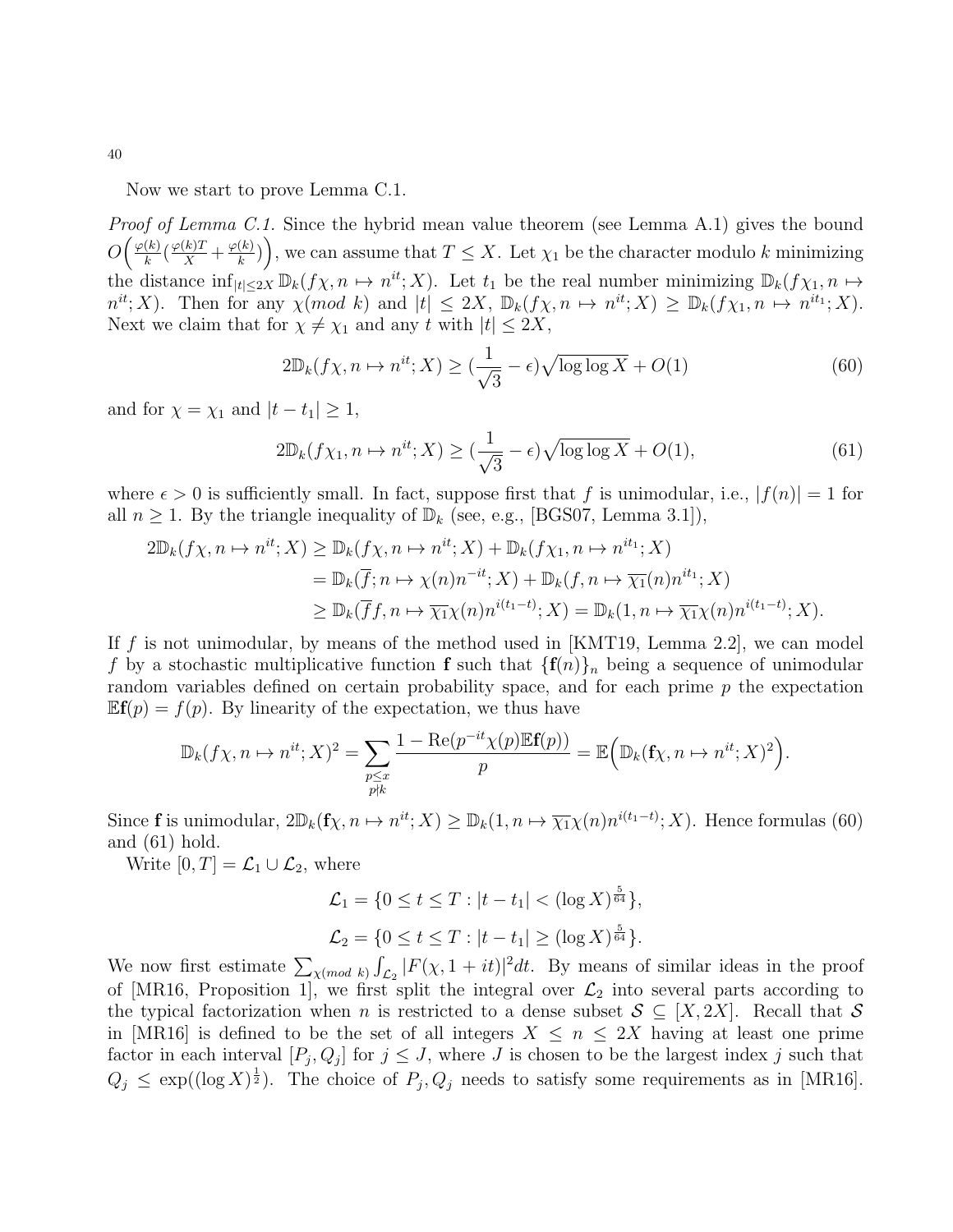Now we set the same parameters  $\alpha_j := \frac{1}{4} - \eta(1 + \frac{1}{2j}), \ \eta := 1/150, \ H_j := j^2 P_1^{\frac{1}{6}-\eta}/(\log Q_1)^{\frac{1}{3}},$  $\mathcal{I}_j := [v \in \mathbb{N} : \lfloor H_j \log P_j \rfloor \le v \le H_j \log Q_j]$  as in [\[MR16\]](#page-46-13). Define for  $v \in \mathcal{I}_j$ ,

$$
R_{v,H_j}(\chi, 1+it) := \sum_{Xe^{-v/H_j} \le m \le 2Xe^{-v/H_j}} \frac{f(m)\chi(m)}{m^s} \frac{1}{\sharp\{P_j \le p \le Q_j : p|m\} + 1}
$$

and

$$
Q_{v,H_j}(\chi, s) := \sum_{\substack{P_j \le q \le Q_j \\ e^{v/H_j} \le q \le e^{(v+1)/H_j}}} \frac{f(q)\chi(q)}{q^s}.
$$

Let  $\mathcal{T}_j$  denote the set of all  $(\chi, t) \in {\{\chi(mod\ k)\}} \times \mathcal{L}_2$  with j the smallest index such that for all  $v \in \mathcal{I}_j$ ,  $|Q_{v,H_j}(\chi, 1+it)| \leq e^{-\alpha_j v/H_j}$ . Let  $\mathcal U$  be the complement of union of  $\mathcal T_j$ . We may also write that for some sets  $\mathcal{T}_{j,\chi}, \mathcal{U}_{\chi} \subseteq \mathcal{L}_2, \mathcal{T}_j = \bigcup_{\chi (mod \ k)} {\{\chi\}} \times \mathcal{T}_{j,\chi}$  and  $\mathcal{U} = \bigcup_{\chi (mod \ k)} {\{\chi\}} \times \mathcal{U}_{\chi}$ . Then

<span id="page-40-0"></span>
$$
\sum_{\chi \pmod{k}} \int_{\mathcal{L}_2} |F(\chi, 1+it)|^2 dt = \sum_{j=1}^J \sum_{\chi \pmod{k}} \int_{\mathcal{T}_{j,\chi}} |F(\chi, 1+it)|^2 dt + \sum_{\chi \pmod{k}} \int_{\mathcal{U}_{\chi}} |F(\chi, 1+it)|^2 dt.
$$
\n(62)

By the the fundamental lemma of the sieve,

$$
\sum_{\substack{X\leq m\leq 2X\\(m,k\prod_{P_j\leq p\leq Q_j}p)=1}}1\ll X\frac{\varphi(k)}{k}\frac{\log P_j}{\log Q_j}\prod_{\substack{P_j\leq p\leq Q_j\\p\mid k}}(1-\frac{1}{p})^{-1}\leq X\frac{\varphi(k)}{k}\frac{\log P_j}{\log Q_j}\frac{k}{\varphi(k)}.
$$

Using Lemma [A.6](#page-35-0) with  $H = H_j$ ,  $P = P_j$ ,  $Q = Q_j$  and  $a_m = b_m = f(m)\chi(m)$ ,  $c_p = f(p)\chi(p)$  and the above inequality, we obtain

$$
\sum_{\chi \pmod{k}} \int_{\mathcal{T}_{j,x}} |F(\chi, 1+it)|^2 dt \ll H_j \log(\frac{Q_j}{P_j}) \sum_{\chi \pmod{k}} \sum_{v \in \mathcal{I}_j} \int_{\mathcal{T}_{j,x}} |Q_{v,H}(\chi, 1+it) R_{v,H}(\chi, 1+it)|^2 dt + \frac{\varphi(k)}{k} \frac{\varphi(k)T + (\varphi(k)/k)X}{X} \Big(\frac{1}{H_j} + \frac{1}{P_j} + \frac{k}{\varphi(k)} \frac{\log P_j}{\log Q_j}\Big)
$$

Here the second term contributes totally to the right-hand side of formula [\(62\)](#page-40-0),

<span id="page-40-1"></span>
$$
\frac{\varphi(k)}{k} \frac{\varphi(k)T + (\varphi(k)/k)X}{X} \sum_{j=1}^{J} \left( \frac{1}{H_j} + \frac{1}{P_j} + \frac{k}{\varphi(k)} \frac{\log P_j}{\log Q_j} \right)
$$
  

$$
\ll \frac{\varphi(k)}{k} \frac{\varphi(k)T + (\varphi(k)/k)X}{X} \left( \frac{(\log Q_1)^{\frac{1}{3}}}{P_1^{\frac{1}{6}-\eta}} + \sum_{j=1}^{J} \frac{1}{P_1^{j^2}} + \frac{k}{\varphi(k)} \frac{\log P_1}{\log Q_1} \right)
$$
  

$$
\ll \frac{\varphi(k)}{k} \frac{\varphi(k)T + (\varphi(k)/k)X}{X} \left( \frac{(\log Q_1)^{\frac{1}{3}}}{P_1^{\frac{1}{6}-\eta}} + \frac{k}{\varphi(k)} \frac{\log P_1}{\log Q_1} \right).
$$
(63)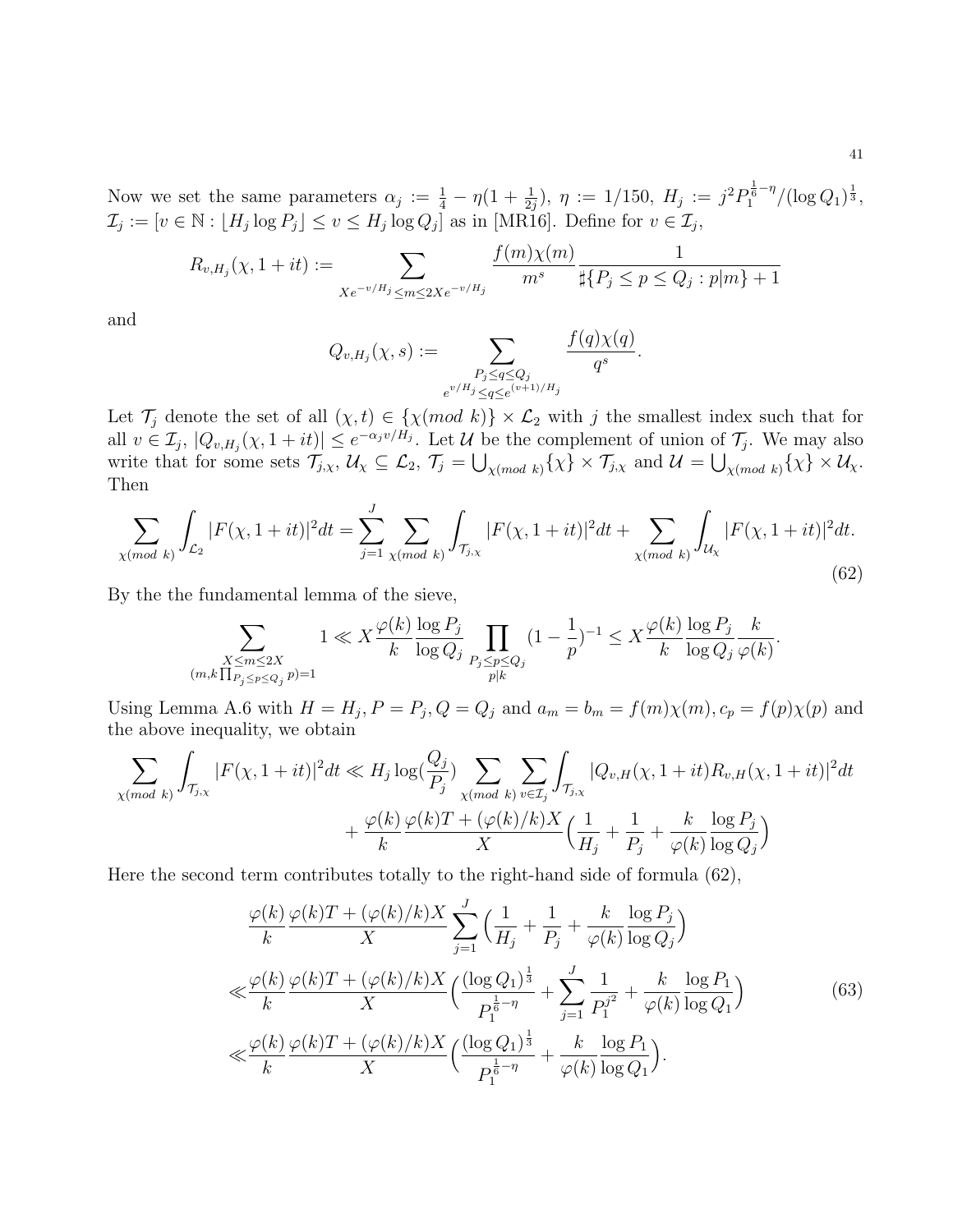In the above, we use the relation that  $H_j = j^2 P_1^{\frac{1}{6}-\eta}/(\log Q_1)^{\frac{1}{3}}$  and  $\log P_j \geq 8j^2/\eta \log Q_{j-1}$  +  $16j^2/\eta \log j$ .

Now for  $1 \leq j \leq J$ , we focus on bounding

$$
E_j := H_j \log Q_j \sum_{\chi \pmod{k}} \sum_{v \in \mathcal{I}_j} \int_{\mathcal{T}_{j,\chi}} |Q_{v,H_j}(\chi, 1+it) R_{v,H_j}(\chi, 1+it)|^2 dt.
$$

**Estimate of**  $E_1$ **.** We repeat the argument in [\[MR16,](#page-46-13) Section 8.1] with the difference that the standard mean-value theorem is replaced by the "hybrid mean-value theorem" (Lemma [A.1\)](#page-33-0),

<span id="page-41-0"></span>
$$
E_1 \ll \left(\frac{\varphi(k)T}{X/Q_1} + \frac{\varphi(k)}{k}\right) \frac{(\log Q_1)^{\frac{1}{3}}}{P_1^{\frac{1}{6}-\eta}} \frac{\varphi(k)}{k}.
$$
\n(64)

**Estimate of**  $E_j$  for  $2 \le j \le J$ . Let  $\mathcal{T}_{j,\chi}^r = \{t \in \mathcal{T}_{j,\chi}, |Q_{r,H_{j-1}}(\chi, 1+it)| > e^{-\frac{r\alpha_{j-1}}{H_{j-1}}}$  $\overline{H_{j-1}}$ } for  $r \in \mathcal{I}_{j-1}$ . Then  $\mathcal{T}_{j,\chi} = \bigcup_{r \in \mathcal{I}_{j-1}} \mathcal{T}_{j,\chi}^r$ . If  $\mathcal{T}_{j,\chi}^r = \emptyset$ , we set  $\int_{\mathcal{T}_{j,\chi}^r} |Q_{r,H_{j-1}}(\chi, 1+it)|^2 dt = 0$ . Then

$$
E_j \ll H_j \log Q_j \sum_{v \in \mathcal{I}_j} \sum_{r \in \mathcal{I}_{j-1}} \sum_{\chi \pmod{k}} e^{-2\frac{\alpha_j v}{H_j}} \int_{\mathcal{T}_{j,\chi}^r} |R_{v,H_j}(\chi, 1+it)|^2 dt.
$$

By an argument similar to [\[MR16,](#page-46-13) Section 8.2] and Lemmas [A.1,](#page-33-0) [A.7,](#page-35-1) we obtain

<span id="page-41-1"></span>
$$
E_j \ll \frac{\varphi(k)}{k} \left(\frac{\varphi(k)T}{X} + \frac{\varphi(k)}{k}\right) \frac{1}{j^2 P_1}.\tag{65}
$$

.

**Estimate of**  $\sum_{\chi (mod \ k)} \int_{\mathcal{U}_{\chi}} |F(\chi, 1 + it)|^2 dt$ . Let  $P = \exp((\log X)^{\frac{63}{64}}), Q = \exp(\frac{\log X}{\log \log X}), H =$  $(\log X)^{\frac{1}{64}}$ . Set  $\mathcal{I} = \left[ \left| H \log P \right|, H \log Q \right]$ . For  $v \in \mathcal{I}$ , write

$$
Q_{v,H}(\chi,s) = \sum_{\substack{P \le p \le Q \\ e^{v/H} \le p \le e^{(v+1)/H}}} \frac{f(p)\chi(p)}{p^s},
$$

and

$$
R_{v,H}(\chi,s) = \sum_{Xe^{-v/H} \le n \le 2Xe^{-v/H}} \frac{f(n)\chi(n)}{n^s} \frac{1}{\sharp\{p \in [P,Q] : p|n\} + 1}.
$$

Note that  $k < \log X$  and then  $(k, \prod_{P \le p \le Q} p) = 1$ . Applying Lemma [A.6](#page-35-0) with  $a_m = b_m =$  $f(m)\chi(m), c_p = f(p)\chi(p)$ , we have that for some  $v_0 \in \mathcal{I}$ ,

$$
\sum_{\chi \pmod{k}} \int_{\mathcal{U}_{\chi}} \Big| \sum_{X \le m \le 2X} \frac{f(m)\chi(m)}{m^{1+it}} \Big|^2 dt
$$
  

$$
\ll H^2 \log^2(\frac{Q}{P}) \sum_{\chi \pmod{k}} \int_{\mathcal{U}_{\chi}} |Q_{v_0,H}(\chi, 1+it) R_{v_0,H}(\chi, 1+it)|^2 dt
$$
  

$$
+ \frac{\varphi(k)}{k} \frac{\varphi(k)T + (\varphi(k)/k)X}{X} \Big( \frac{1}{H} + \frac{1}{P} \Big) + \frac{\varphi(k)T + (\varphi(k)/k)X}{X} \log P \frac{\varphi(k)}{\log Q}.
$$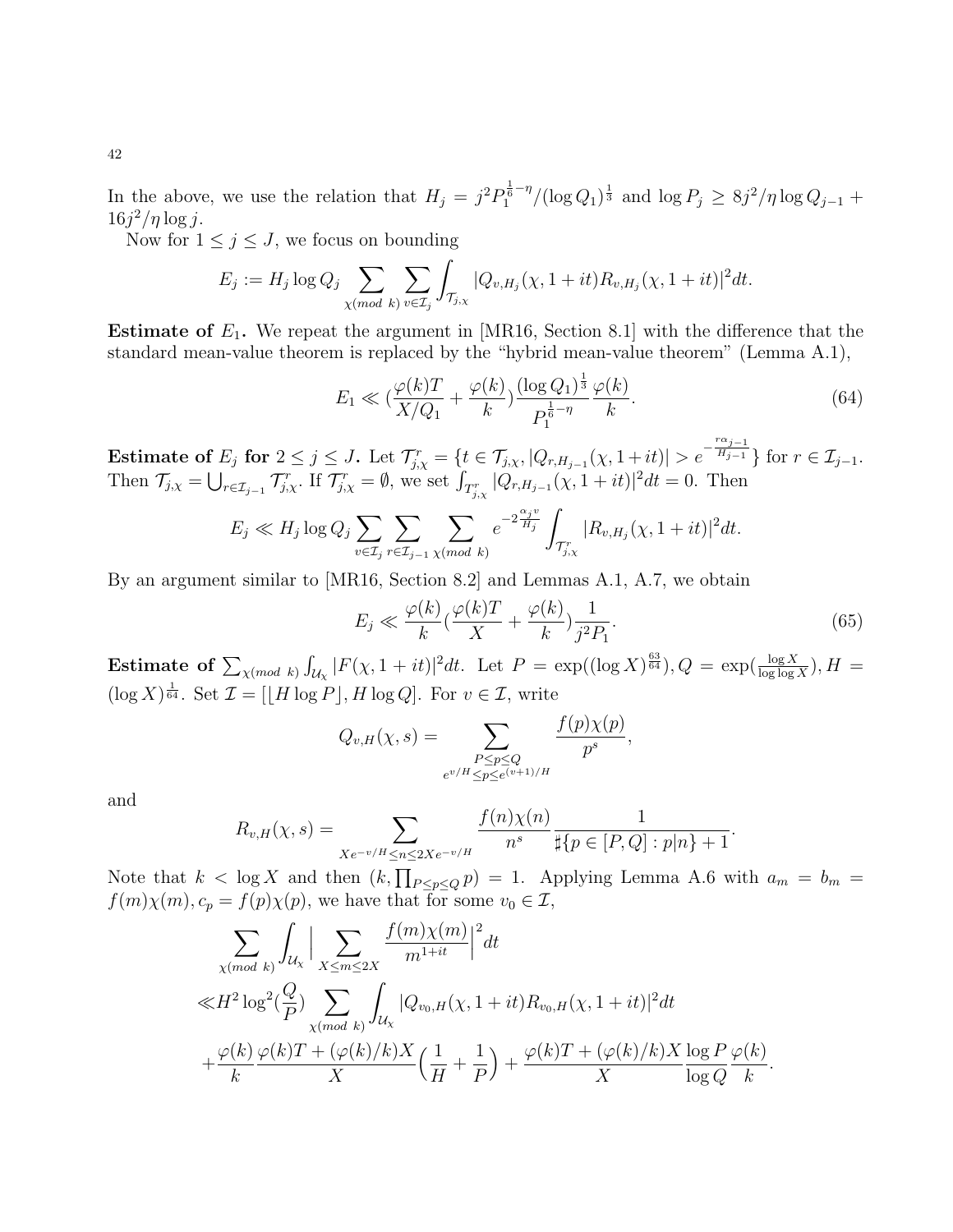$$
\int_{\mathcal{U}_{\chi}} |Q_{v_0,H}(\chi, 1+it) R_{v_0,H}(\chi, 1+it)|^2 dt \ll \sum_{t \in \mathcal{L}_{\chi}} |Q_{v_0,H}(\chi, 1+it) R_{v_0,H}(\chi, 1+it)|^2.
$$

Let

$$
\mathcal{U}' = \bigcup_{\chi \pmod{k}} \{\chi\} \times \mathcal{L}_{\chi}.
$$

Since  $\log P_J - 1 \geq \frac{4j^2}{n}$  $\frac{j^2}{\eta} \log \log Q_{J+1} \geq \frac{2}{\eta}$  $\frac{2}{\eta} \log \log X$ ,  $P_J > (\log X)^{\frac{2}{\eta}}$ . By definition of  $\mathcal{U}'$ , for each  $(\chi, t) \in \mathcal{U}'$ , there is a  $v \in \mathcal{I}_J$  such that  $|Q_{v,H_J}(\chi, 1+it)| > e^{-\alpha_J v/H_J}$ . By Lemma [A.3,](#page-33-3)

$$
|\mathcal{U}'| \ll |\mathcal{I}_J|(k)^{2\alpha_J + o(1)} (k)^\eta X^{o(1)} \ll T^{\frac{1}{2} - \eta} X^{o(1)}.
$$

We now also consider separately the cases

$$
\mathcal{U}_S := \{ (\chi, t) \in \mathcal{U}' : |Q_{v_0, H}(\chi, 1 + it)| < (\log X)^{-100} \},
$$
  

$$
\mathcal{U}_L := \{ (\chi, t) \in \mathcal{U}' : |Q_{v_0, H}(\chi, 1 + it)| \geq (\log X)^{-100} \}.
$$

For  $\mathcal{U}_S$ , applying Lemma [A.4,](#page-33-2)

$$
\sum_{(\chi,t)\in\mathcal{U}_S} |Q_{v_0,H}(\chi, 1+it) R_{v_0,H}(\chi, 1+it)|^2 dt
$$
\n
$$
\ll \frac{1}{(\log X)^{200}} \sum_{(\chi,t)\in\mathcal{U}_S} |R_{v_0,H}(\chi, 1+it)|^2
$$
\n
$$
\ll \frac{1}{(\log X)^{200}} (Xe^{-v/H} + |\mathcal{U}_S|(kT)^{\frac{1}{2}})(\log 2kT) \frac{1}{Xe^{-v/H}} \ll \frac{1}{(\log X)^{199}}.
$$

Now it remains to estimate

<span id="page-42-1"></span>
$$
\sum_{(\chi,t)\in\mathcal{U}_L} |Q_{v_0,H}(\chi,1+it)R_{v_0,H}(\chi,1+it)|^2.
$$

By Lemma [A.3,](#page-33-3) we obtain  $|\mathcal{U}_L| \leq \exp((\log X)^{1/64+o(1)})$ . We now give a pointwise bound to  $R_{v_0,H}(\chi, 1 + it)$  for  $(\chi, t) \in \mathcal{U}'$  as follows.

<span id="page-42-0"></span>
$$
\max_{(\chi,t)\in\mathcal{U}_L} |R_{v_0,H}(\chi,1+it)| \ll \frac{\varphi(k)}{k} (\log X)^{-\frac{1}{16}+o(1)} \frac{\log Q}{\log P}.
$$
 (66)

We mainly use Proposition [B.5](#page-37-3) to prove the above inequality. Suppose  $\delta(n) = 1_{(n,\prod_{P \le p \le Q} p)=1}(n)$ . Then

$$
\mathbb{D}_{k}(f\delta\chi,n\mapsto n^{it};X)^{2} = \sum_{\substack{p\leq x\\p\nmid k}}\frac{1-\text{Re}(p^{-it}\delta(p)\chi(p)f(p))}{p} \geq \mathbb{D}_{k}(f\chi,n\mapsto n^{it};X)^{2} - \sum_{p=P}^{Q}\frac{1}{p}
$$
\n
$$
> \mathbb{D}_{k}(f\chi,n\mapsto n^{it};X)^{2} - \frac{1}{64}\log\log X.
$$
\n(67)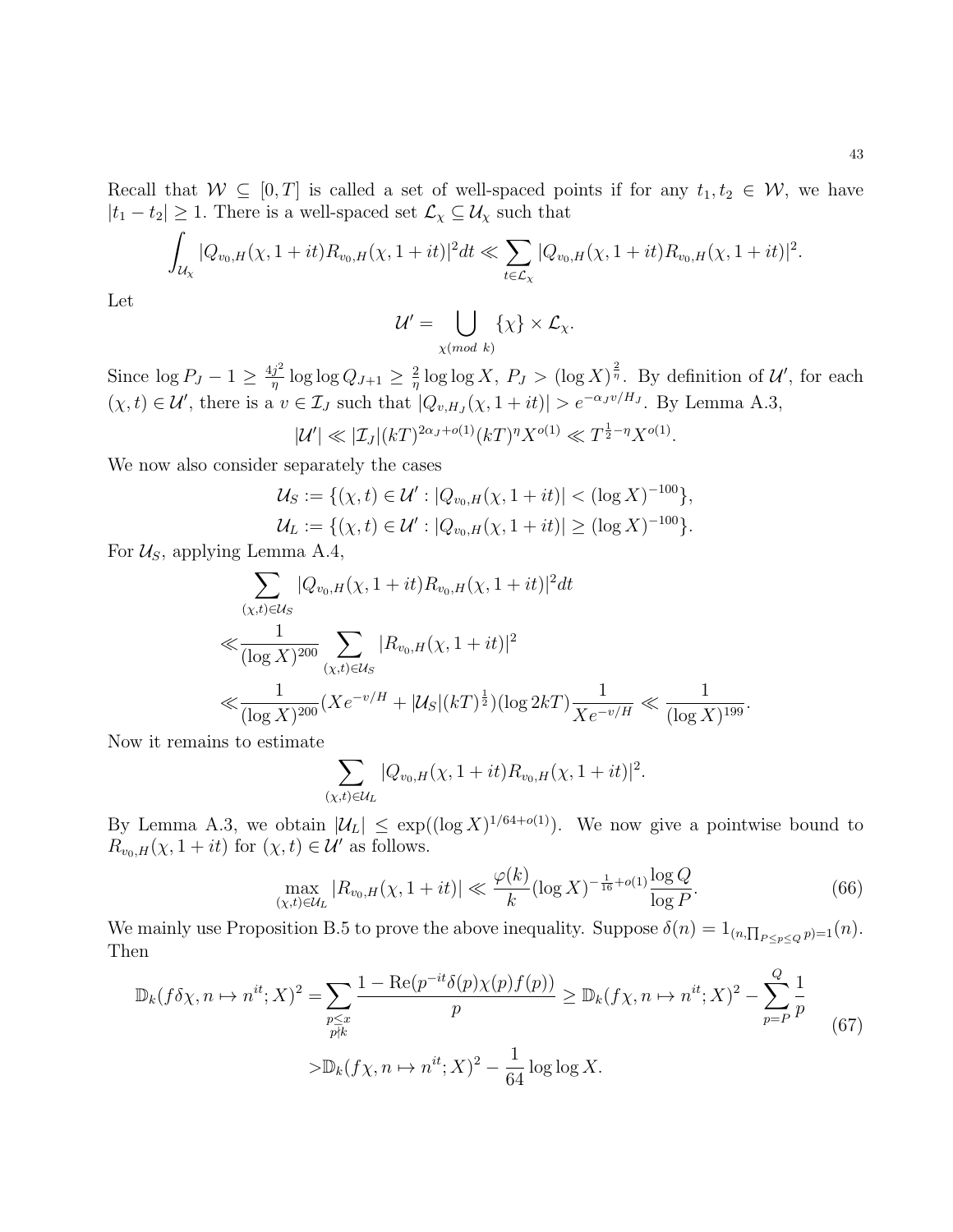By bounds [\(60\)](#page-39-0) and [\(61\)](#page-39-1), for  $\chi \neq \chi_1$  and any t with  $|t| \leq 2X$ ,

<span id="page-43-6"></span>
$$
\mathbb{D}_k(f\delta\chi, n \mapsto n^{it}; X)^2 > (1/16)\log\log X \tag{68}
$$

and for  $\chi = \chi_1$  and  $|t - t_1| \geq 1$ ,

<span id="page-43-5"></span>
$$
\mathbb{D}_k(f\delta\chi_1, n \mapsto n^{it}; X)^2 > (1/16)\log\log X. \tag{69}
$$

Hence applying the above bounds and Proposition [B.5](#page-37-3) with  $T_0 = \frac{1}{2}$  $\frac{1}{2}(\log X)^{\frac{5}{64}}$ , we conclude

<span id="page-43-1"></span>
$$
\max_{\substack{\chi(\text{mod }k) \, |t| \le X \\ \chi \ne \chi_1}} \max_{|k| \le X} |R_{v_0, H}(\chi, 1 + it)| \ll \frac{\varphi(k)}{k} (\log X)^{-\frac{1}{16} + o(1)} \frac{\log Q}{\log P}.
$$
 (70)

and for  $\chi = \chi_1$ ,

$$
\max_{|t| \le X, |t-t_1| \ge (\log x)^{\frac{5}{64}}} |R_{v_0, H}(\chi_1, 1+it)| \ll \frac{\varphi(k)}{k} (\log X)^{-\frac{1}{16} + o(1)} \frac{\log Q}{\log P}.
$$
 (71)

Note that  $\mathcal{U}_L \subseteq \mathcal{L}_2 = \{t \in [0,T] : |t - t_1| \geq (\log X)^{\frac{5}{64}}\}.$  Hence we obtain formula [\(66\)](#page-42-0). Based on the Halász bound [\(66\)](#page-42-0) and the condition that  $k \leq (\log X)^{1/32}$ , it follows, from the similar process in [\[MR16,](#page-46-13) Section 8.3] with the Halász inequality for primes replaced by a hybrid version of it (Lemma [A.5\)](#page-33-4), that

<span id="page-43-0"></span>
$$
\sum_{\chi(mod\ k} \int_{\mathcal{U}_{\chi}} \Big| \sum_{X \le m \le 2X} \frac{f(m)\chi(m)}{m^{1+it}} \Big|^2 dt \ll \frac{\varphi(k)}{k} (\varphi(k)T/X + (\varphi(k)/k))(\log X)^{-\frac{1}{64} + o(1)}.
$$
 (72)

Combining bounds  $(63)$ ,  $(64)$ ,  $(65)$ ,  $(72)$  with formula  $(62)$ , we obtain

<span id="page-43-2"></span>
$$
\sum_{\chi \pmod{k}} \int_{\mathcal{L}_2} |F(\chi, 1+it)|^2 dt \ll \frac{\varphi(k)}{k} \left(\frac{\varphi(k)T}{X/Q_1} + \frac{\varphi(k)}{k}\right) \left(\frac{(\log Q_1)^{\frac{1}{3}}}{P_1^{\frac{1}{6}-\eta}} + \frac{k}{\varphi(k)} \frac{\log P_1}{\log Q_1} + \frac{1}{(\log X)^{\frac{1}{65}}}\right). (73)
$$

Thanks to equation [\(70\)](#page-43-1), an argument similar to the proof of [\(73\)](#page-43-2) leads to

<span id="page-43-3"></span>
$$
\sum_{\substack{\chi \pmod{k} \\ \chi \neq \chi_1}} \int_{\mathcal{L}_1} |F(\chi, 1+it)|^2 dt \ll \frac{\varphi(k)}{k} \left(\frac{\varphi(k)T}{X/Q_1} + \frac{\varphi(k)}{k}\right) \left(\frac{(\log Q_1)^{\frac{1}{3}}}{P_1^{\frac{1}{6}-\eta}} + \frac{k}{\varphi(k)} \frac{\log P_1}{\log Q_1} + \frac{1}{(\log X)^{\frac{1}{65}}}\right). (74)
$$

Now we are just left with estimating

$$
\int_{\mathcal{L}_1} |F(\chi_1, 1+it)|^2 dt.
$$

We first assume that

<span id="page-43-4"></span>
$$
(M_k(f\chi_1; X; 2X) + 1) \exp(-M_k(f\chi_1; X; 2X)) > (\log X)^{-\frac{5}{64}}.
$$
\n(75)

Now we write  $\mathcal{L}_1 = \mathcal{L}_{0,1} \cup \mathcal{L}_{0,2}$  as a disjoint union, where

$$
\mathcal{L}_{0,1} = \{ t \in \mathcal{L}_1 : |t - t_1| < (M_k(f\chi_1; X; 2X) + 1)^{-1} \exp(M_k(f\chi_1; X; 2X)) \},
$$

and

$$
\mathcal{L}_{0,2} = \{ t \in \mathcal{L}_1 : (M_k(f\chi_1; X; 2X) + 1)^{-1} \exp(M_k(f\chi_1; X; 2X)) \leq |t - t_1| \leq (\log X)^{\frac{5}{64}} \}.
$$

44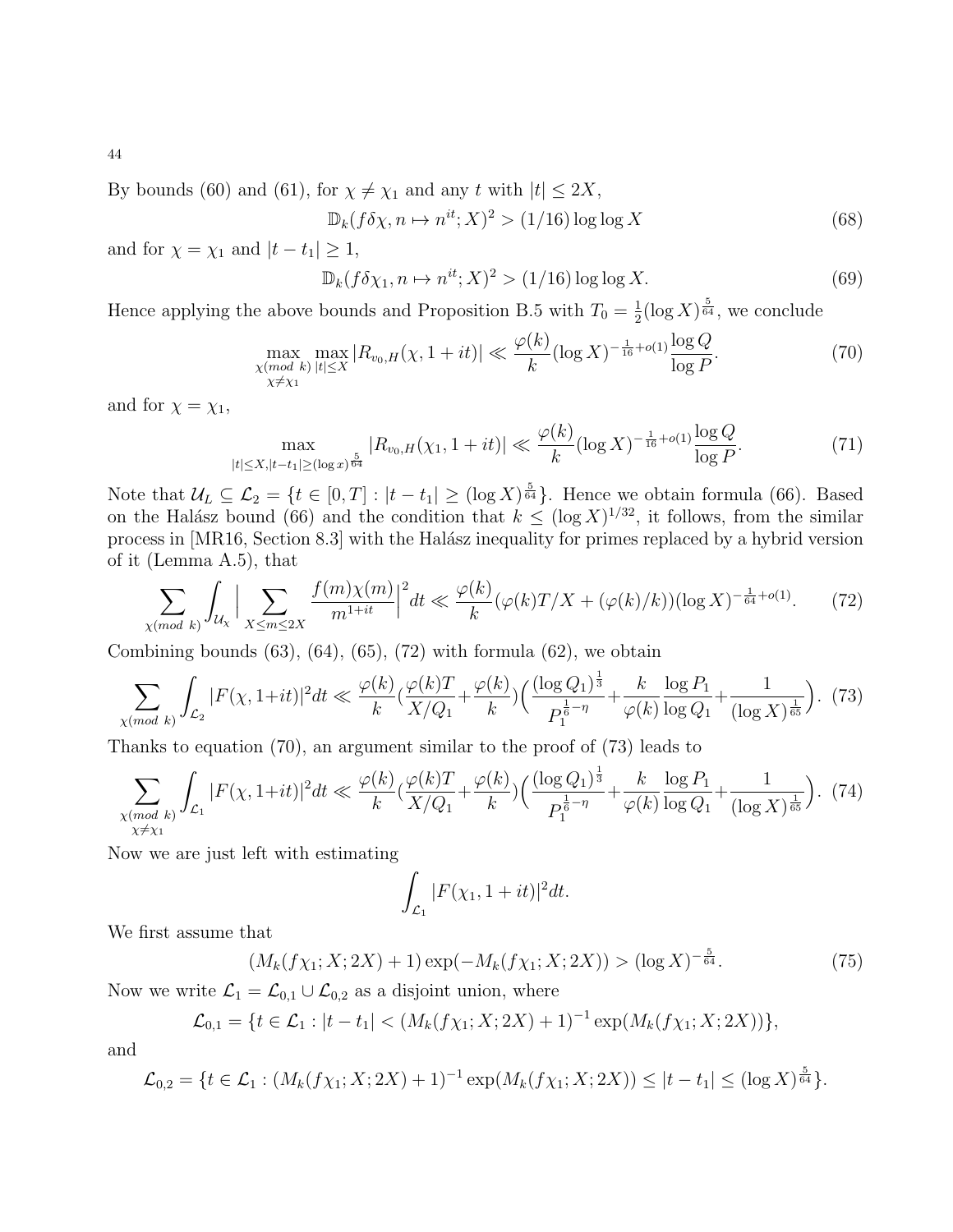For  $t \in \mathcal{L}_{0,1}$ , by Lemma [B.4](#page-37-1) with  $T_0 = (\log X)^{\frac{5}{64}}$ , we have for  $|t| \le T \le X$ ,

$$
F(\chi_1, 1+it) \ll \frac{\varphi(k)}{k} (M_k(f\chi_1; X; 2X) + 1) \exp(-M_k(f\chi_1; X; 2X)).
$$

For  $t \in \mathcal{L}_{0,2}$ , by Lemma [B.4](#page-37-1) with  $T_0 = \frac{|t-t_1|}{2}$  $\frac{-t_1}{2}$ , we have for  $|t| \leq T \leq X$ ,

$$
F(\chi_1, 1+it) \ll \frac{\varphi(k)}{k} \frac{1}{|t-t_1|},
$$

this is because that  $(M_k(f\chi_1; X; 2X) + 1)^{-1} \exp(M_k(f\chi_1; X; 2X)) \geq 1$  and  $(L(f\chi_1; X; T_0) +$ 1) exp( $-L(f\chi_1; X; T_0)$ ) ≪ (log X)<sup>- $\frac{1}{12}+o(1)$ </sup> by equation [\(61\)](#page-39-1). Hence

<span id="page-44-2"></span>
$$
\int_{\mathcal{L}_1} |F(\chi_1, 1+it)|^2 dt \ll \frac{\varphi^2(k)}{k^2} (M_k(f\chi_1; X; 2X) + 1) \exp(-M_k(f\chi_1; X; 2X)). \tag{76}
$$

Note that  $M_k(f\chi_1; X; 2X) = M_k(f; k; X; 2X)$ . Therefore, collecting equations [\(73\)](#page-43-2), [\(74\)](#page-43-3) and [\(76\)](#page-44-2), we conclude that

$$
\sum_{\chi \pmod{k}} \int_0^T |F(\chi, 1+it)|^2 dt \ll \frac{\varphi(k)}{k} \left(\frac{\varphi(k)T}{X/Q_1} + \frac{\varphi(k)}{k}\right) \left(\frac{(\log Q_1)^{\frac{1}{3}}}{P_1^{\frac{1}{6}-\eta}} + \frac{k}{\varphi(k)} \frac{\log P_1}{\log Q_1} + \frac{1}{(\log X)^{\frac{1}{65}}} \right) + \frac{\varphi^2(k)}{k^2} (M_k(f; k; X; 2X) + 1) \exp(-M_k(f; k; X; 2X)).
$$
\n(77)

If condition [\(75\)](#page-43-4) does not hold, then  $M_k(f\chi_1; X; 2X) \geq (5/64 - o(1)) \log \log X$ . So equation [\(69\)](#page-43-5) holds for any  $|t| < 2X$  by equation [\(67\)](#page-42-1). Further using [\(68\)](#page-43-6) and Proposition [B.5](#page-37-3) with  $T_0 = (\log X)^{\frac{1}{16}},$ 

$$
\max_{\chi \pmod{k}} \max_{|t| \le X} |R_{v_0, H}(\chi, 1 + it)| \ll \frac{\varphi(k)}{k} (\log X)^{-\frac{1}{16} + o(1)} \frac{\log Q}{\log P}
$$

<span id="page-44-3"></span>.

By the above pointwise bound, an argument similar to the proof of equation [\(73\)](#page-43-2) leads to

$$
\sum_{\chi (mod \ q)} \int_0^T |F(\chi, 1+it)|^2 dt \ll \frac{\varphi(k)}{k} \left(\frac{\varphi(k)T}{X/Q_1} + \frac{\varphi(k)}{k}\right) \left(\frac{(\log Q_1)^{\frac{1}{3}}}{P_1^{\frac{1}{6}-\eta}} + \frac{k}{\varphi(k)} \frac{\log P_1}{\log Q_1} + \frac{1}{(\log X)^{\frac{1}{65}}}\right),
$$

which implies formula [\(77\)](#page-44-3).

Note that  $\eta = \frac{1}{150}$ . In case  $h \le \exp((\log X)^{1/2})$ , we choose  $Q_1 = h$  and  $P_1 = (\log h)^{\frac{40}{\eta}}$ ; in case  $\exp((\log X)^{\frac{1}{2}}) \leq h \leq X$ , we choose  $Q_1 = \exp((\log X)^{\frac{1}{2}})$ ,  $P_1 = Q_1^{(1/4)(\log h)^{-1/100}}$  $\int_1^{(1/4)(\log n)^{-1/2}}$ . Hence from the formula [\(77\)](#page-44-3), we obtain the inequality in the statement of this lemma.  $\square$ 

#### **REFERENCES**

- <span id="page-44-1"></span>[BGS13] A. Balog, A. Granville and K. Soundararajan, Multiplicative functions in arithmetic progressions, Ann. Math. Qué. (1) **37** (2013), 3-30.
- <span id="page-44-0"></span>[Bou13] J. Bourgain, On the correlation of the Moebius function with rank-one systems, J. Anal. Math. (1) 120 (2013), 105-130.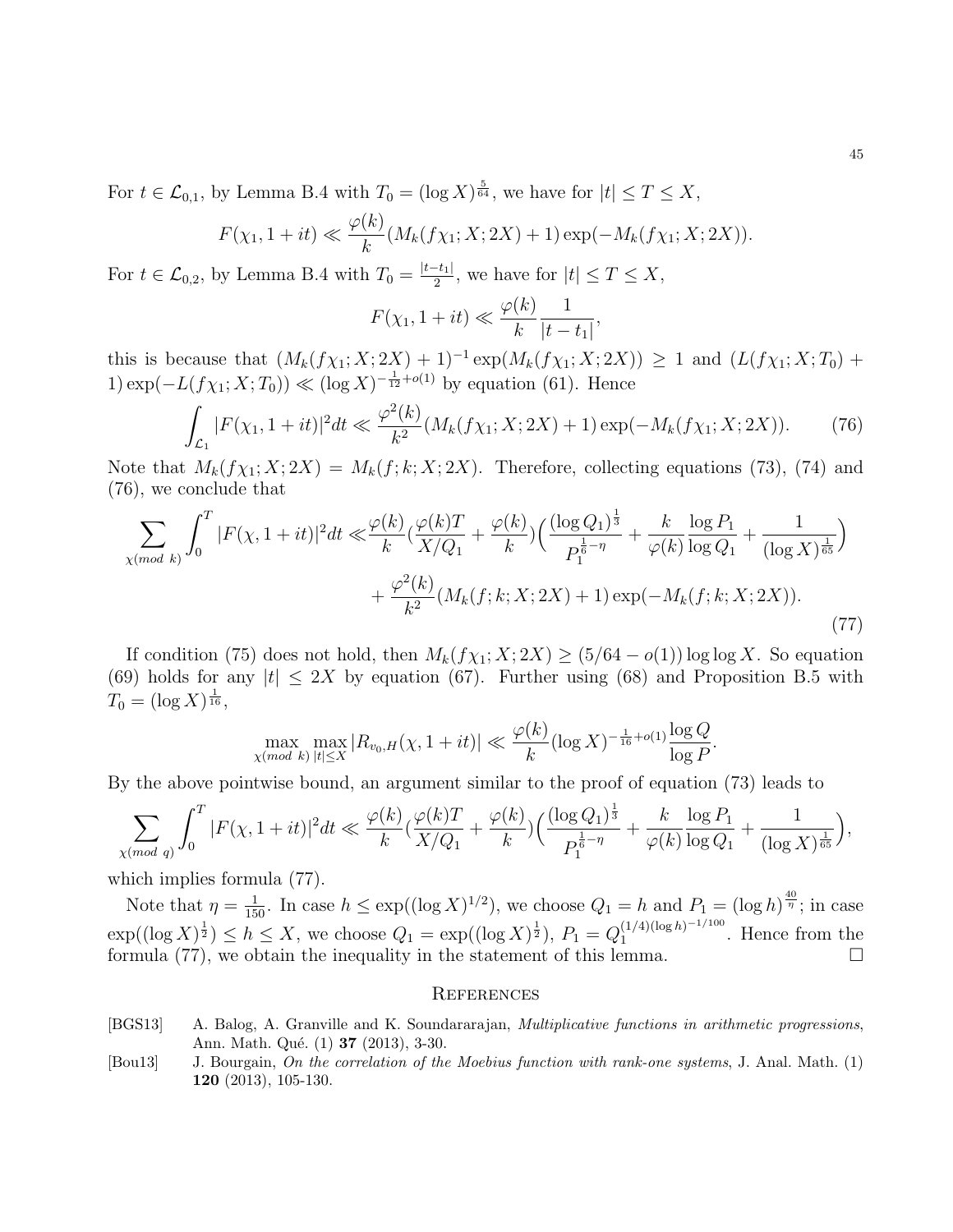- <span id="page-45-0"></span>[BSZ13] J. Bourgain, P. Sarnak and T. Ziegler, *Disjointness of Moebius from horocycle flows*, in From Fourier Analysis and Number Theory to Radon Transforms and Geometry, Developments in Mathematics, vol. 28 (Springer-Verlag, New York, 2013), 67-83.
- <span id="page-45-15"></span>[Cec37] E. Čech, On bicompact spaces, Ann. of Math.  $(4)$  38 (1937), 823-844.
- <span id="page-45-20"></span>[CS13] F. Cellarosi and Y. G. Sinai, *Ergodic properties of square-free numbers*, J. Eur. Math. Soc. (4) 15 (2013), 1343-1374.
- <span id="page-45-6"></span>[Cho65] S. Chowla, The Riemann Hypothesis and Hilbert's tenth problem, Mathematics and Its Applications, vol. 4 (Gordon and Breach Science Publishers, New York, NY, 1965).
- <span id="page-45-11"></span>[Con90] J. H. Conway, A Course in Functional Analysis, Gratuate Texts in Mathematics, vol. 96 (Springer-Verlag, New York, 1990).
- <span id="page-45-8"></span>[Ebe48] W. F. Eberlein, Abstract Ergodic theorems and weak almost periodic functions, Trans. Amer. Math. Soc. (1) 67 (1949), 217-240.
- <span id="page-45-17"></span>[EKPLR17] E. H. El Abdalaoui, J. Kulaga-Przymus, M. Lemanczyk and T. de la Rue, The Chowla and the Sarnak conjectures from ergodic theory point of view, Discrete Contin. Dyn. Syst (6) 37 (2017), 2899-2944.
- <span id="page-45-19"></span>[Ell92] P. D. T. A. Elliott, On the correlation of multiplicative functions, Notas Soc. Mat. Chile (1) 11 (1992), 1-11.
- <span id="page-45-1"></span>[FJ17] A. Fan and Y. Jiang, Oscillating sequences, MMA and MMLS flows and Sarnak's conjecture, Ergodic Theory Dynam. Systems (5) 38 (2018), 1709-1744.
- <span id="page-45-2"></span>[FH18] N. Frantzikinakis and B. Host, The logarithmic Sarnak conjecture for ergodic weights, Ann. of Math. (3) 187 (2018), 869-931.
- <span id="page-45-7"></span>[GE16] L. Ge, Topology of natural numbers and entropy of arithmetic functions, in Operator Algebras and Their Applications: A Tribute to Richard V. Kadison, Contemporary Mathematics, vol. 671 (American Mathematical Society, Providence, RI, 2016), 127-144.
- <span id="page-45-13"></span>[Gla02] E. Glasner, Ergodic Theory via Joinings, Mathematical surveys and monographs, vol. 101 (American Mathematical Society, Providence, RI, 2002).
- <span id="page-45-9"></span>[GM06] E. Glasner and M. Megrelishvili, Hereditarily non-sensitive dynamical systems and linear representations, Colloq. Math. (2) 104 (2006), 223-283.
- <span id="page-45-21"></span>[GS03] A. Granville and K. Soundararajan, Decay of mean-values of multiplicative functions, Canad. J. Math. (6) 55 (2003), 1191-1230.
- <span id="page-45-22"></span>[BGS07] A. Granville and K. Soundararajan, Large character sums: pretentious characters and the Pólya-Vinogradov theorem, J. Amer. Math. Soc. (2) 20 (2007), 357-384.
- <span id="page-45-3"></span>[GT12] B. Green and T. Tao, The Möbius function is strong orthogonal to nilsequences, Ann. of Math. (2) 175 (2012), 541-566.
- <span id="page-45-16"></span>[GW20] W. Gu and F. Wei, Möbius disjointness for a class of exponential functions, Preprint(2021), arXiv: 2011.08699.
- <span id="page-45-4"></span>[HWY17] W. Huang, Z. Wang and X. Ye, *Measure complexity and Möbius disjointness*, Adv. Math. 347 (2019), 827-858.
- <span id="page-45-14"></span>[IK04] H. Iwaniec and E. Kowalski, Analytic Number Theory, American Mathematical Society Colloquium Publications, vol. 53 (American Mathematical Society, Providence, RI, 2004).
- <span id="page-45-12"></span>[KR83] R. Kadison and J. Ringrose, Fundamentals of the theory of Operator Algebras, Volume I and II, Graduate Studies in Mathematics vol. 15 and vol. 16 (Academic Press, Orlando, 1983 and 1986).
- <span id="page-45-5"></span>[KLR19] A. Kanigowski, M. Lemańczyk and M. Radziwiłł, Rigidity in dynamics and Möbius disjointness, Preprint (2019), arXiv:1905.13256v2.
- <span id="page-45-18"></span>[KMT19] O. Klurman, A. Mangerel, J. Teräväinen, *Multiplicative functions in short arithmetic progressions*, Preprint (2019), arXiv:1909.12280v3.
- <span id="page-45-10"></span>[LC94] M. Lemanczyk and C. Mauduit, *Ergodicity of a class of cocycles over irrational rotations*, J. London Math. Soc. (1) **49** (1994), 124-132.